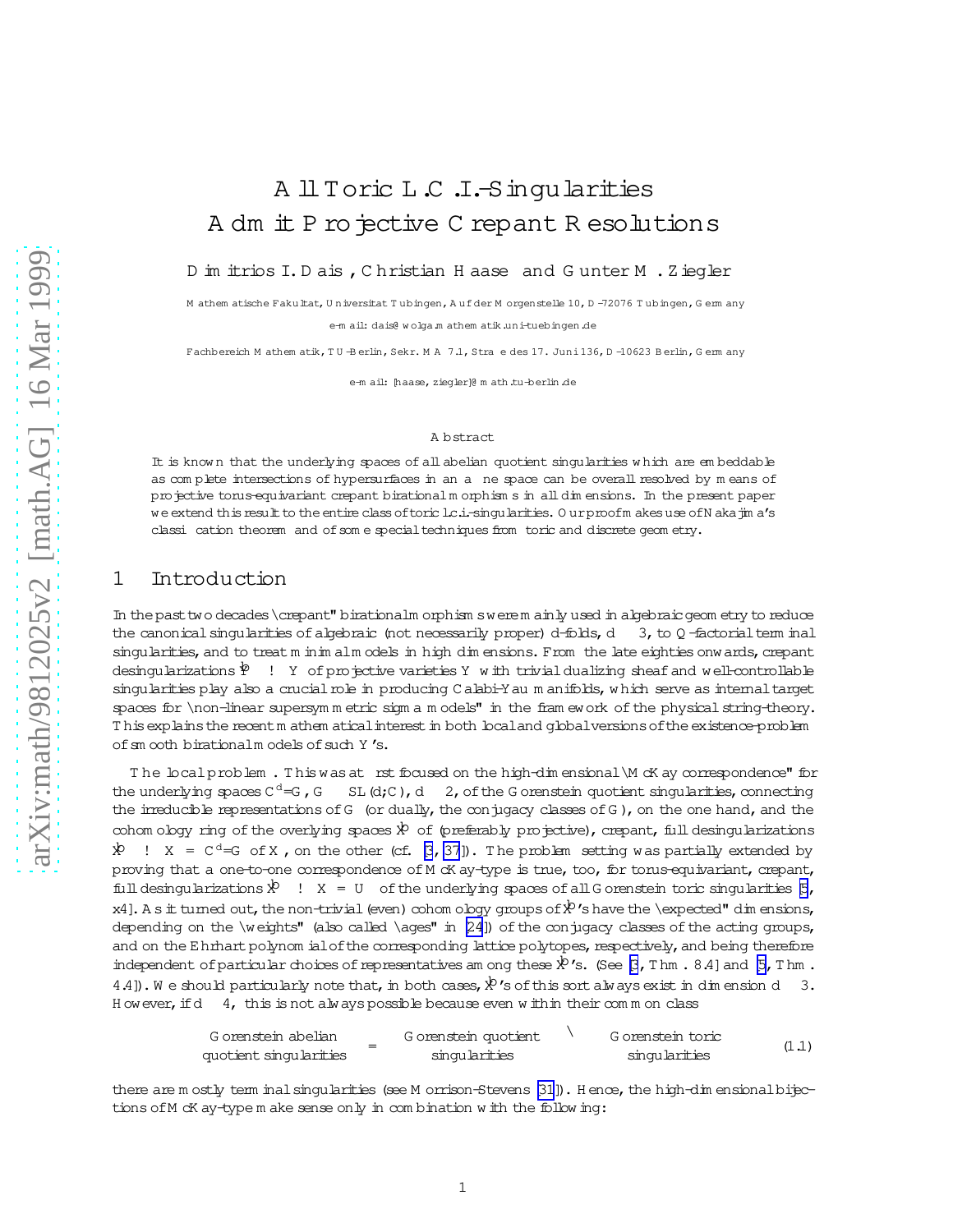<span id="page-1-0"></span>Q uestion 1.1 (Existence P roblem) Under which conditions (or restrictions) on our starting-point data for these two classes of Gorenstein singularities do projective, crepant, full resolutions exist in  $dim$  ensions  $4$  ?

F irst answers via toric geom etry for the case of G orenstein abelian quotient singularities (1.1) were given in  $[10, 11, 12, 13]$ . To our surprise, the num ber of families of these singularities admitting resolutions of such special kind is not negligible as one would at rst sight expect.

The global problem. A wide class of CY -m anifolds of particular interest is that one being constructible by resolving overall the (necessarily G orenstein) singularities of the so-called CY-varieties via suitable projective crepant m orphisms. In the case in which the singularities of such a CY-variety Y are of \m ild nature" (like quotient or toroidal singularities), and as long as an appropriate strati cation of the singular bous Sing (Y) of Y is available, the existence-problem of crepant full resolutions can be m ostly reduced to the local one by perform ing standard glueing procedures. (In contrast to this, the conditions which would guarantee the preservation of the projectivity of the desingularizing morphisms globally are much more complicated and require additional information about the global geometry of Y). It is worth m entioning that also the H odge num bers  $h^{p,q}(\mathcal{P})$  of the overlying spaces of all crepant, fill, global desingularizations  $\mathcal{P}$  ! Y of Y rem ain invariant (see K ontsevich [26] and B atyrev [2]). A method of working form ally with Y's, even without assuming the existence of such special  $\frac{p}{2}$ 's in dim ensions 4, consists in introducing the so-called string-theoretic H odge num bers  $h_{str}^{p,q}(Y)$  for Y's (cf.  $[5, 4]$ ). Since as yet there is only a conjectural description of a candidate for the cohomology complex which probably leads to a m athem atical de nition of the \string-theoretic cohom ology theory" globally (cf.  $[4, 4.4]$  and Borisov's new approach in  $[7, x4]$ ,  $[8, C \text{on}$ ; 9.23]), it would be in portant to know at least when the existence of sm ooth birationalm odels for Y's is feasible or not.

The L C J's. In the present paper we shall exclusively deal with one aspect of the local problem. We believe that a purely algebraic, su cient condition for the existence of the desired resolutions in all dim ensions is to require from our singularities to be, in addition, l.c.i.'s. In the toric category, where the Q uestion 1.1 can be translated into a question concerning the existence of speci c lattice triangulations of lattice polytopes, this conjecture was veri ed for abelian quotient singularities in [12] via K ei-ichi W atanabe's Theorem [43]. (For non-abelian groups acting on  $C^d$ , it rem ains open). Furtherm ore, the authors of [12, cf.  $x8$  (iii)] asked for geometric analogues of the \pins" and \dilations" occuring in their Reduction Theorem also for toric non-quotient loci-singularities. As we shall see below, such a characterization (in a som ew hat di erent context) is indeed possible by m aking use of another beautiful classi cation theorem due to H aruhisa N aka jim a [32], which generalizes W atanabe's results to the entire class of toric lc.i.'s. B ased on this classi cation we prove the following:

Theorem 1.2 (M ain Theorem ) The underlying spaces of all toric lc.i.-singularities adm it torusequivariant, projective, crepant, full resolutions (i.e., \sm ooth m in im alm odels") in all dim ensions.

The proof of 1.2 relies on considerably sin pler techniques than those of  $[12]$ , basically because the vertices of the N aka jin a's polytopes reside in the standard rectangular lattice within  $R<sup>d</sup>$ . Nevertheless, W atanabe's forests and skew lattices rem ain the right language if one w ishes to read o the weights of abelian group actions by predeterm inated eigencoordinates and diagonalizations in a direct m anner. On the other hand, the comm on distinctive feature in both proofs is an inductive argum ent which makes things work in all dimensions.

This paper is organized as follows: A fter recalling the algebraic hierarchy of singularities (see (1.2) below), and some basic notions and facts from toric geometry in  $x2$ , we explain in  $x3$  why the existence of the desired desingularizations is equivalent to the existence of b.c. triangulations of the lattice polytopes supporting the G orenstein cones. M oreover, we give two rst examples of lattice polytopes (namely the so-called Fano and H<sub>d</sub>-compatible polytopes) adm itting such triangulations, and describe the corresponding exceptional prime divisors explicitly. In section 4 we provide convenient reformulations of N aka jin a's classi cation. In x5 we give the proof of M ain T heorem 12 by using certain m axim al coherent triangulations, combined with the \K ey-Lemma" 5.7 which quarantees their \basicness". An in m ediate algebraic application of 1.2 is contained in the second part of section 5, where it is shown that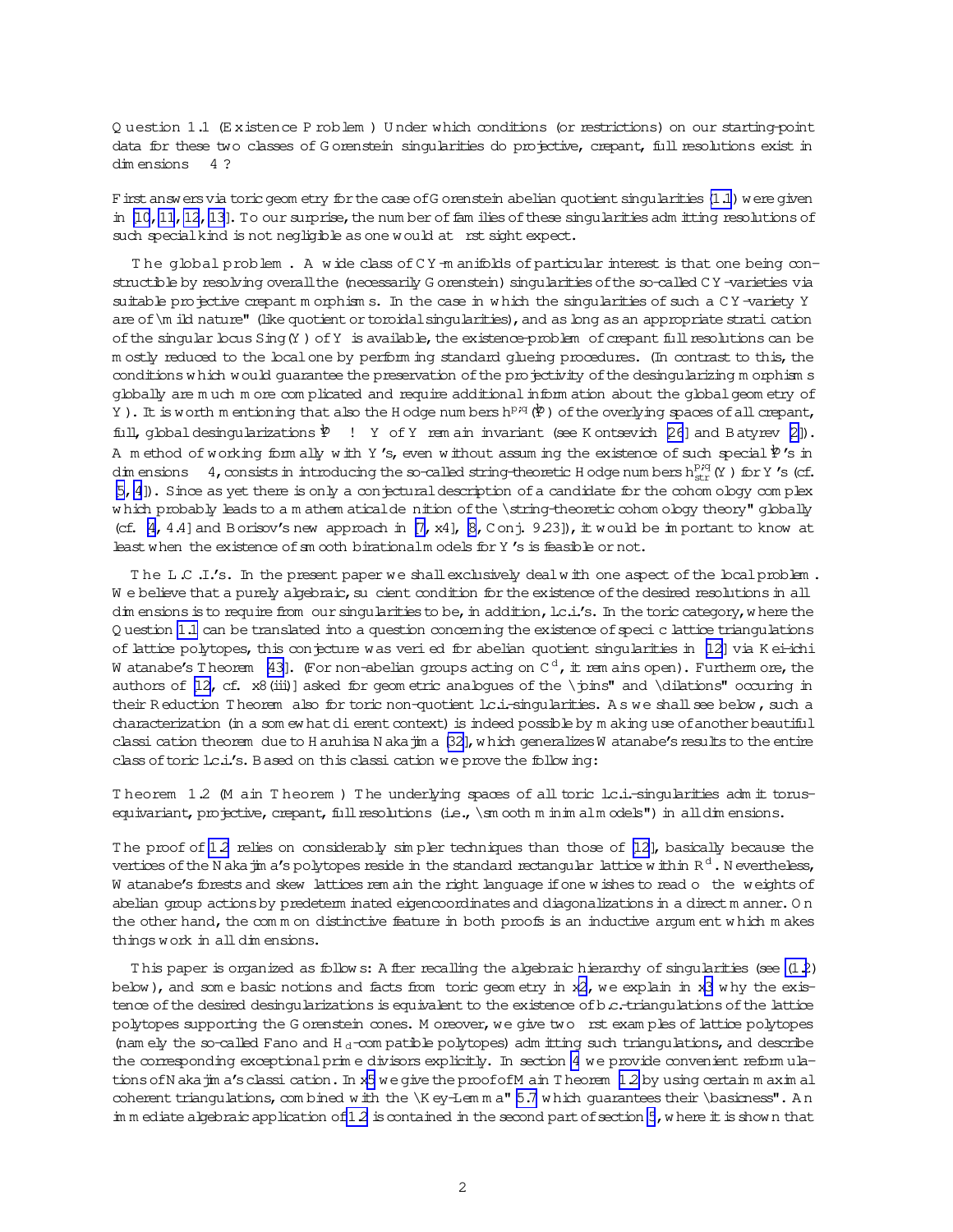<span id="page-2-0"></span>the m onoidal \coordinate rings" C  $_P \setminus Z^d$  of U  $_R$ 's for all N akajim a polytopes P have the K oszulproperty. In x6 we present a simple method of computing the non-trivial cohom ology group dimensions of the overlying spaces of all crepant, full resolutions of toric lc.i.-singularities. Finally, in section 7 we apply our results for two \extrem e" classes of toric q c.i.-singularities which occur as direct generalizations of the classical  $A_{k-1}$ -singularities in arbitrary dimensions.

G eneral term inology. (a) First we recall some fundamental denitions from commutative algebra (cf.  $[27, 30]$ ). Let R be a commutative ring with 1. The height ht(p) of a prime ideal p of R is the supremum of the lengths of all prime ideal chains which are contained in p, and the dimension of R is de ned to be dim  $(R) =$  supflit  $(p)$  p prime ideal of R q. R is N oetherian if any ideal of it has a nite system of generators. R is a boal ring if it is endowed with a unique maximal idealm. A local ring R is reqular (resp. norm al) if dim  $(R) =$  dim  $m = m^2$  (resp. if it is an integral dom ain and is integrally closed in its eld of fractions). A nite sequence  $a_1$ ;:::; a of elem ents of a ring R is de ned to be a reqular sequence if  $a_1$  is not a zero-divisor in R and for all i,  $i = 2, \ldots$ ,  $a_i$  is not a zero-divisor of  $R = ha_1; \ldots; a_{i-1}$  i. A N oetherian local ring R (w ith m axim al idealm) is C ohen-M acaulay if depth (R) = dim (R), where the depth of R is de ned to be the maximum of the lengths of all regular sequences whose m embers belong to m. A Cohen-M acaulay local ring R is Gorenstein if  $Ext_R^{dim(R)}$  (R=m;R) = R=m. A N oetherian local ring R is said to be a complete intersection if there exists a reqular local ring R<sup>0</sup>, such that R = R<sup>0</sup>=hf<sub>1</sub>;:::  $f_q$ i for a nite set of elements  $ff_1$ ;:::  $f_q$ g R<sup>0</sup> whose cardinality equals q = dim  $(\mathbb{R}^0)$  dim  $(\mathbb{R})$ . The hierarchy by inclusion of the above types of N oetherian local rings is known to be described by the following diagram:

| fN oetherian local ringsg      | fnom al boal ringsg                          |     |
|--------------------------------|----------------------------------------------|-----|
|                                |                                              |     |
| fC ohen-M acaulay local ringsg | fregular local ringsg                        | 12) |
|                                |                                              |     |
| fG orenstein local ringsg      | from plete intersections $\Lambda$ c.i.'s")q |     |

 $\phi$ ) An arbitrary N oetherian ring R and its associated a ne scheme Spec $\mathbb R$ ) are called C ohen-M acaulay, G orenstein, norm alor regular, respectively, i all the localizations R<sub>m</sub> with respect to all the m embers m 2 M ax-Spec R ) of them axim alspectrum of R are of this type. In particular, if the R<sub>m</sub> 's for all m axim al idealsm of R are c.i.'s, then one often says that R is a local complete intersection (\l.c.i.") to distinguish it from the \global" ones. (A global complete intersection (\gc.i.") is dened to be a ring R of nite type over a eld k (ie., an a ne k-algebra), such that  $R = k [T_1 :: T_d] = h'_{1} (T_1 :: T_d) :: T_d$ ;  $:: T_d :: T_d$ ) i for q polynom ials'<sub>1</sub>;::; '<sub>q</sub> from k [T<sub>1</sub>;::;T<sub>d</sub>]w ith q = d dim (R), cf. [23, 32]). Hence, the above inclusion hierarchy can be generalized for all N oetherian rings, just by om itting in (12) the word \bcal" and by substituting lc.i.'s for c.i.'s.

(c) Throughout the paper we consider only complex varieties  $(X, 0_X)$ , i.e., integral separated schemes of nite type over  $k = C$ ; thus, the punctual algebraic behaviour of X is determined by the stalks O  $_{X, R}$ of its structure sheaf  $0<sub>x</sub>$ , and X itself is said to have a given a logbraic property (as in (b)) whenever all  $O_{X,x}$ 's have the analogous property from (12) for all x 2 X. Furtherm ore, via the gaga-correspondence  $(38)$ ,  $[20, x2]$  which preserves the above quoted algebraic properties, we shall always work within the analytic category by using the so-called antiequivalence principle [19], i.e., the usual contravariant functor (X,x); O  $_{X}^{101}$  between the category of isom orphy classes of germ s of X and the corresponding category of isom orphy classes of analytic local rings at the m arked points x).

(d) For a complex variety X, we denote by Sing (X) =  $x$  2 X j O $_{X}^{hol}$  is a non-regular local ring its singular locus. By a desingularization (or resolution of singularities)  $f : \mathcal{R}$  ! X of a non-sm ooth X, we mean a \full" or \overall" desingularization (if not mentioned), i.e.,  $\sin q(x^0) = ?$ . When we deal with partial desingularizations, we m ention it explicitly. A partial desingularization f: X<sup>0</sup>! X of a norm al, Gorenstein complex variety X is called non-discrepant or simply crepant, if the (up to rational equivalence uniquely determined) di erence  $K_X \circ f(K_X)$  vanishes.  $(K_X$  and  $K_X \circ$  denote here canonical divisors of X and X<sup>0</sup>, respectively). Furtherm ore, f: X<sup>0</sup>! X is projective if X<sup>0</sup> adm its an f-ample Cartier divisor.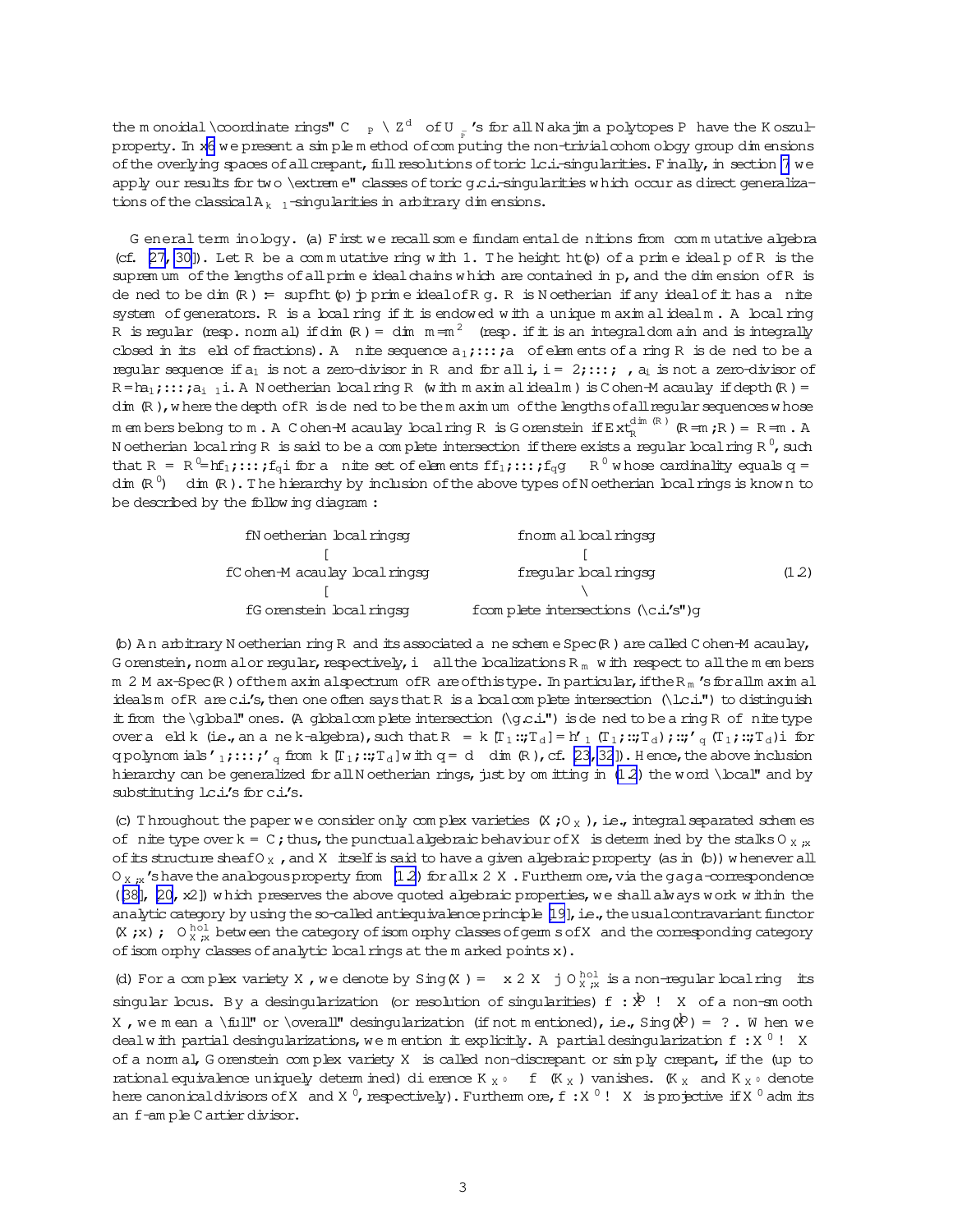### <span id="page-3-0"></span>2 Som e basic facts from toric geom etry

In this section we introduce the brief toric glossary  $(a) - (k)$  and the notation which w ill be used in the subsequent sections. For further details the reader is referred to the textbooks of  $0$  da [\[33\]](#page-32-0), Fulton [\[17](#page-31-0)] and Ewald [\[16\]](#page-31-0), and to the lecture notes [\[25\]](#page-31-0).

(a) The linear hull, the a ne hull, the positive hull and the convex hull of a set B of vectors of R  $r$ , r 1; w ill be denoted by  $\text{lin}(B)$ , a  $(B)$ , pos $(B)$  (or R  $_0$  B ) and conv $(B)$ , respectively. The dim ension dim  $(B)$  of a B  $R^r$  is dened to be the dimension of its ane hull.

(b) Let N be a free Z-m odule of rank r 1. N can be regarded as a lattice in  $N_R = N$   $_Z R = R^r$ . An n 2 N is called prim itive if conv (f0;ng) \ N contains no other points except 0 and n.

Let N be as above, M = H om <sub>z</sub>  $(N \nmid Z)$  its dual lattice,  $N_R \nmid N_R$  their real scalar extensions, and h:; i:  $M_R$  N<sub>R</sub> ! R the natural R-bilinear pairing. A subset of  $N_R$  is called convex polyhedral cone (c.p.c., for short) if there exist  $n_1$ ;:::;n<sub>k</sub> 2 N<sub>R</sub>, such that = pos(fn<sub>1</sub>;:::;n<sub>k</sub>g). Its relative interior int() is the usual topological interior of it, considered as subset of  $\ln( ) = + ( )$ . The dual cone  $-$  of a c.p.c. is a c.p. cone dened by

$$
-
$$
 = fy 2 M<sub>R</sub> jhy;xi 0; 8x; x 2 g:

N ote that  $(-)^-$  = and dim  $( \setminus ( ) )$  + dim  $( - )$  = dim  $( - \setminus ( - )$ ) + dim  $( )$  = r:A subset of a c.p.c. is called a face of (notation: ), if =  $fx 2$  $\lim_{0} x i = 0$ g, for som e m  $_0$  2 - . A c. =  $pos(fn_1;...;n_kq)$  is called simplicial (resp.rational) if  $n_1;...;n_k$  are R-linearly independent (resp. if  $n_1$ ;::; $n_k$  2 N<sub>0</sub>, where N<sub>0</sub> = N  $_Z$  Q). A strongly convex polyhedral cone (s.c.p.c., for short) is a c.p.c. for w hich  $\ ( ) = f0q$ , i.e., for w hich dim  $(-) = r$ . The s.c.p. cones are alternatively called pointed cones (having 0 astheir apex).

(c) If  $N_R$  is a rationalc.p. cone, then the subsem igroup \N of N is a m onoid. The follow ing proposition is due to G ordan, H ilbert and van der C orput and describes its fundam ental properties.

P roposition 2.1 (M in im algenerating system ) \ N is nitely generated as additive sem igroup. M oreover, if is strongly convex, then am ong all the system s of generators of  $\setminus N$ , there is a system H ilb<sub>N</sub> ( ) of m inim alcardinality, which is uniquely determ ined (up to the ordering of its elem ents) by the following characterization:

 $H$  ilb<sub>N</sub> ( ) = n 2 \ (N r f0g) n cannot be expressed as the sum of two other vectors belonging to  $\qquad \setminus \mathbb{N}$  r f0g) (2.1)

H ilb<sub>N</sub> ( ) is called the H ilbert basis of w.r.t. N :

(d) For a lattice N of rank r having M as its dual, we de ne an r-dim ensional algebraic torus  $T_N = (C)^T$ by setting  $T_N$  = H om  $_Z$  (M ; C ) = N  $_Z$  C . Every m 2 M assigns a character e (m) :  $T_N$  ! C . M oreover, each n 2 N determ ines an 1-param eter subgroup

 $\#_{n}$ :C ! T<sub>N</sub> with  $\#_{n}$  ( ) (m ) =  $\lim_{n \to \infty}$  for 2 C ; m 2 M :

W e can therefore identify M w ith the character group of  $T_N$  and N w ith the group of 1-param eter subgroups of  $T_N$ . On the other hand, for a rationals.c.p.c. with M \ - = Z  $_0$  m<sub>1</sub> + +  $\frac{1}{6}$ Zm , we associate to the nitely generated monoidal subalgebra C  $\rm{M}$  \ -]=  $_{\rm{m 2M} \setminus -}$ e  $\rm{(m)}$  of the C-algebra C  $[M] = \frac{m}{2M} e(m)$  an ane complex variety

$$
U = M ax-Spec (C M \setminus -]) ;
$$

which can be identied with the set of sem igroup hom om orphism s :

$$
U = u : M \setminus -! C \qquad u (0) = 1; u (m + m0) = u (m) u (m);
$$
  
for all m; m<sup>0</sup>2 M \setminus -

where  $e(m)$  (u) = u (m );  $8m$  ;  $m \geq M$  \ - and  $8u$ ; u  $2 U$  .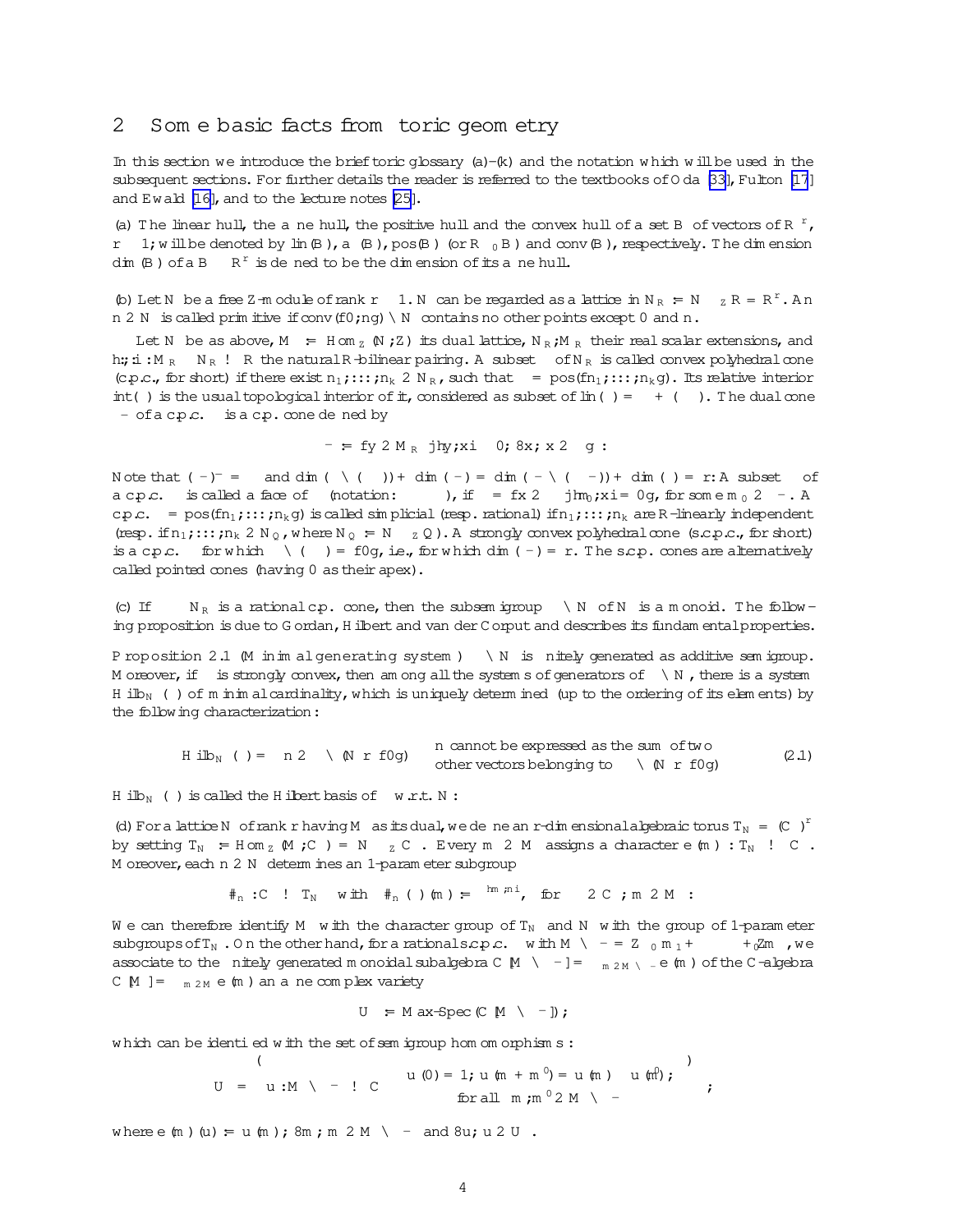P roposition 2.2 (Em bedding by binom ials) In the analytic category, U, identi ed with its image under the injective m ap (e  $(m_1)$ ; :::; e  $(m_1)$ ) : U , C, can be regarded as an analytic set determ ined by a system of equations of the form:  $(m \text{ conn } id) = (m \text{ conn } id)$ . This analytic structure induced on U is independent of the sem ignoup generators  $f m_1$ ; ::: ; m g and each m ap e  $f m$  ) on U is holom orphic , U is an open subset of U. Moreover, if is r-dimensional and w.r.t. it. In particular, for # (H ilb<sub>M</sub> (-)) = k (), then k is nothing but the embedding dimension of U, i.e. the m inimal num ber of generators of the m axim alideal of the local C-algebra O $_{U}^{hol}$  o.

Proof. See 0 da [33, Prop. 12 and 13., pp. 4-7]. 2

(e) A fan w r.t. a free Z-m odule N is a nite collection of rational s.c.p. cones in N R, such that : (i) any face of  $2$  belongs to , and

(ii) for  $\frac{1}{2}$  /  $\frac{2}{2}$  / the intersection  $\frac{1}{2}$  is a face of both  $\frac{1}{2}$  and  $\frac{2}{2}$ :

By  $j j = [f \ j \ 2 \ q$  one denotes the support and by (i) the set of all i-dim ensional cones of a fan for 0 i r. If  $\S$  2 (1) is a ray, then there exists a unique prim it ive vector n  $\S$  2 N  $\setminus$   $\S$  w ith  $\hat{s} = R_0 n$  ( $\hat{s}$ ) and each cone 2 can be therefore w ritten as

$$
= \n\begin{array}{ccc}\nX & & & \\
& R & 0 & n & 0 \\
& & \& 2 & (1); \end{array}
$$

The set Gen() = fn  $\%)$  j $\degree$  2 (1);  $\degree$  g is called the set of m in in al generators  $\%$  it hin the pure  $\frac{1}{2}$  Gen(): rst skeleton) of  $\cdot$  For itselfone de nes analogously G en () =

(f) The toric variety X  $\mathbb N$ ; ) associated to a fan w.r.t. the lattice N is by de nition the identication space

$$
X \t N; ) = ((\t U) = )
$$
 (2.2)

with U<sub>1</sub> 3 u<sub>1</sub> u<sub>2</sub> 2 U<sub>2</sub> if and only if there is a 2 ; such that  $_1 \setminus 2$  and u<sub>1</sub> = u<sub>2</sub> within U . X  $\mathbb{N}$ ; ) is called simplicial if all the cones of are simplicial X  $\mathbb{N}$ ; ) is compact i j j = N  $_{\rm R}$ [33, Thm . 1.11, p. 16]. M oreover, X  $(N; )$  adm its a canonical T<sub>N</sub> -action which extends the group multiplication of  $T_N = U_{f0q}$ :

$$
T_N \times \mathbb{N}; 3 \text{ (t;u)} 7! \text{ t } u 2 \times \mathbb{N};
$$
 (2.3)

where, for u 2 U  $X(N; h)(t u)(m) = t(m) u(m); 8m; m 2 M \ -$ . The orbits w.r.t. the action (2.3) are parametrized by the set of all the cones belonging to . For a 2, we denote by orb () (resp. by  $V$  ()) the orbit (resp. the closure of the orbit) which is associated to . If 2, then  $V$  ( ) =  $V$  ( ; ) =  $X$   $N$  ( ); Star ( ; )) is itself a toric variety w r.t.

$$
N()
$$
 =  $N = N$ ; Star(j) = f<sup>-</sup>j 2 ; g;

where N is the sublattice N \ lin( ) of N and  $=$  ( +  $\circledR$ )<sub>R</sub>) =  $\circledR$ )<sub>R</sub> denotes the image of in N ( )<sub>R</sub> = N <sub>R</sub> = (N )<sub>R</sub>.

(q) The behaviour of toric varieties with regard to the algebraic properties  $(1,2)$  has as follows.

Theorem 2.3 (N omm ality and CM -property) All toric varieties are norm aland Cohen-M acaulay.

Proof. For a proof of the norm ality property see [33, Thm. 1.4, p. 7]. The CM-property for toric varieties was rst shown by Hochster in [22]. See also K em pf [25, T hm . 14, p. 52], and O da [33, 3.9, p. 125].  $\frac{1}{2}$ 

In fact, by the denition (2.2) of X  $\mathbb N$ ; ), all the algebraic properties of this kind are local with respect to its a ne covering, i.e., it is enough to be checked for the a ne toric varieties U for all (m axim al) cones of the fan.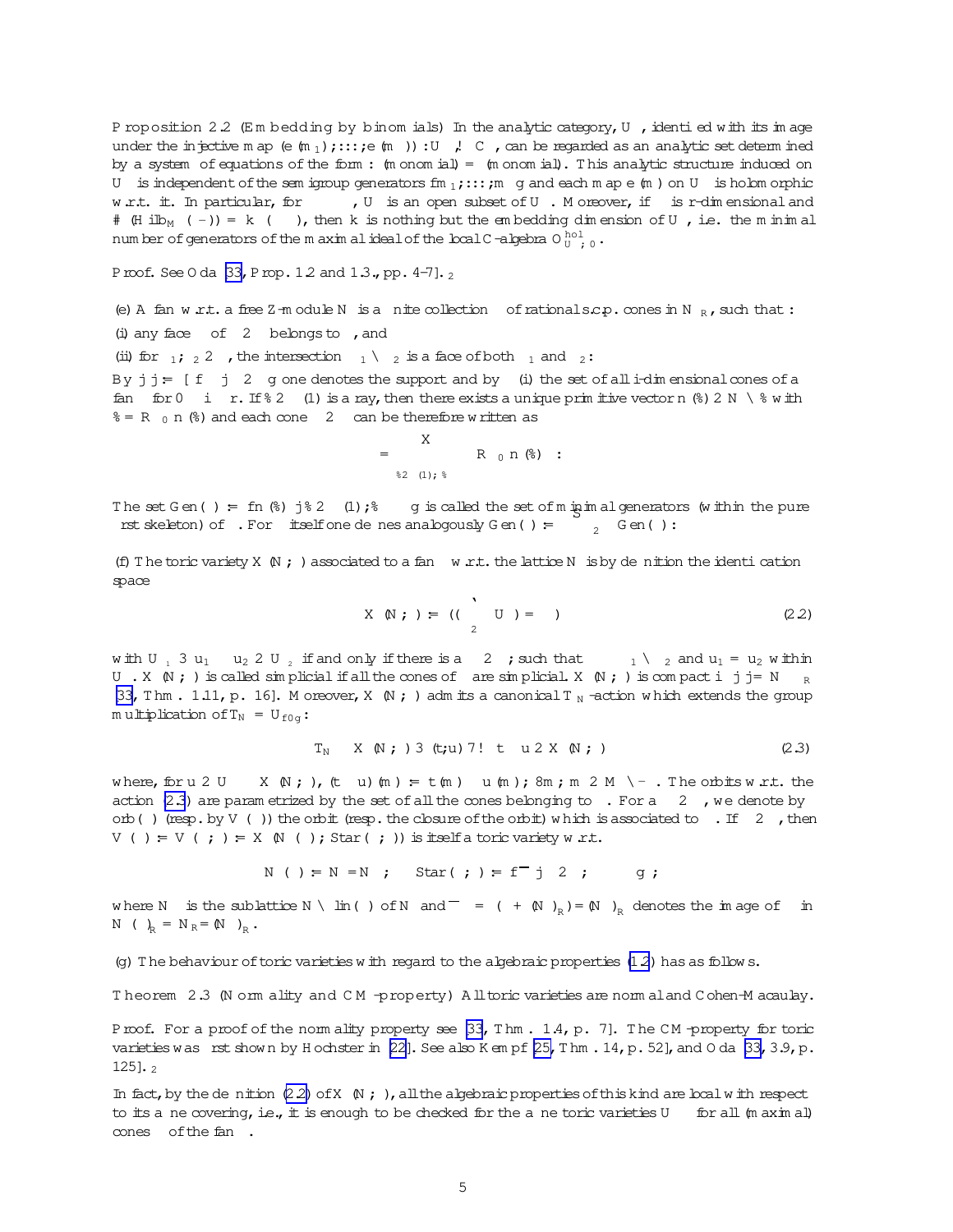<span id="page-5-0"></span>Denition 2.4 (Multiplicities and basic cones) Let N be a free Z-module of rank r and  $N_{\rm p}$ a simplicial, rational s.c.p.c. of dimension d r. can be obviously written as =  $\frac{8}{11}$  + d, Hor distinct rays  $\xi_1$ ; :::;  $\xi_d$ . The multiplicity mult(; N) of with respect to N is dened as the index

> $m u \mathbb{L} ( ; N ) = jN : Zn (\S_1) + jN$ + Zබ)(ලී

If  $m u \pm (7) = 1$ , then is called a basic cone w  $r.t. N$ .

Theorem 2.5 (Sm oothness criterion) The a ne toric variety U is sm ooth i is basic w.r.t. N. (Correspondingly, an arbitrary toric variety X  $\,$  N ; ) is sm ooth if and only if it is simplicial and each s.c.p. cone 2 is basic w.r.t. N.)

Proof. See [25, ch. I, Thm. 4, p. 14], and [33, Thm. 1.10, p. 15].

N ext T heorem is due to Stanley [39, x6], who worked directly with the monordal C -algebra C  $\mu \ \setminus -1$ , as well as to Ishida  $[23, x7]$ , D anilov and Reid  $[35, p. 294]$ , who provided a purely algebraic-geometric characterization of the G orensteinness property.

Theorem 2.6 (G orenstein property) The following conditions are equivalent:

 $(i)$  U is Gorenstein.

(ii) There exists an element m of M , such that  $M \setminus (int (-)) = m + M \setminus -$ .

(iii) G en () H, where H denotes an a ne hyperplane of  $\mathbb N$   $\mathbb N$  that contains a lattice basis of N.

M or ever, if dim () = r, then m in (ii) is a uniquely determined primitive element of M \ (int (-)) and H in (iii) equals H =  $f x 2 N_R$  jm ; xi = 1g.

A geom etric interpretation of the rem aining \ ner" algebraic property, namely whether U is a l.c.i. or not, in term s of the de ning fan, is due to N aka jim a and will be presented separately in x4, T hm. 4.7.

(h) A map of fans  $\frac{5}{7}$  : (N  $\frac{0}{7}$ ,  $\frac{0}{1}$ ) I (N ; ) is a Z-linear hom omorphism  $\frac{5}{7}$  : N  $\frac{0}{7}$  ! N whose scalar extension  $\varphi$   $_{Z}$  id<sub>R</sub> : N<sub>R</sub>  $\varphi$  ! N<sub>R</sub> satis es the property:

 $8^{0}$ ;  $6^{0}2^{0}9$ ; 2 with  $\frac{1}{2}$  id<sub>R</sub> ( $\frac{0}{2}$ )

 $\sin \theta$   $\sin^2 \theta$   $\sin^2 \theta$   $\sin^2 \theta$   $\sin^2 \theta$   $\sin^2 \theta$   $\sin^2 \theta$   $\sin^2 \theta$   $\sin^2 \theta$   $\sin^2 \theta$   $\sin^2 \theta$   $\sin^2 \theta$   $\sin^2 \theta$   $\sin^2 \theta$   $\sin^2 \theta$   $\sin^2 \theta$   $\sin^2 \theta$   $\sin^2 \theta$   $\sin^2 \theta$   $\sin^2 \theta$   $\sin^2 \theta$   $\sin^2 \theta$   $\sin^2 \theta$   $\sin^2 \theta$   $\sin^2 \theta$  $$ - z$   $id_R : M_R : M_R^0$  of the dual Z-linear m ap  $$ - : M : M^0$  induces canonically an equivariant holomorphic map  $\frac{1}{2}$  : X  $(N^0; 0)$ ! X  $(N; 1)$ . This map is proper if and only if  $\frac{1}{2}$  (i) = i  $0$ i: In particular, if  $N = N^0$  and  $N^0$  is a re nem ent of , then id :  $X \in N$ ;  $N^0$  !  $X \in N$ ; ) is proper and birational cf. [33, Thm . 1.15 and Cor. 1.18].

(i) By Caratheodory's Theorem concerning convex polyhedral cones (cf. [16, III 2.6 & V 4.2]) one can choose a re nem ent  $\int$  of any given fan, so that  $\int$  becomes simplicial. Since further subdivisions of  $\circ$  reduce the multiplicities of its cones, we may arrive (after nitely many subdivisions) at a fan <sup>e</sup> having only basic cones. Hence, for every toric variety X  $\,$  N ; ) there exists a re nem ent <sup>e</sup> of consisting of exclusively basic cones w.r.t. N, i.e., such that  $f = id : X \times \mathbb{R}$ ;  $\Theta$  !  $X \times \mathbb{R}$ ; ) is a  $T_N$  -equivariant (full) desingularization.

(j) The group of  $T_N$  -invariant W eil divisors of a toric variety X  $(N; )$  has the set fV  $(*)$  j $\$$  2 (1) g as Z-basis. In fact, such a divisor D is of the form  $D = D$ , where  $D = D$  $_{32(1)}$  (n (3)) V (3) and : j j! R a PL- -support function, i.e., an R-valued, positively hom ogeneous function on j j with  $\mathbb N \setminus j$   $\mathbb j$  Z which is piecewise linear and upper convex on each 2. Upper convex on  $j(x)+j(x^0)$ , for all  $x,x^0$  2). For example, the canonical a 2 means that  $j(x + x^0)$ divisor  $K_{X \ N}$ , of  $X \ N$ ; ) equals D for a PL-support function with  $(n \ \%) = 1$ , for all rays % 2 (1). A divisor D = D is Cartier i is a linear -support function (i.e., j is overall linear on each 2 ). Obviously, D is  $Q$ -Cartier i k is a linear -support function for some k 2 N.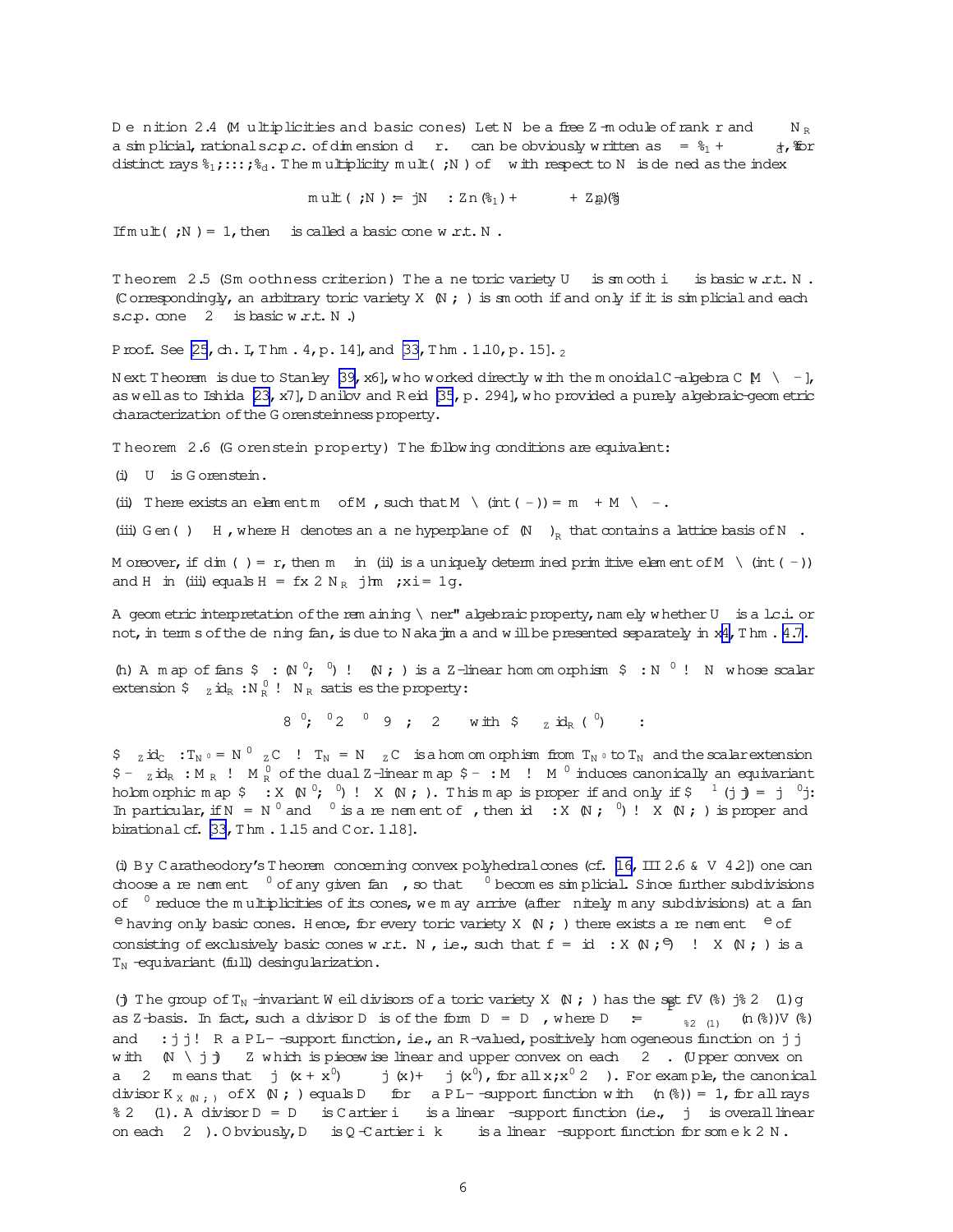<span id="page-6-0"></span>Theorem 2.7 (Ampleness criterion) A T<sub>N</sub>-invariant  $(Q - C)$  Cartier divisor D = D of a toric variety X  $\mathbb N$ ; ) of dim ension r is am ple if and only if there exists a 2 N, such that is a strictly upper convex linear -support function, i.e., i for every  $2$  (r) there is a unique m  $2 M = H \text{ cm } Z (N Z),$ (x)  $\text{Im } x$  i, for all x 2 j j, with equality being valid i x 2. such that

Proof. It follows from  $[25, Thm. 13, p. 48]$ .

 $(k)$  Throughout the paper, by a polytope in an euclidean space, is meant the convex hull of nitely many points or, equivalently, a bounded polyhedron. A lattice polytope P em bedded in a given euclidean space is a polytope whose set vert  $(P)$  of vertices belongs to a reference lattice within this space. If M is a free  $Z$ m odule of rank r, N = H om z  $(M, Z)$  its dual, and P  $M_R = R^r$  an r-dim ensional lattice polytope w.r.t. M, then there is a unique fan  $(P)$  in N<sub>R</sub>, the so-called norm al fan of P, so that the corresponding rdim ensional toric variety X  $(N; (P))$  is projective and endowed with a distinguished  $T_N$  -invariant am ple C artier divisor  $D_P = D$  which is induced by the strictly upper convex support function :  $N_R$  ! R, with  $(x) = m \inf\{y; x \text{ i } y \text{ } 2 \text{ } P \text{ } g \}$ ; and conversely, regarding a projective toric variety  $X \in V$  ; ) and a  $T_N$  -invariant am ple C artier divisor D = D on it as our starting-point data, we win a characteristic rdim ensional lattice polytope P =  $P_D$  assigned to D, with  $P_D$  = fy 2 M<sub>R</sub> j hy; xi (x); 8x; x 2 N<sub>R</sub>q (cf.  $0$  da  $[33, x2.4]$ ).

### Torus-equivariant crepant projective resolutions 3 of G orenstein toric singularities via b.c.-triangulations

We shall henceforth focus our attention to G orenstein toric singularities and to their desired resolutions.

(a) Let N be a free  $Z$ -m odule of rank  $r$  2 and  $N_R$  a rational scp.c. of dimension d r. We identify U with X  $(N; )$ , where denotes the fan consisting of together with all of its faces. Since N ( ) = N = N is torsion free, there exists a lattice decomposition N = N  $\,$  N  $\,$ , inducing a decomposition of its dual M = M  $\ldots$  M, where M = H on  $_L$  (N ; Z) and M = H on  $_L$  (N ; Z). W riting as =  $^0$  f 0g with  $\int_a^b a d\tau$ dim ensional cone in  $(N)$ <sub>R</sub>, we obtain decompositions

$$
T_N = T_N
$$
  $T_N$  and  $M \setminus - = M \setminus (0)^- M$  ;

which give rise to the analytic isom orphism s:

$$
U = U \circ T_N = U \circ T_{N(1)} = U \circ (C)^{r d}
$$
  
\n
$$
X (N ; )
$$
  
\n
$$
X (N ; )
$$
  
\n
$$
X (N ; )
$$
  
\n
$$
X (N ; )
$$
  
\n
$$
Y (N ; )
$$

w ith  $0$  the fan consisting of  $0$  together w ith all of its faces (cf. [17, p. 29], and [16, Thm  $N12.12$ , p. 223]). U can be therefore viewed as as a ber bundle over U  $\circ$  having an (r d)-dim ensional algebraic torus as its typical bre. O byiously, the study of the algebraic properties (m entioned in x1) for U can be reduced to that of the corresponding properties of U . (For instance, the singular bous of U equals Sing (U) = Sing (U) (C)<sup>rd</sup>). In fact, the m ain reason for preferring to work with U<sub>0</sub> (or with the gem  $(U_0; \text{coh} (0))$  instead of U, is that since  $\text{lin} (0) = (N)$ , the orbit orb $(0)$  2 U  $\text{o}$  is the unique xed closed point under the action of  $T_N$  on U  $\circ$ .

Denition 3.1 (Singular representatives) If is non-basic w.r.t. N, then U  $\circ$  will be called the singular representative of U and orb ( $^{0}$ ) 2 U  $\circ$  the associated distinguished singular point within the singular bous Sing  $(U \circ)$  of  $U \circ = X \circ N$ ;  $\circ$ ).

Denition 3.2 (Splitting codimension) If is non-basic w.r.t. N, then it is also useful to introduce the notion of the \splitting  $\infty$ dimension" of orb ( $\binom{0}{1}$  2 U  $\circ$  as the number

> $U_0 = U_0$   $C^d$  f, for some  $\infty$  0 m in { 2 f2;:::; dg with dim (  $\omega$ ) = { and Sing (U  $\omega$ )  $\in$  ?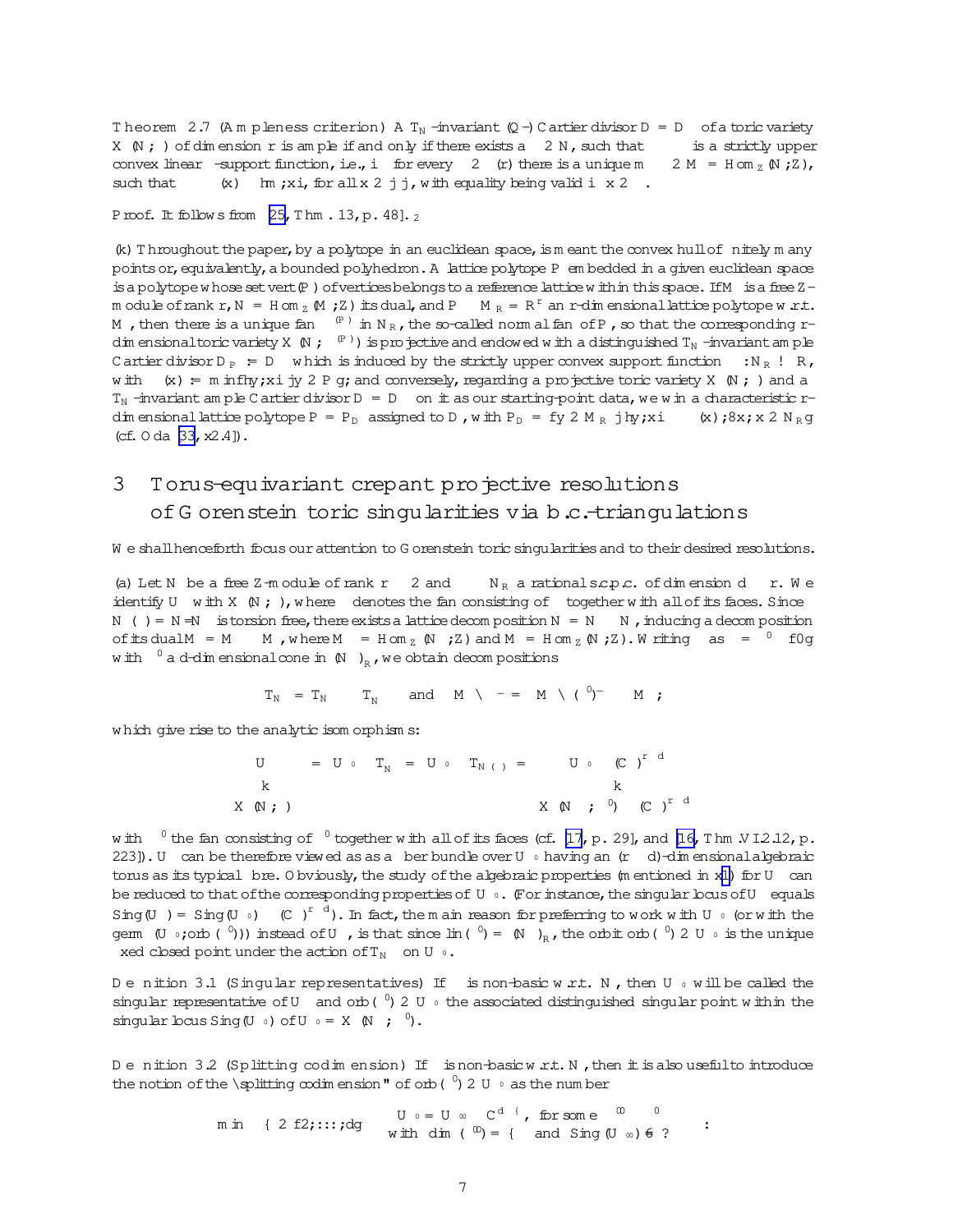<span id="page-7-0"></span>(In [10, p. 231] and [12, p. 202] there is a m isprint in this dention: one must replace therein max by m in.) If this number equals d, then  $(U_0; \text{coh}(\sqrt[0]{}))$  will be called an m sc-singularity, i.e., a singularity having the maximum splitting codimension.

(b) G orenstein toric a ne varieties are completely determined by suitable lattice polytopes.

Denition 3.3 (Lattice equivalence) If N<sub>1</sub> and N<sub>2</sub> are two free Z-m odules (not necessarily of the same rank) and  $P_1$  (N<sub>1</sub>)<sub>R</sub>,  $P_2$  (N<sub>2</sub>)<sub>R</sub> two lattice polytopes w.r.t. them, we shall say that  $P_1$  and  $P_2$ are lattice equivalent to each other, and denote this by  $P_1$   $P_2$ , if  $P_1$  is a nely equivalent to P<sub>2</sub> via an a nem ap  $\frac{2}{3}$  :  $(N_1)_p$  !  $(N_2)_p$ , such that the restiction  $S_{(a,p)}$  : a  $(p)$  ! a  $(p^0)$  is a bijection m apping  $P_1$  onto the (necessarily equidim ensional) polytope  $P_2$ , and, in addition, N<sub>P1</sub> is m apped bijectively onto the lattice  $N_{P_2}$ , where  $N_{P_1}$  is the a ne sublattice a  $(P_1) \setminus N_1$  of  $N_1$ , j = 1;2: If  $N_1 = N_2 = N$  and rk  $(N)$  = dim  $(P_1)$  = dim  $(P_2)$ , then these  $\frac{1}{2}$  is are exactly the a ne integral transform ations which are com posed of unim odular N -transform ations and N -translations.

Let now  $U = X \times N$ ; ) be a d-dim ensional and toric variety as in (a) and  $U = X \times N$ ;  $\theta$ . A ssum ing that U is Gorenstein, we m ay pass to another analytically isom orphic \standard" representative as follows: Denote by  $Z^d$  the standard rectangular lattice in  $R^d$  and by  $(Z^d)$ - its dual lattice within  $(\mathbb{R}^d)$  =  $\text{Hom}_{\mathbb{R}}(\mathbb{R}^d; \mathbb{R})$ . Since dim (  $^0$ ) =  $\text{rk}(\mathbb{N})$  = d, or equivalently, since (  $^0$ ) is strongly convex in  $(M)$ <sub>p</sub>, Thm. 2.6 (iii) implies

Gen
$$
(0)
$$
 H<sup>(d)</sup> with H<sup>(d)</sup> = fx 2  $(N)$ <sub>R</sub> jlm  $0$ ; xi = 1g;

for a unique prim it ive m  $\circ$  2 M : C learly,  $\circ$  \ H  $^{(d)}$  is a (d 1)-dim ensional lattice polytope (w .r.t. N ). We choose a specic  $Z$ -module isomorphism : N  $\overline{Z}$ <sup>d</sup> inducing an R-vector space isomorphism  $_{\rm Z}$  id<sub>R</sub> : (N)<sub>R</sub> <sup> $\bar{P}$ </sup> R<sup>d</sup>, such that  $=$ 

$$
(\text{m} \circ) = (1; \underbrace{0; 0; \underbrace{...}_{(d-1)+\text{times}} 0; 0) = 0
$$
   
  $H^{(d)} = x = (x_1; ...; x_d) 2 R^d jx_1 = 1 = : H^{(d)}.$ 

O by iously,  $P = 0 \ H^{(d)} H^{(d)}$  is a lattice (d 1)-polytope (w.r.t.  $Z^d$ ). Dening

$$
P_{\text{P}} = \text{pos}(P) = x 2 R^d \text{ j } 2 R_0; x 2 P ; \quad P_{\text{P}} = f_{\text{P}} \text{ together with all of its faces};
$$

(cf. Figure 1) we obtain easily the following Lemma:

Lem m a 3.4 (i) There exists a torus-equivariant analytic isom orphism

$$
U \circ = X \quad (N \quad ; \quad^0) = U \quad = X \quad (Z^{\alpha}; \quad_{P}) \quad (= M \text{ ax-Spec} (C \quad (Z^{\alpha})^{-} \quad (R \quad \frac{1}{R}) )
$$

m apping orb ( $\binom{0}{0}$  onto orb ( $_{P}$ ):

(ii) If Q H<sup>(d)</sup> is a lattice (d) 1)-polytope (w.r.t.  $Z^d$ ), then P Q i there exists a torus-equivariant analytic isom orphism  $U_p = U_q$  m apping orb (p) onto orb (q).



Figure 1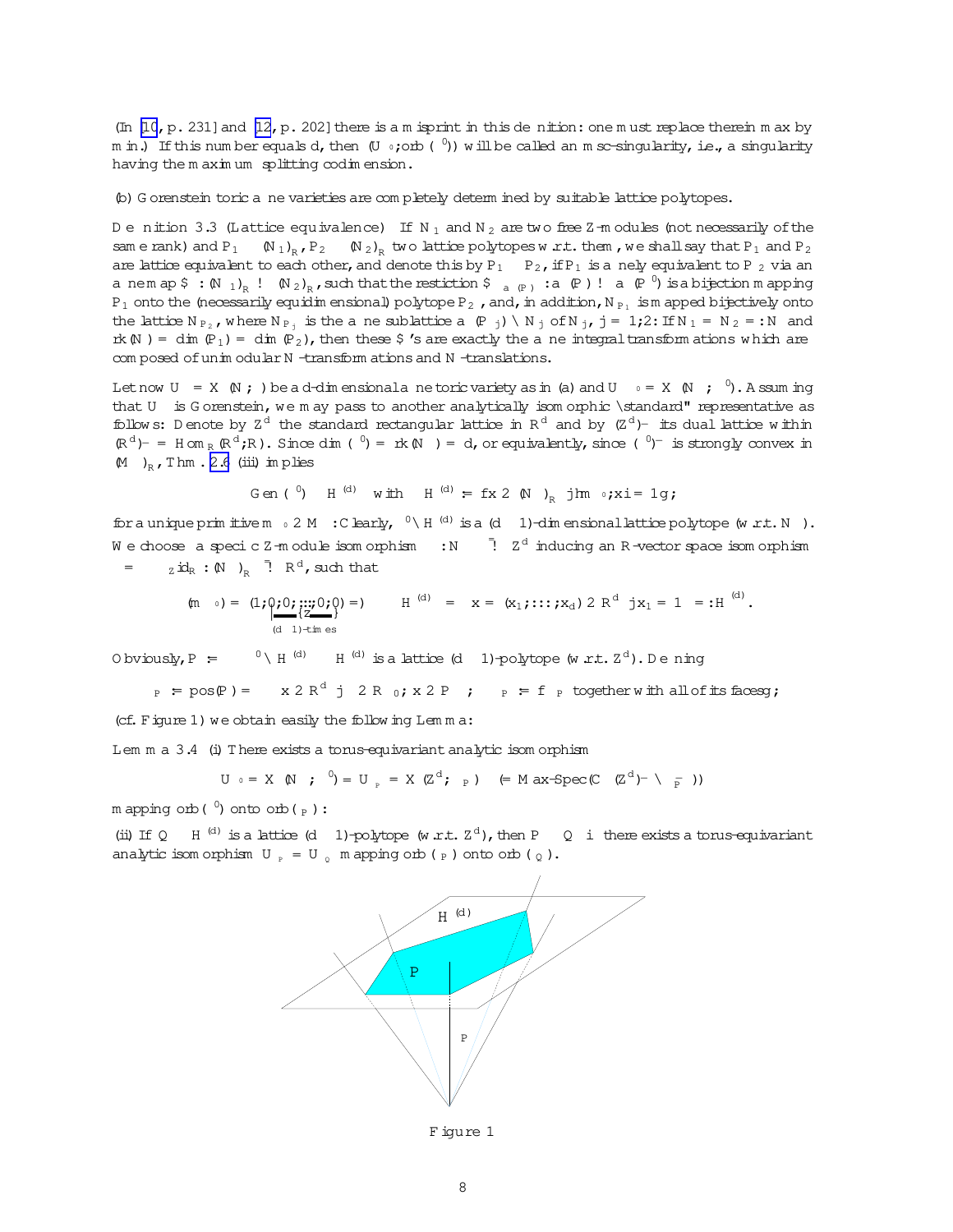<span id="page-8-0"></span>Denition 3.5 (Standard representatives) Any member of the isom orphy class of the underlying space  $U = X (Z^d; F)$  of the distinguished Gorenstein point orb( $F$ ) (as in 3.4(ii)) is said to be a standard representative of U associated to the lattice polytope P, and, in particular, a singular standard representative of U , whenever is non-basic w.r.t. N . (In this case, the splitting codimension of orb( $_{P}$ ) is dened to be the splitting codimension of orb( $^{0}$ ).

(c) Suppose that is a non-basic  $cp.$  cone w.r.t. N. From the above discussion it is now clear that for desingularizing U , it su ces to resolve a singular representative U  $_0$ , and for U G orenstein, a standard singular representative U of it. In the latter case, for any torus-equivariant partial desingularization  $f = id : X (Z<sup>d</sup>, b<sub>p</sub>) : X (Z<sup>d</sup>, b) = U$  com in the mean are none and  $b<sub>p</sub>$  of p (cf. x2, (h)-(i)) there are one-to-one correspondences:

$$
\begin{array}{cccc}\n\text{L}\n\end{array}\n\text{L}\n\begin{array}{cccc}\n\text{L}\n\end{array}\n\text{L}\n\begin{array}{cccc}\n\text{L}\n\end{array}\n\text{L}\n\begin{array}{cccc}\n\text{L}\n\end{array}\n\text{L}\n\end{array}\n\text{L}\n\begin{array}{cccc}\n\text{L}\n\end{array}\n\text{L}\n\begin{array}{cccc}\n\text{L}\n\end{array}\n\text{L}\n\text{L}\n\end{array}\n\text{L}\n\begin{array}{cccc}\n\text{L}\n\end{array}\n\text{L}\n\text{L}\n\text{L}\n\text{L}\n\text{L}\n\text{L}\n\text{L}\n\text{L}\n\text{L}\n\text{L}\n\text{L}\n\text{L}\n\text{L}\n\text{L}\n\text{L}\n\text{L}\n\text{L}\n\text{L}\n\text{L}\n\text{L}\n\text{L}\n\text{L}\n\text{L}\n\text{L}\n\text{L}\n\text{L}\n\text{L}\n\text{L}\n\text{L}\n\text{L}\n\text{L}\n\text{L}\n\text{L}\n\text{L}\n\text{L}\n\text{L}\n\text{L}\n\text{L}\n\text{L}\n\text{L}\n\text{L}\n\text{L}\n\text{L}\n\text{L}\n\text{L}\n\text{L}\n\text{L}\n\text{L}\n\text{L}\n\text{L}\n\text{L}\n\text{L}\n\text{L}\n\text{L}\n\text{L}\n\text{L}\n\text{L}\n\text{L}\n\text{L}\n\text{L}\n\text{L}\n\text{L}\n\text{L}\n\text{L}\n\text{L}\n\text{L}\n\text{L}\n\text{L}\n\text{L}\n\text{L}\n\text{L}\n\text{L}\n\text{L}\n\text{L}\n\text{L}\n\text{L}\n\text{L}\n\text{L}\n\text{L}\n\text{L}\n\text{L}\n\text{L}\n\text{L}\n\text{L}\n\text{L}\n\text{L}\n\text{L}\n\text{L}\n\text{L}\n\text{L}\n\text{L}\n\text{L}\n\text
$$

M oreover, as we shall see below in proposition  $3.14$ , it is possible to describe certain intrinsic algebraicgeom etric properties of those f's which are crepant or/ and projective exclusively in terms of lattice triangulations of the polytope P dening U  $_{p}$ . For this reason, before proceeding to this description, we recall som e central notions from the theory of polytopal subdivisions which will be crucially utilized in the rest of the paper.

De nition 3.6 (Polytopal subdivisions and re nem ents) (i) A polytopal complex is a nite family S of polytopes in an euclidean space R, so that the intersection of any two of its polytopes constitutes always a comm on face of each of them. The dimension dim (S) of such an S is de ned to be the largest possible dim ension of a polytope belonging to it. S is called a pure polytopal complex if every polytope in S is contained in one of dim ension dim  $(S)$ .

(ii) Let V denote a nite set of points in an euclidean space, such that  $P = conv(V)$  is a k-dimensional polytope. A polytopal subdivision S of P is a nite family  $S = fP_1; P_2; \dots; P$  g of k-dimensional polytopes, such that:

a. S is a pure k-dim ensional polytopal complex.

b. The space supporting P is the union of spaces supporting  $P_1; P_2; \ldots; P$  :

c. vert $(P_i)$  V, for all i2 f1;2;:::; g:

(iii) A polytopal subdivision S of P as in (ii) is called a triangulation of P if each  $P_i$ , 1 i , is a k-dimensional simplex.

(iv) Suppose that  $S = \text{fP}_1; P_2; \dots; P$  g,  $S^0 = P_1^0; P_2^0; \dots; P^0$  are two polytopal subdivisions of P: Then S<sup>0</sup> is a re nement of S if for each j, 1 j, there exists an i, 1 i, such that  $P_i^0$ ,  $P_i$ .

Denition 3.7 (Coherent subdivisions) A polytopal subdivision S of a polytope P  $R^k$  is called coherent (or, alternatively, regular, cf. [44, 5.3]) if P is the image (Q) = P of a polytope Q R<sup>k+1</sup> under the projection map

$$
R^{k+1} \t3 \t(x_1; \ldots; x_k; x_{k+1}) \t7! \t(x_1; \ldots; x_k) \t2 R^k \t(32)
$$

so that  $S = f(F)$ : F is a lower face of Q g, where the lower faces of Q are the faces for which some outward norm alvector has negative  $(k + 1)$ -st coordinate. (The set of all lower faces of Q is sometimes called the lower envelope  $ofQ$ ).

The next two Lemm as describe further useful conditions which are equivalent to the coherency of S.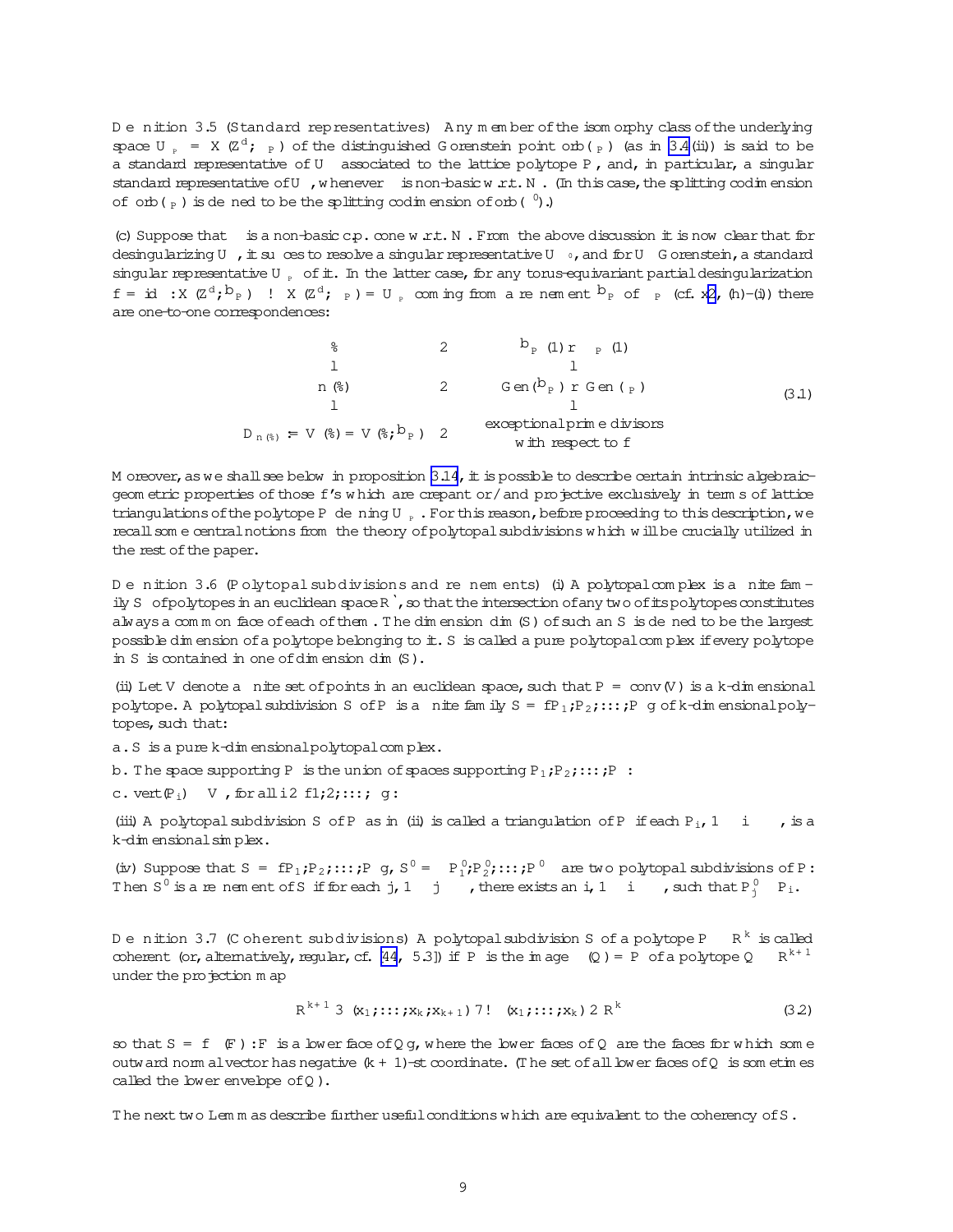<span id="page-9-0"></span>Lem m a 3.8 (C oherency and strictly upper convex functions) A polytopalsubdivision S ofP is coherent i there exists a strictly upper convex S-support function :  $\beta$ j! R, i.e. a piecewise-linear real function de ned on the underlying space  $\beta$ ; for which

 $(\text{tx + (1 t)} \text{ y}) \text{ t} (\text{x}) + (1 t) \text{ (y)}$ , for all  $x; y \text{ 2 } \text{ $5$}$ ; and  $\text{ $t \text{ 2 } [0;1]$}$ ;

so that its dom ains of linearity are exactly the polytopes of S having m axim aldim ension.

Proof. If S is coherent, then  $S = f$  (F): F is a lower face of Q g, with :  $R^{k+1}$  !  $R^k$  the projection [\(3.2\)](#page-8-0) and Q a polytope in  $R^{k+1}$ . The function :  $\sharp j!$  R de ned by setting

(x) = m ax ft 2 R j (x; t) 2 Q g; for all  $x = (x_1; \ldots; x_k)$  2  $\beta$  j = P;

is strictly upper convex. (Som e authors prefer to work w ith convex support functions instead ofupper convex ones and use m in and  $(x; t)$  instead of m ax and  $(x; t)$ . But this is just a sign convention).

C onversely, if :  $\sharp j!$  R is assum ed to be a strictly upper convex support function, then S is coherent in the sense of [3.7](#page-8-0) by de ning Q to be the polytope conv  $(x; (x)) 2 R^{k+1}$  j x 2 P . 2

Lem m a 3.9 (C oherency and \heights") Let V be a nite set of points in  $R^k$  and  $P = conv(V)$ . A height function on V is de ned to be a function ! : V ! R. (The values !  $(v)$ , v 2 V, are called  $\hbar$  \heights"). Every height function ! on V induces a coherent polytopal subdivision S<sub>!</sub> of the polytope  $P = \text{conv}(V)$  with vert(S<sub>!</sub>) V; and conversely, each coherent polytopal subdivision S of P = conv(V) with vert(S) V is of the form  $S = S_1$ , for some height function !.

Proof. Let ! be a height function on V. The heights can be used to \lift" the point con guration V into the next dim ension and to de ne Q  $_!$  = conv (f(v; ! (v)) 2  $R^{k+1}$  jv 2 V g). The lower envelope of the polytope  $Q_!$  is a pure polytopal complex having dim ension equal to dim  $(P)$ . Its im age under the projection [\(3.2](#page-8-0)) determ ines a (necessarily coherent) polytopal subdivision S<sub>!</sub> of P w ith vert(S<sub>!</sub>) V. In fact, if  $fv_1$ ;::; $v_i$  g are the vertices a polytope belonging to  $S_1$ , then  $f(v_1; !(v_1))$ ;::;(v<sub>i</sub>  $; !(v_1)$ )g is the vertex set of a face of the lower envelope of  $Q_{\perp}$ .

Let now S denote an arbitrary coherent polytopal subdivision S ofP with vert(S) V . By Lemma [3.8](#page-8-0) there exists a strictly upper convex support function :  $\ddot{y}$  i R.U sing the height function ! = ( )  $\dot{y}$ we obtain  $S = S_1 \cdot 2$ 

R em ark  $3.10$  For \generic" choices of! 's the coherent polytopal subdivisions S<sub>!</sub> are triangulations of P (cf. [\[18,](#page-31-0) p. 215 and p. 228], and [\[42,](#page-32-0) p. 64]).

D enition 3.11 (Lattice subdivisions) A lattice subdivision S ofa latticepolytopeP isa polytopal subdivision of P, such that the set vert $(S)$  of the vertices of S belongs to the reference lattice (and vert(P) vert(S)). A lattice triangulation of a lattice polytope P is a lattice subdivision of P which, in addition, is a triangulation (in the sense of  $3.6$ ).

D e nition 3.12 (M axim al and basic triangulations) (i) A lattice polytope P is called elem entary if the lattice points belonging to it are exactly its vertices. A lattice sim plex is said to be basic or unim odular if its vertices constitute a part of an ane Z-basis of the reference lattice (or equivalently, if its relative, norm alized volum e equals 1).

(ii) A lattice triangulation  $T$  of a lattice polytope P is dened to be m axim al (resp. basic), if it consists only of elem entary (resp. basic) sim plices.

D e nition 3.13 (\b.c."-triangulations) A b.c.-triangulation w illbeused as abbreviation for a basic, coherent triangulation of a lattice polytope.

R everting to G orenstein anetoric varieties, we explain how torus-equivariant crepant or/and projective desingularizations can be constructed by m eans of lattice triangulations.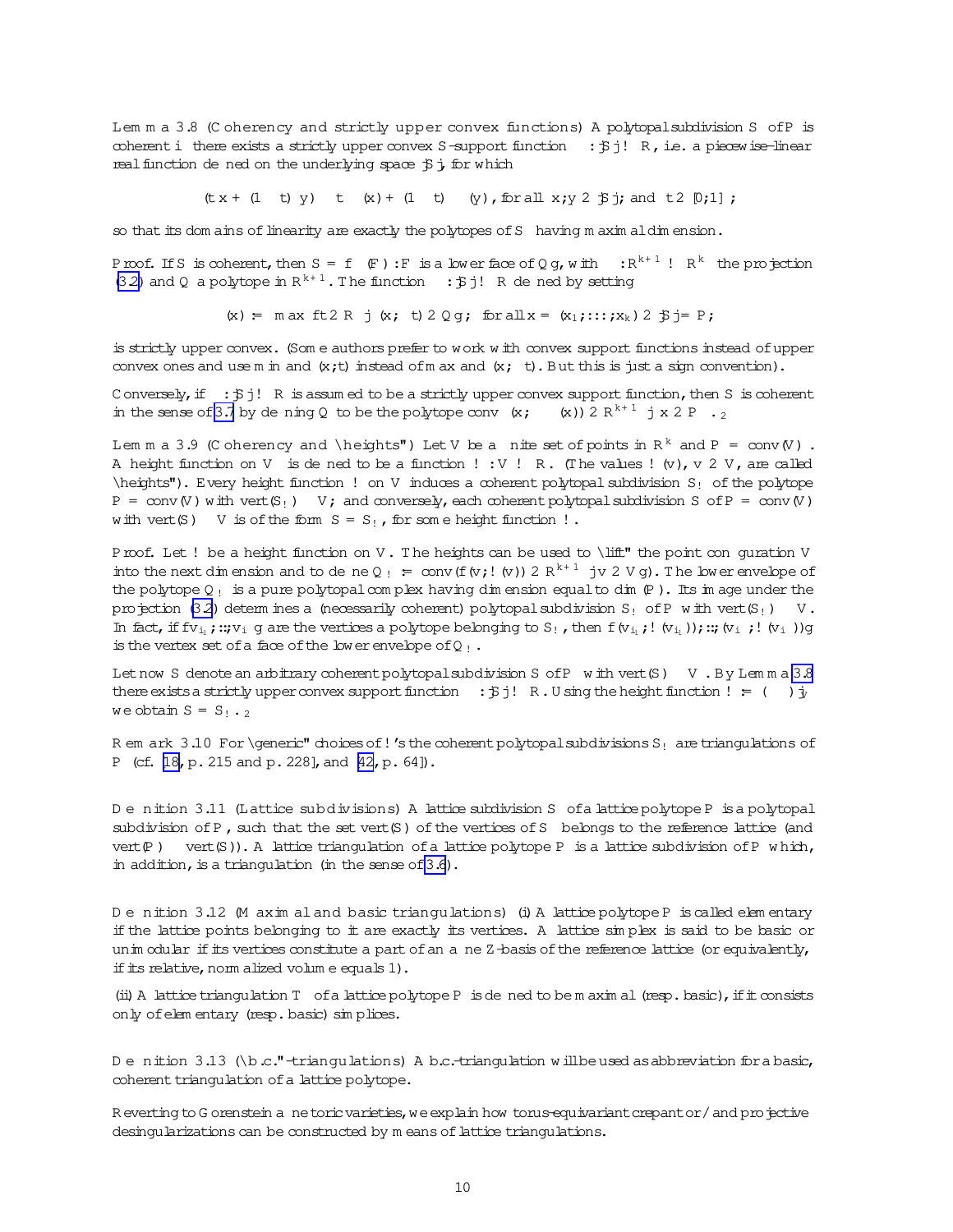<span id="page-10-0"></span>P roposition 3.14 (C repant desingularizations and triangulations) Every torus-equivariant partial crepant desingularization of a standard representative U  $_{\circ}$  of a G orenstein a ne toric variety U (as in [3.5](#page-8-0), with P H<sup>(d)</sup> a lattice polytope w.r.t.  $Z<sup>d</sup>$ ), induced by a subdivision of <sub>P</sub> into simplicial s.c.p. cones, is of the form

$$
\mathbf{f} = \mathbf{f}_{\mathbf{T}} \; : \; \mathbf{X} \; (\mathbf{Z}^{\mathbf{d}}; \mathbf{b}_{\mathbf{p}} \; (\mathbf{T})) \; : \; \mathbf{X} \; (\mathbf{Z}^{\mathbf{d}}; \; \mathbf{p}) = \mathbf{U}_{\mathbf{p}} \tag{3.3}
$$

where  $b_p = b_p$  (T) = f s; s2 T g is determ ined by a lattice triangulation T of P with

$$
s = x 2 Rd j 2 R0; x 2 s :
$$

By [\(3.1\)](#page-8-0) the set of exceptionalprim e divisors equals  $D_n = V (R_0 n)$  jn 2 (P r vert(P )) \  $Z^d$  . M oreover, such an  $f_T$  has the following properties:

(i)  $f<sub>T</sub>$  is m axim alw .r.t. discrepancy () T is m axim al.

(ii)  $f_T$  is full (i.e.,  $X$  ( $Z^d$ ;  $b_P$  (T)) is overall sm ooth) () T is basic.

(iii)  $f_T$  is projective (i.e., X  $(Z^d; b_p(T))$  is quasiprojective) () T is coherent.

Proof. Let  $f : X \times Z^d; b_P$  ) !  $X \times Z^d; p) = U_p$  denote an arbitrary torus-equivariant partial desingularization of U induced by a subdivision  $b_{p}$  of  $_{p}$  into sim plicials.c.p. cones. The discrepancy off equals

$$
K_{X \ (Z^{d}, b_{P})} \ f \ K_{U_{P}} = \begin{cases} 2 & X \\ 0 & X \\ 0 & \frac{1}{2} \\ 0 & \frac{1}{2} \end{cases}
$$

where  $D_{n(k)} = V(k; p)$ ,  $\dot{D}_{n(k)} = V(k; b_p)$ , for all rays  $k$  of  $p$  and  $b_p$ , respectively, and

f 0 @ X %2 <sup>P</sup> (1) D <sup>n</sup>(%) 1 A = X %2 <sup>P</sup> (1) Dbn(%) X %0<sup>2</sup> (<sup>b</sup> <sup>P</sup> (1)<sup>r</sup> <sup>P</sup> (1)) %<sup>0</sup> Dbn(%0)

w ith  $\frac{1}{8}$ °s2 Q  $_0$ . If  $_{T_{2d}}$  is the rationaldierentialform generating the dualizing sheafofthe torusT<sub>Z<sup>d</sup></sub>, then the dualizing sheaf of U  $_{p}$  is isom orphic to C (Z<sup>d</sup>)- \ int(-)  $_{T_{Z^d}}$ . Since U  $_{p}$  is G orenstein, C (Z<sup>d</sup>)- \ int( -)  $_{T_{Z^d}}$  is generated by e((1;0;:::;0;0))  $_{T_{Z^d}}$  (cf. Thm . [2.6](#page-5-0) and subsection (b)), and K  $_{\rm{U}_{-p}}\;$  is trivial. The preservation of G orensteinness for X  $\;$  (Z  $^{\rm{d}};^{\rm{b}}{}_{\rm{P}}$  ) is equivalent to say that, for each m em ber of its ane coverfU<sub>b</sub> b 2  $b_p$  (d)g, the sheaf of sections of the canonical divisor K<sub>X</sub> ( $z^d$ ;  $b_p$ ) over  $U_b$  is isom orphicto  $C$   $(Z^d)$   $\vdash \setminus$  int( $(b)$   $\vdash$ )  $T_{z^d}$  and is therefore generated by  $e((1,0);::;0,0))$   $T_{z^d}$ . The order of vanishing for the divisor div(e((1;0;:::;0;0))  $_{T_{ad}}$ ) which is associated to this comm on single generator along the  $\dot{\mathcal{B}}_{n (8^0)}$  's,  $8^0 2 (b_p (1) r_{p (1)})$ , equals

$$
\mathcal{E}_0 = \text{ord}_{\hat{\mathcal{B}}_{n}(\hat{\mathcal{E}}^0)} \quad \text{div}(\mathbf{e}((1,0; \dots; 0; 0)) \quad \mathbf{T}_{\mathbf{z}^d}) = \mathbf{h}(1; \mathbf{e}(\mathbf{y}^1; \dots; 0; 0); n \mathbf{e}(\mathbf{y}^0; \mathbf{z}^1; \dots; 0; 0))
$$

(cf. Fulton  $[17]$ , Lem m a ofp. 61]). From the above equations we deduce

$$
K_{X \ (Z^{d};\ b_{P})} \quad f \quad K_{U_{P}} \quad = \quad \ \ \, \underbrace{X}_{\ \ \, \text{``0'} \ (1)_{\Gamma \ (1)_{\Gamma \ (1)}}} \ (h(1;\textbf{0};0;\textbf{...})) ; n \ (8^{0})i \quad 1) \ \not\!\! \, \bigtriangledown_{n \ (8^{0})} : \quad
$$

Thus, f is crepanti

$$
Gen(b_p) \qquad H^{(d)} \tag{3.4}
$$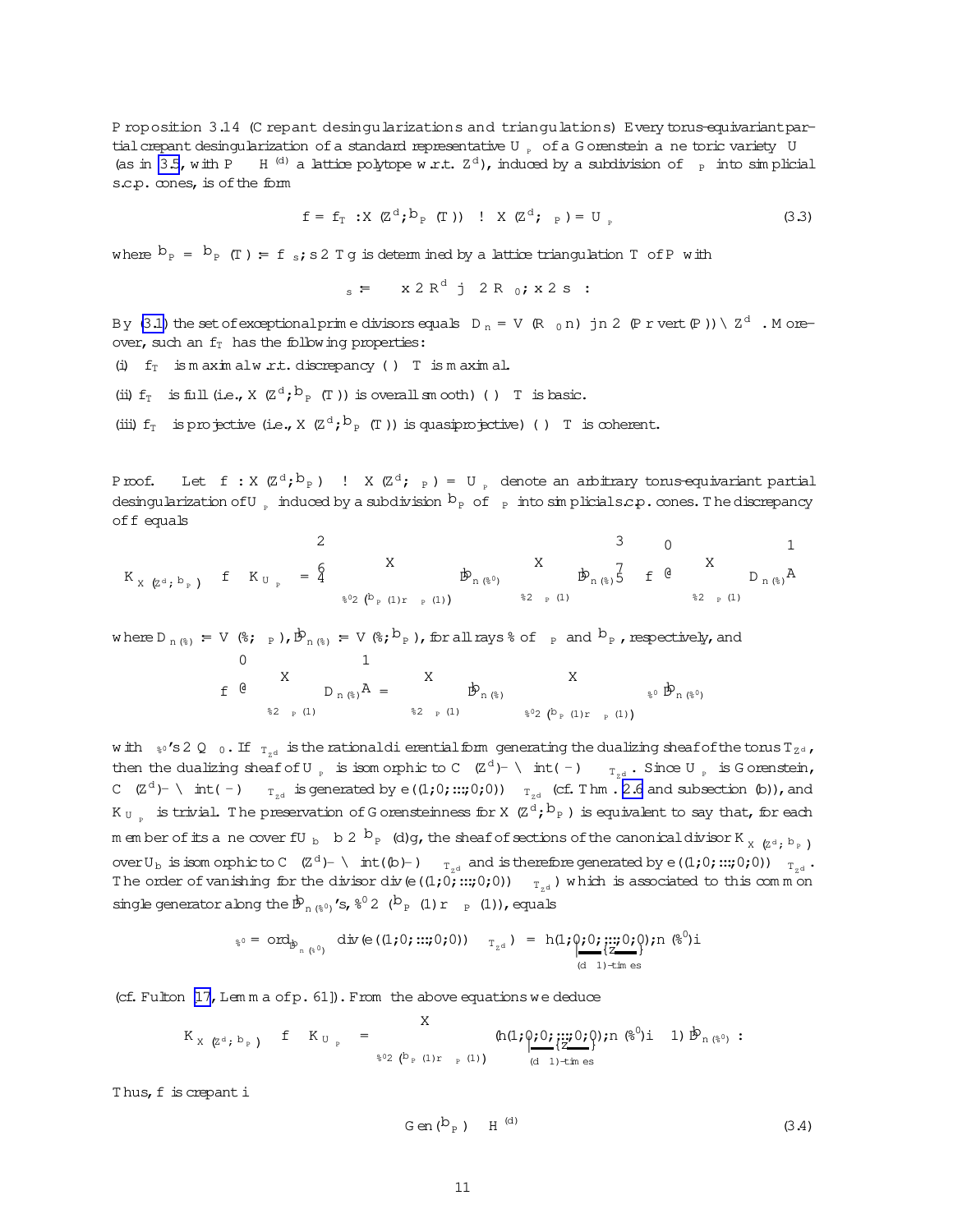i.e., i f is of the form  $(3.3)$ . Now property (i) is obvious. For (ii) observe that  $(3.4)$  im plies for all s 2 T : s is a basic cone () s is a basic simplex. Concerning (iii), note that all torus-invariant W eildivisors of X (Zd;  $b_{_{\rm P}}$  (T )) are Q -C artier because this toric variety is Q -factorial. C learly, for every strictly upper convex linear  $b_P$  (T)-support function (in the sense of x[2](#page-3-0) (j), the restriction  $\dot{T}_L$  is a strictly upper convex T -support function (as in  $3.8$ ); and conversely, as it was explained in [\[12,](#page-31-0) x4], to any T-support function , one m ay canonically assign (eventually after suitable perturbation of the de ning inequalities and / or m ultiplication by a scalar) a strictly upper convex linear  $b_{p}$  (T)-support function  $\int^0$  (with  $\int^0$  ( $b_P$  (T)  $\setminus Z^d$ ) Q or even in Z). To nish the proof we apply Lemma [3.8](#page-8-0) for  $\int^0$ and Theorem [2.7](#page-5-0) for the divisor D  $0.2$ 

R em ark 3.15 The birationalm orphism s  $f_T$ , for T's m axim aland coherent, can be decom posed into m ore elem entary toric contractions (see R eid  $[36, (0.2)-(0.3)]$ ). In several cases, these contractions are directly expressible as chains of blow -downs (cf.  $[11, 7.2$  and  $x9$ ).

Every lattice polytope P can be clearly embedded, up to an a ne transform ation, into H  $^{(\text{d})}$ , w ith d = dim (P) + 1, and its supporting cone  $_{\rm P}$  R<sup>d</sup> gives rise to the construction of an ane G orenstein variety U  $_{p}$ . C onsequently, if we restrict the initial Q uestion [1.1](#page-0-0) of the introduction to the category of G orenstein toric singularities (and their torus-equivariant resolutions), our previous discussion in subsection  $(\circ)$ , together w ith the \bridge" w hich is built by proposition [3.14](#page-9-0) and connects algebraic w ith discrete geom etric statem ents, enable us to reform ulate it as follow s:

Q uestion 3.16 U nder which conditions does a given lattice polytope P of dim ension 3 adm it of b.c.-triangulations?

R em ark 3.17 (i) A llelem entary triangles are basic, but already in dim ension 3 there exist counterexam ples of elem entary sim plices w hich are non-basic. M oreover, already in dim ension 2 (i.e., for certain lattice polygons) there is a plethora of non-coherent (but necessarily basic) m axim al triangulations. H ence, the problem of the existence of  $b.c.$ -triangulations turns out to be very subtle in general. The required extra \conditions" in the form ulation of Q uestion 3.16 depend essentially on the representatives of the coordinates of vertices of the given lattice polytope P w ithin its lattice equivalence class. Unfortunately, regarding these integer coordinates as freely m oving \param eters", we see that in high dim ensions they are \too m any" to handle (even for simplices and even if we reduce them by suitable unim odular transform ations like H erm ite norm al form transform ations). This is why a rst realistic attem pt to answer 3.16 partially (or at least to nd sucient conditions for the above existence problem ) seem s to be feasible only by the consideration of some special fam ilies of P's. In the present paper we dealw ith altogether three fam ilies of lattice polytopes and prove that they adm it b.c.-triangulations (see below  $3.18$ ,  $3.19$ ,  $3.20$ ,  $3.21$ ,  $4.2$ , and  $5.1$ ). The third one is exactly that corresponding to the toric l.c.i.-singularitiesand hassom e interesting m em bersin com m on (and also notin com m on)w ith the rst two  $($ see  $x7).$  $x7).$  $x7).$ 

(ii) For any nite set of points V in an R<sup>d</sup>, all triangulations T of the polytope P = conv(V) with vert(T) V are param etrized by the vertices of a \gigantic" polytope U n  $(V)$ , the so-called univer-salpolytope of P (see Billera, Fillim an & Sturm fels [\[6](#page-30-0), x3], and de Loera, H osten, Santos & Sturm fels [\[15,](#page-31-0) x1-x4]). Un (V) contains a subpolytope Sec (V) w hose vertices param etrize only the coherent T's. Sec  $(V)$  is in m ost of the cases considerably  $\binom{n}{k}$  too, and is called the secondary polytope of P. (For the m ain concepts of the theory of secondary polytopes the reader is referred to [\[6\]](#page-30-0), O da & Park [\[34](#page-32-0)], Ziegler [\[44,](#page-32-0) Lecture 9], as well as to the treatm ent of Gelfand, K apranov & Zelevinsky [\[18,](#page-31-0) Ch. 7]. In practice, working w ith exam ples for w hich the cardinality of the given V 's is relatively sm all, an enum eration of the vertices of Sec $(V)$  can be easily achieved by m aking use of the m aple-package puntos  $[14]$  of de Loera).

(iii) In the particular case in which P H<sup>(d)</sup> R<sup>d</sup> is a lattice polytope (w r.t.  $Z<sup>d</sup>$ ) and V = P \  $Z<sup>d</sup>$ , the b.c.-triangulations ofP correspond to a very special (not necessarily non-em pty) \m ysterious" subset B C (V) of vert(Sec (V)). Thus, since 3.16 asks for conditions under which B C (V)  $6$ ?, the expected theoreticalanswer(s) would surely require a m uch m ore extensive study for Sec(V) itself. At this point,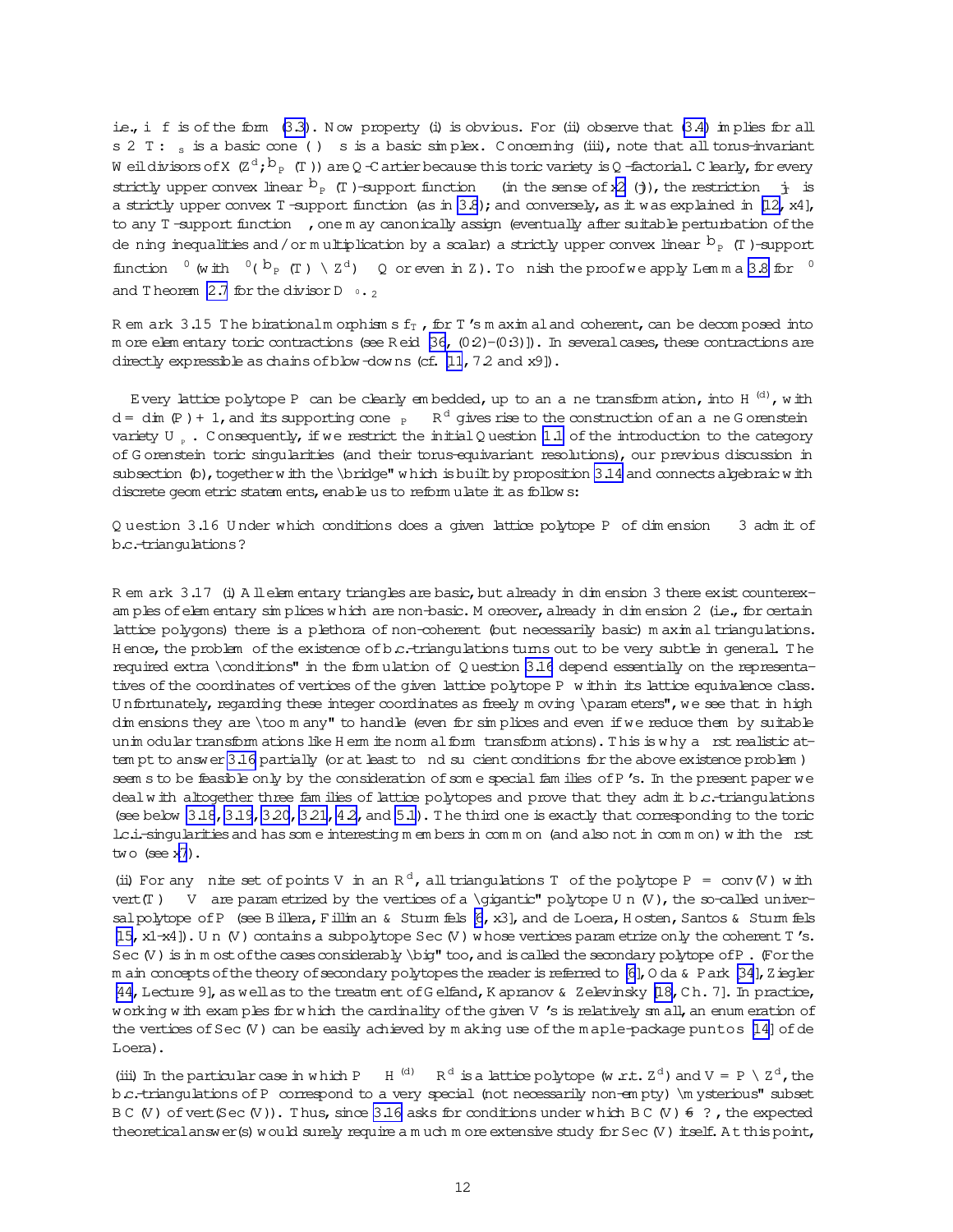<span id="page-12-0"></span>we should also stress that in high dim ensions \exotic pathological counterexam ples" exist! For instance, H ibiand O hsugi [\[21](#page-31-0)] discovered recently a 9-dim ensional 0=1-polytope (w ith 15 vertices) having basic triangulations, but none of whose coherent triangulations is basic.

 $(iv)$  Passing by a connected vertex path from one vertex of Sec  $(V)$  to another, we perform a nite series of \bistellar operations" which are nothing but \ ops" in the algebraic-geom etric term inology [\[34,](#page-32-0) x3].

(d) W enext present two characteristic fam ilies of lattice polytopes which adm it speci cb.c.-triangulations T leading to projective, crepant, full desingularization m orphism sf $_T$  w ith explicitly describable exceptionalprim e divisors.

D e nition 3.18 (Fano polytopes) A lattice polytope Q is called a Fano polytope if Q P, where  $P$  $^{\text{d}}$  denotes a lattice polytope (w .r.t.  $\text{Z}^{\text{d}}$ ) containing exactly one lattice point in its relative interior, which,togetherwith the vertices of each facet, forms an ane lattice basis of (Z  $^{\rm d}$  )<sub>P</sub> .

Proposition 3.19 Let P H<sup>(d)</sup> R<sup>d</sup> be a Fano polytope (w.r.t.  $Z<sup>d</sup>$ ) with  $\text{int}(P) \setminus Z<sup>d</sup> = f n_0 g$ . (i) The canonical lattice triangulation  $T^{can} = ffn_0g ?F$  jF face of P g constructed by \joins" (i.e., by considering the pyram ids over the faces of P with  $n_0$  as apex) is a b.c.-triangulation of P. (ii) The induced torus-equivariant projective, crepant, full desingularization

$$
f_{\text{T can}} : X \text{ (Zd; bp (Tcan)) : X (Zd; p) = Up
$$

possesses exactly one exceptionalprim e divisor

$$
D_{n_0}=V(R_{0}n_0)=X\ ((Z^d) (R_{0}n_0);\text{Star}(R_{0}n_0;{}^{\textstyle b}{}_{P}(T^{\text{can}})))
$$

which is a projective, toric Fano m anifold.

Proof. (i) follow sdirectly from [\[12,](#page-31-0)Thm . 3.5] and Lem m a [5.3](#page-19-0) below . For (ii) note that P is, in particular, a re exive polytope (cf.  $[1, 4.1.5]$ ). This is equivalent to say that its polar polytope P  $d$ )– with respect to a  $(P)$  (having n<sub>0</sub> as its \origin") is again a lattice polytope (w r.t.  $(Z<sup>d</sup>)$ -). Since the rays of the fan Star(R  $_0$ no; $^{\text{b}}$  (T  $^{\text{can}}$ )) are exactly the 1-dim ensional cones determ ined by joining n<sub>0</sub> with the vertices of P, D  $_{\text{n}_0}$  is the (d 1)-dim ensional projective toric variety associated to the norm alfan of P (see x[2](#page-3-0) (k)). Thus, the fan Star(R  $_0$ n $_0$ ;  $^{\text{b}}$  p (T  $^{\text{can}}$ )) is strongly polytopal (see [\[16,](#page-31-0)V .4.3 and V .4.4,p. 159]), and is com posed of exclusively basic cones. C onsequently, the exceptional prim e divisor D  $_{\text{no}}$  has to carry the analytic structure of a sm ooth toric variety which is Fano, i.e., whose antidualizing sheaf is am ple (cf. [\[1,](#page-30-0) 2.1.6 &  $2.2.23$ ]).

D e nition 3.20 (H d-com patible polytopes) Let H d denote the a ne hyperplane arrangem ent (of type  $R_{\rm d}$ ) in R  $^{\rm d}$  consisting of the union of hyperplanes

 $x 2 R<sup>d</sup> jx<sub>i</sub> = j1$  i d; 2 Z [  $x 2 R<sup>d</sup> jx<sub>i</sub> x<sub>j</sub> = j1$  i< j d; 2 Z :

A lattice polytope Q will be called a H  $_\mathrm{d}$ -com patible polytope if Q  $-$  P , w here P  $-$  R  $^\mathrm{d}$  denotes a lattice polytope (w .r.t.  $\text{Z}^\text{d}$  ), such that the ane hulls a (F ) for all facets F of P belong to H  $_\text{d}$  . The ane hyperplane arrangem ent H  $_{\rm d}$  induces a basic triangulation  $\rm T_{H_{d}}$  of the whole space R  $^{\rm d}$  . In fact,  $\rm T_{H_{d}}$  is also coherent because there exists an overall well-de ned strictly upper convex function on  $f_{H_d}$  jbeing constructible by m eans of appropriate sum s of H eaviside functions (see  $[25, C h.3]$ , and  $[12, Prop.6.1]$ ).

Theorem 3.21 For d 2, let P H<sup>(d)</sup> R<sup>d</sup> be a (d 1)-dim ensional H<sub>d</sub>-compatible polytope w.r.t.  $Z^d$ , and let  $T_{H_d}$   $j$  denote the triangulation of P determ ined by the restriction of  $T_{H_d}$  to  $j$  j. Then  $T_{H_d}$   $j$ is a b.c-triangulation, too, and the corresponding torus-equivariant projective, crepant, full desingularization

$$
f_{T_{H_d}\dot{p}} \xrightarrow{\cdot} X \ (Z^d; b_p \ (T_{H_d}\dot{p})) \ \vdots \ X \ (Z^d; p) = U_{p}
$$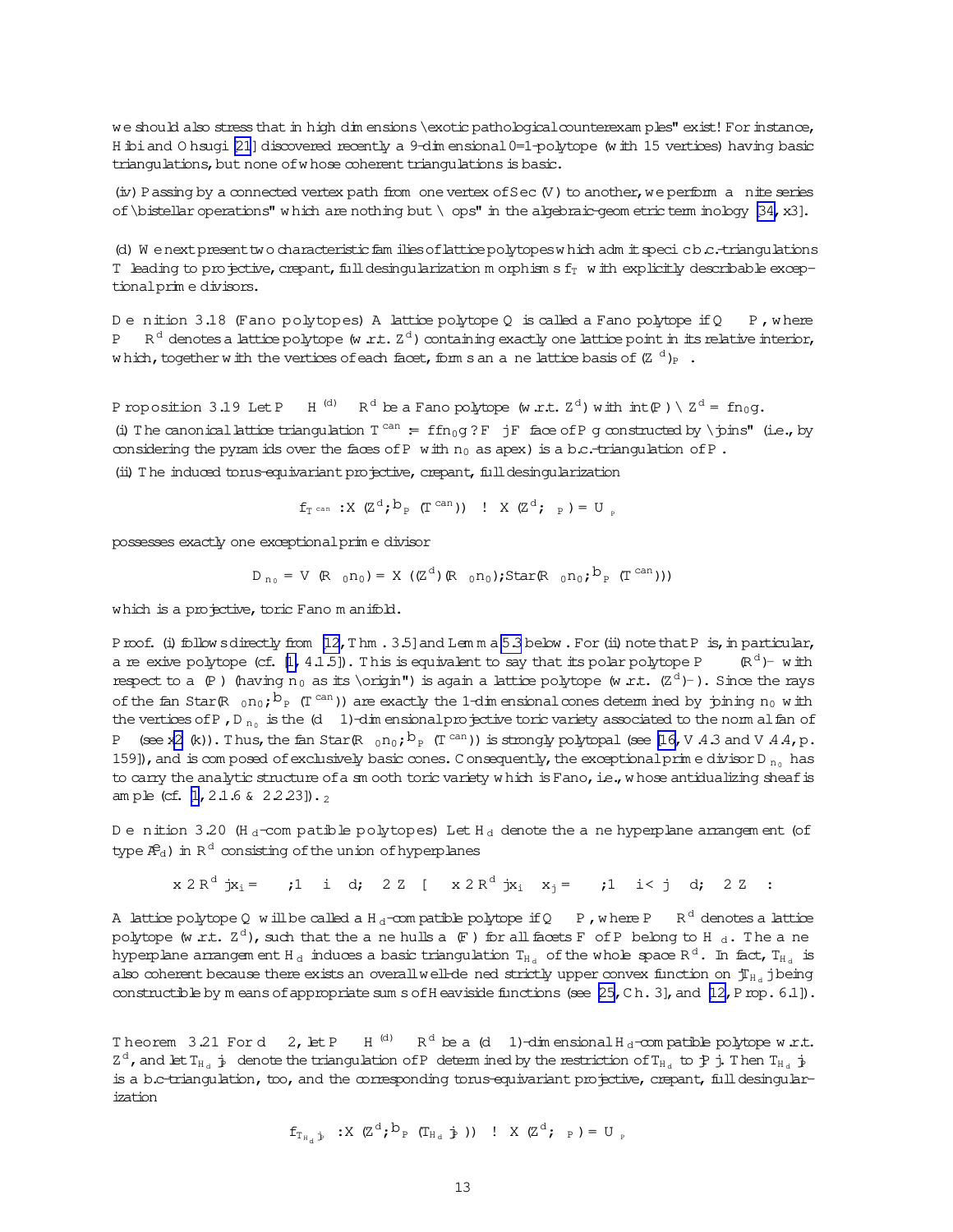possesses exceptional prim e divisors D  $_{\textrm{n}}$  = V (R  $_{0}$  n) = X ((Z^d)(R  $_{0}$  n); Star(R  $_{0}$  n; $^{\textrm{D}}$  p (T<sub>H d</sub> j ))) for which

$$
D_n = \mathfrak{R}^{(d)}; \text{ if } n \; 2 \text{ (int } (P)) \setminus Z^d;
$$

and

n

$$
D_n =
$$
 a quasiprojective (d 1) -dim ensional subvariety of  $\mathbf{\hat{W}}^{(d)}$  ;

o

if n 2 ( $\ell$ P nvert(P)) \  $Z^d$ , where  $\mathcal{R}^{(d)}$  denotes the projective toric Fano m anifold obtained by a torusequivariant, crepant, projective, full resolution  $\widehat{W}^{(d)}$  ! W  $^{(d)}$  of a (d) 1)-dim ensional projective, toric Fano variety W  $^{(\rm d)}$  (with atm ost G orenstein singularities), induced by the triangulation  $\rm T_{H_{d}}$  . In particular, as projective variety, W<sup>(d)</sup> adm its an embedding W<sup>(d)</sup>,  $P_C^{d(d-1)}$  and has the degree  $\frac{2(d-1)}{d-1}$  w.r.t. this em bedding.

Proof. The rst assertion is obvious. Let now n 2 (int(P )) \  $\text{Z}^{\,\text{d}}$  . The star of n with respect to  $\text{T}_{\text{H}_\text{d}}$ (in the sense of the theory of sim plicialcom plexes) is lattice equivalent to a pure sim plicialcom plex consisting of the triangulation  $T_{H_d} \frac{1}{2}$  (d) of a (d) 1)-dim ensional lattice zonotope Z<sup>(d)</sup> R<sup>d 1</sup> with d \zones" into basic sim plices. (O ur reference lattice here is that one being generated by a  $(P) \setminus Z^d$ ). The zonotope Z<sup>(d)</sup> can be also viewed as the convex hull of the union of the  $[1;0]$ -cube with the  $[0;1]$ -cube, or, alternatively, as the M inkow skisum ofd segm ents:

$$
Z^{(d)} = x = (x_1; ::; x_{d-1}) 2 R^{d-1} \n\begin{array}{ccc}\n\ddots & \ddots & \ddots & \ddots \\
\ddots & \ddots & \ddots & \ddots & \ddots \\
\ddots & \ddots & \ddots & \ddots & \ddots \\
\ddots & \ddots & \ddots & \ddots & \ddots \\
\ddots & \ddots & \ddots & \ddots & \ddots \\
\ddots & \ddots & \ddots & \ddots & \ddots \\
\ddots & \ddots & \ddots & \ddots & \ddots \\
\ddots & \ddots & \ddots & \ddots & \ddots \\
\ddots & \ddots & \ddots & \ddots & \ddots \\
\ddots & \ddots & \ddots & \ddots & \ddots \\
\ddots & \ddots & \ddots & \ddots & \ddots \\
\ddots & \ddots & \ddots & \ddots & \ddots \\
\ddots & \ddots & \ddots & \ddots & \ddots \\
\ddots & \ddots & \ddots & \ddots & \ddots \\
\ddots & \ddots & \ddots & \ddots & \ddots \\
\ddots & \ddots & \ddots & \ddots & \ddots \\
\ddots & \ddots & \ddots & \ddots & \ddots \\
\ddots & \ddots & \ddots & \ddots & \ddots \\
\ddots & \ddots & \ddots & \ddots & \ddots \\
\ddots & \ddots & \ddots & \ddots & \ddots \\
\ddots & \ddots & \ddots & \ddots & \ddots \\
\ddots & \ddots & \ddots & \ddots & \ddots \\
\ddots & \ddots & \ddots & \ddots & \ddots \\
\ddots & \ddots & \ddots & \ddots & \ddots \\
\ddots & \ddots & \ddots & \ddots & \ddots \\
\ddots & \ddots & \ddots & \ddots & \ddots \\
\ddots & \ddots & \ddots & \ddots & \ddots \\
\ddots & \ddots & \ddots & \ddots & \ddots \\
\ddots & \ddots & \ddots & \ddots & \ddots \\
\ddots & \ddots & \ddots & \ddots & \ddots \\
\ddots & \ddots & \ddots & \ddots & \ddots \\
\ddots & \ddots & \ddots & \ddots & \ddots \\
\ddots & \ddots & \ddots & \ddots & \ddots \\
\ddots & \ddots & \ddots & \ddots & \ddots \\
\ddots & \ddots & \ddots & \ddots & \ddots \\
\ddots & \ddots & \ddots & \ddots & \ddots \\
\ddots &
$$

w ith fe<sub>1</sub>;e<sub>2</sub>;:::;e<sub>d 1</sub>g denoting the standard basis of unit vectors of R  $^{\rm d}$   $^{\rm l}$  . O bviously,

\n
$$
\begin{array}{r}\n 8 \\
 \times \\
 \text{vert } Z^{(d)} = \n \end{array}
$$
\n

\n\n $\begin{array}{r}\n 8 \\
 \times \\
 \text{left } Z^{(d)} = \n \end{array}$ \n

\n\n $\begin{array}{r}\n 8 \\
 \times \\
 \text{left } P_{i_1} + e_{i_2} + \n \end{array}$ \n

\n\n $\begin{array}{r}\n 4 \\
 \times \text{left } P_{i_1} + e_{i_2} + \n \end{array}$ \n

\n\n $\begin{array}{r}\n 4 \\
 \times \text{left } P_{i_1} + e_{i_2} + \n \end{array}$ \n

\n\n $\begin{array}{r}\n 4 \\
 \times \text{left } P_{i_1} + e_{i_2} + \n \end{array}$ \n

\n\n $\begin{array}{r}\n 4 \\
 \times \text{left } P_{i_1} + e_{i_2} + \n \end{array}$ \n

\n\n $\begin{array}{r}\n 4 \\
 \times \text{left } P_{i_1} + e_{i_2} + \n \end{array}$ \n

\n\n $\begin{array}{r}\n 4 \\
 \times \text{left } P_{i_1} + e_{i_2} + \n \end{array}$ \n

and

$$
\# \text{ (vert(Z \text{ }^{(d)})) = } \# \text{ (ffaces of Z \text{ }^{(d)} \text{ } g)} = 2 \begin{bmatrix} h & 1 \\ 1 & + \frac{d-1}{2} + \frac{d-1}{2} + \frac{d-1}{2} + \frac{d-1}{2} + \frac{d-1}{2} + \frac{d-1}{2} + \frac{d-1}{2} + \frac{d-1}{2} + \frac{d-1}{2} + \frac{d-1}{2} + \frac{d-1}{2} + \frac{d-1}{2} + \frac{d-1}{2} + \frac{d-1}{2} + \frac{d-1}{2} + \frac{d-1}{2} + \frac{d-1}{2} + \frac{d-1}{2} + \frac{d-1}{2} + \frac{d-1}{2} + \frac{d-1}{2} + \frac{d-1}{2} + \frac{d-1}{2} + \frac{d-1}{2} + \frac{d-1}{2} + \frac{d-1}{2} + \frac{d-1}{2} + \frac{d-1}{2} + \frac{d-1}{2} + \frac{d-1}{2} + \frac{d-1}{2} + \frac{d-1}{2} + \frac{d-1}{2} + \frac{d-1}{2} + \frac{d-1}{2} + \frac{d-1}{2} + \frac{d-1}{2} + \frac{d-1}{2} + \frac{d-1}{2} + \frac{d-1}{2} + \frac{d-1}{2} + \frac{d-1}{2} + \frac{d-1}{2} + \frac{d-1}{2} + \frac{d-1}{2} + \frac{d-1}{2} + \frac{d-1}{2} + \frac{d-1}{2} + \frac{d-1}{2} + \frac{d-1}{2} + \frac{d-1}{2} + \frac{d-1}{2} + \frac{d-1}{2} + \frac{d-1}{2} + \frac{d-1}{2} + \frac{d-1}{2} + \frac{d-1}{2} + \frac{d-1}{2} + \frac{d-1}{2} + \frac{d-1}{2} + \frac{d-1}{2} + \frac{d-1}{2} + \frac{d-1}{2} + \frac{d-1}{2} + \frac{d-1}{2} + \frac{d-1}{2} + \frac{d-1}{2} + \frac{d-1}{2} + \frac{d-1}{2} + \frac{d-
$$

where  $Z^{(d)}$  denotes the polar of  $Z^{(d)}$ ,

$$
Z^{(d)} = \begin{cases} 8 & \text{if } y_1 + y_{12} + y_2 + z_1 \text{ for all } z = 0 \\ y = (y_1, \dots, y_{d-1}) 2 (R^{d-1}) & 1 \text{ if } z_2 < z \text{ for all } z = 0 \\ \text{and all } k, 1, k, d, 1 \end{cases}
$$

having the following 2 (d 1) + 2  $\frac{d}{2}$ <sup>1</sup> = d (d 1) vertices:

$$
\text{vert } Z^{(d)} = e_{\bar{1}}; e_{\bar{2}}; \dots; e_{\bar{d} 1} [ e_{\bar{1}} e_{\bar{3}} j1 \text{ i} < j \text{ d } 1 :
$$

 $( e_{\overline{1}} e_{\overline{2}} ; \ldots ; e_{\overline{d-1}}$  denotes here the R-basis of  $\mathbb{R}^{d-1}$  which is dualto  $f e_1; e_2; \ldots; e_{d-1}$ g).

Note that Z  $^{(\textnormal{\texttt{d}})}$  , Z  $^{(\textnormal{\texttt{d}})}$  are reexive polytopes and can be inscribed in the cube [  $1;1]^{\textnormal{\texttt{d}}}$   $^1$  : (Figures 2 and 3 illustrate them for  $d = 3$  and  $d = 4$ ). Let now W  $^{(d)}$  be the  $(d - 1)$ -dim ensional projective toric variety being associated to the norm al fan of Z  $^{(d)}$  (as in x[2](#page-3-0) (k)). This fan is strongly polytopal because its rays are exactly the 1-dim ensional cones in R  $^{\rm d}$  1 determ ined by joining the origin with the vertices of Z  $^{(\textnormal{\texttt{d}})}$  . On the other hand, by Theorem [2.6](#page-5-0) and [\[1](#page-30-0),22.23], we see that W  $^{(\textnormal{\texttt{d}})}$  is a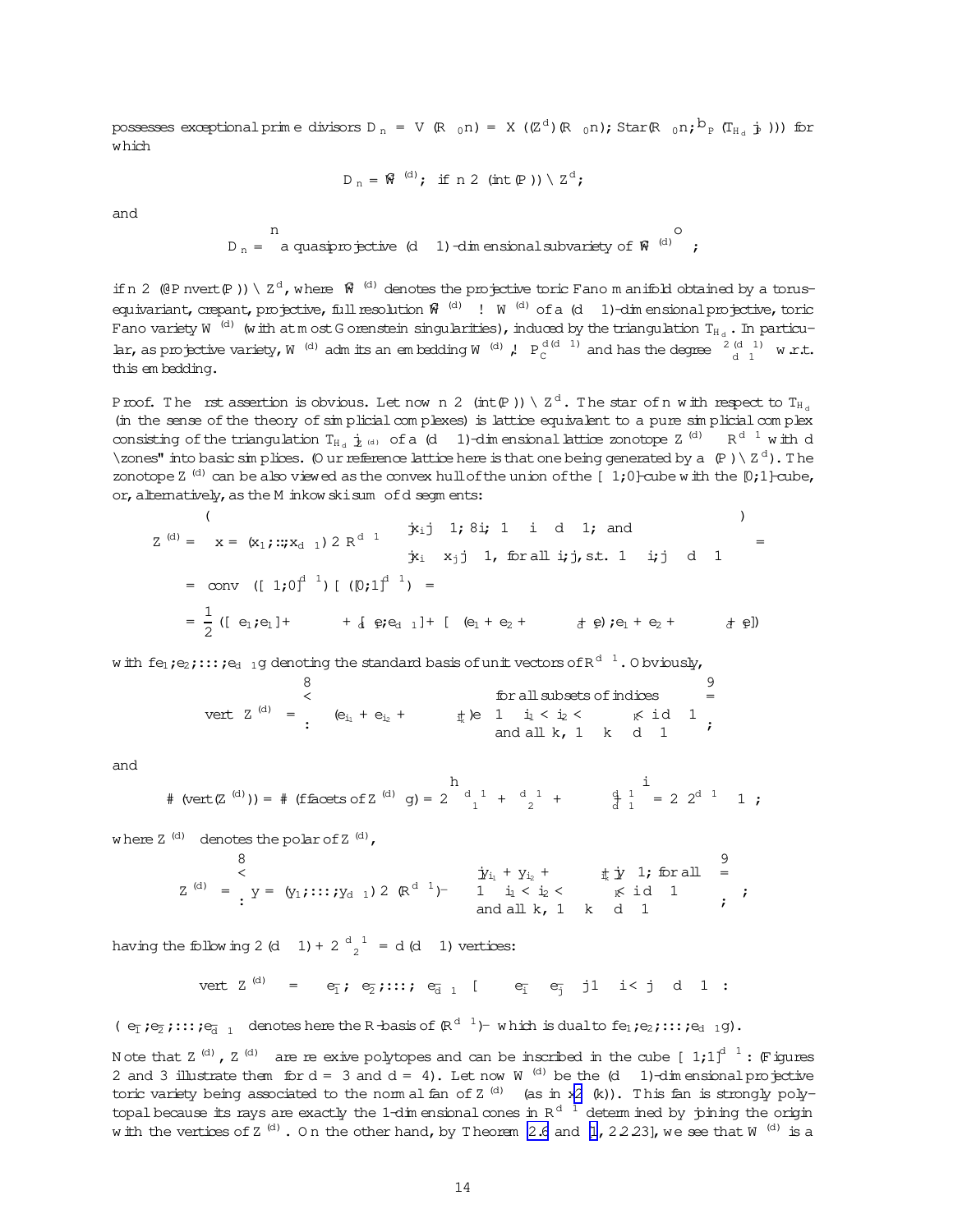G orenstein toric Fano variety (w hich is singular for d 4). M oreover, the exceptional prim e divisor  $D_n$  = V (R  $_0$ n) = X ((Z<sup>d</sup>)(R  $_0$ n);Star(R  $_0$ n; $^{\text{b}}$ P (T<sub>Hd</sub>  $_{\text{p}}$ ))) is analytically isom orphic to  $^{\text{c}}$  (<sup>d)</sup>, where  $\widehat{W}^{(d)}$  is that projective, toric Fano m anifold w hich occurs as the overlying space of the torus-equivariant, projective, crepant desingularization of W $^{-(d)}$  induced by restricting the b.c.-triangulation  $\rm T_{H_{d}}$  onto Z  $^{(d)}$  . 0 f $\infty$ urse, $W^{(\rm d)}$  can be em bedded into  $P^{(\rm d(d-1))}_{\rm C}$  via the map

$$
\text{W}^{(d)} \; 3 \; \text{W} \; 7 \; ! \quad \text{W} \; : \text{e} \; (\text{e}_{\overline{1}}) \; (\text{W}) \; : \text{e} \; (\text{ e}_{\overline{1}}) \; (\text{W}) \; : \qquad \text{e} \; (\text{e}_{\overline{d}} \; 2 \; \text{ e}_{\overline{d}} \; 1) \; (\text{W}) \; 2 \; \text{P}_{\text{C}}^{d \; (d-1)} \, ;
$$

de ned by evaluating the torus characters at the points of Z  $^{(d)}$   $\setminus$  Z  $^{d}$  = f0g[ vert(Z  $^{(d)}$  ) (cf. Fulton [\[17,](#page-31-0) p. 69]), because  $Z^{(d)}$  is the lattice polytope which is determ ined by the anticanonical divisor of W  $^{(d)}$ . By [\[42,](#page-32-0)Thm. 4.16,p. 36], the degree of W  $^{(d)}$  with respect to this embedding is equalto the nom alized volum e Vol<sub>nom</sub>  $Z^{(d)}$  of  $Z^{(d)}$  . It is worth m entioning that the facets of  $Z^{(d)}$  are exactly the subpolytopes of the form

$$
\text{conv}\,(\text{fe}_{\bar{i}_1}; e_{\bar{i}_2}; \dots; e_{\bar{i}_k} \, g \,[\,\text{fe}_{\bar{i}_1} \quad \text{e}_{\bar{i}_1}; e_{\bar{i}_2} \quad \text{e}_{\bar{i}_2}; \dots; e_{\bar{i}_k} \quad \text{e}_{\bar{i}_k} \, g) \tag{3.5}
$$

for all subsets of indices  $1 \quad i_1 < i_2 < \qquad \kappa \quad i d \quad 1$ , with  $1 \quad k \quad d \quad 1$ , and all possible indices

$$
j_1
$$
 2 fl;...;d 1gr  $fi_1$ ;  $i_2$ ;...;  $i_k$ g;...;  $j_k$  2 fl;...;d 1gr  $fi_1$ ;  $i_2$ ;...;  $i_k$ g :

Each facet (3.5) is nothing but the direct product of a  $(d - (k + 1))$ -dim ensional basic sim plex w ith a (k 1)-dim ensional basic simplex, for any k, 1 k d 1, and consequently its relative, norm alized volum e equals  $\frac{d(k+1)+k}{k}$  =  $\frac{d}{k}$  Hence, since the norm alized volum e of a reexive polytope is equalto the sum of the relative, norm alized volum es of its facets, we get

$$
\text{Vol}_{\text{norm}} \quad Z \xrightarrow{\text{(d)}} \quad = \begin{matrix} 0 & 0 & 0 \\ 0 & 0 & 0 \\ 0 & 0 & 0 \\ k & 0 & k \end{matrix} \xrightarrow{\text{(e)}} \begin{matrix} 0 & 0 & 0 & 0 \\ 0 & 0 & 0 & 0 \\ 0 & 0 & k & 1 \\ 0 & k & 1 & k \end{matrix} \xrightarrow{\text{(e)}} \begin{matrix} 0 & 0 & 0 & 0 \\ 0 & 0 & 0 & 0 \\ 0 & 0 & k & k \end{matrix} \xrightarrow{\text{(e)}} \begin{matrix} 0 & 0 & 0 & 0 \\ 0 & 0 & 0 & 0 \\ 0 & 0 & k & k \end{matrix} \xrightarrow{\text{(e)}} \begin{matrix} 0 & 0 & 0 & 0 \\ 0 & 0 & 0 & 0 \\ 0 & 0 & k & k \end{matrix} \xrightarrow{\text{(f)}} \begin{matrix} 0 & 0 & 0 & 0 \\ 0 & 0 & 0 & 0 \\ 0 & 0 & k & k \end{matrix} \xrightarrow{\text{(g)}} \begin{matrix} 0 & 0 & 0 & 0 \\ 0 & 0 & 0 & 0 \\ 0 & 0 & k & k \end{matrix} \xrightarrow{\text{(h)}} \begin{matrix} 0 & 0 & 0 & 0 \\ 0 & 0 & 0 & 0 \\ 0 & 0 & k & k \end{matrix} \xrightarrow{\text{(h)}} \begin{matrix} 0 & 0 & 0 & 0 \\ 0 & 0 & 0 & 0 \\ 0 & 0 & k & k \end{matrix} \xrightarrow{\text{(i)}\n\begin{matrix} 0 & 0 & 0 & 0 \\ 0 & 0 & k & k \end{matrix} \xrightarrow{\text{(j)}\n\begin{matrix} 0 & 0 & 0 & 0 \\ 0 & 0 & k & k \end{matrix} \x
$$

Finally, let us point out that if n 2 (@P nvert(P )) \  $\rm Z^d$ , then by construction Star(R  $_{\rm 0}$ n; $\rm {b_p}$  (T $_{\rm H_d}$   $_{\rm \dot{P}}$  )) is a subfan of the fan induced by the star of n w ith respect to the entire  $T_{H_d}$ . D n can be therefore viewed as a torus-invariant non-com pact subvariety of a projective toric variety w hich is analytically isom orphic to the above de ned W  $^{(d)}$ .

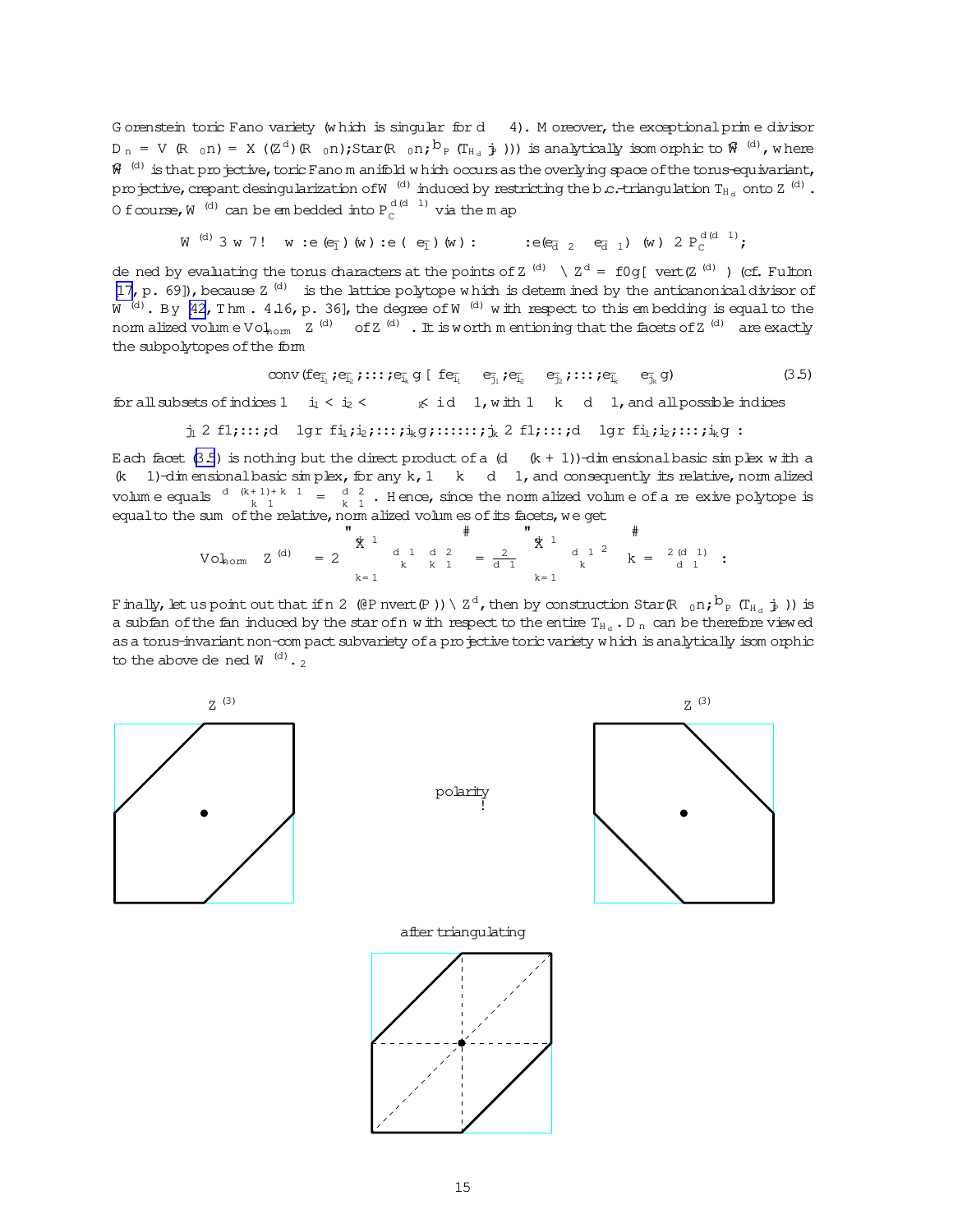

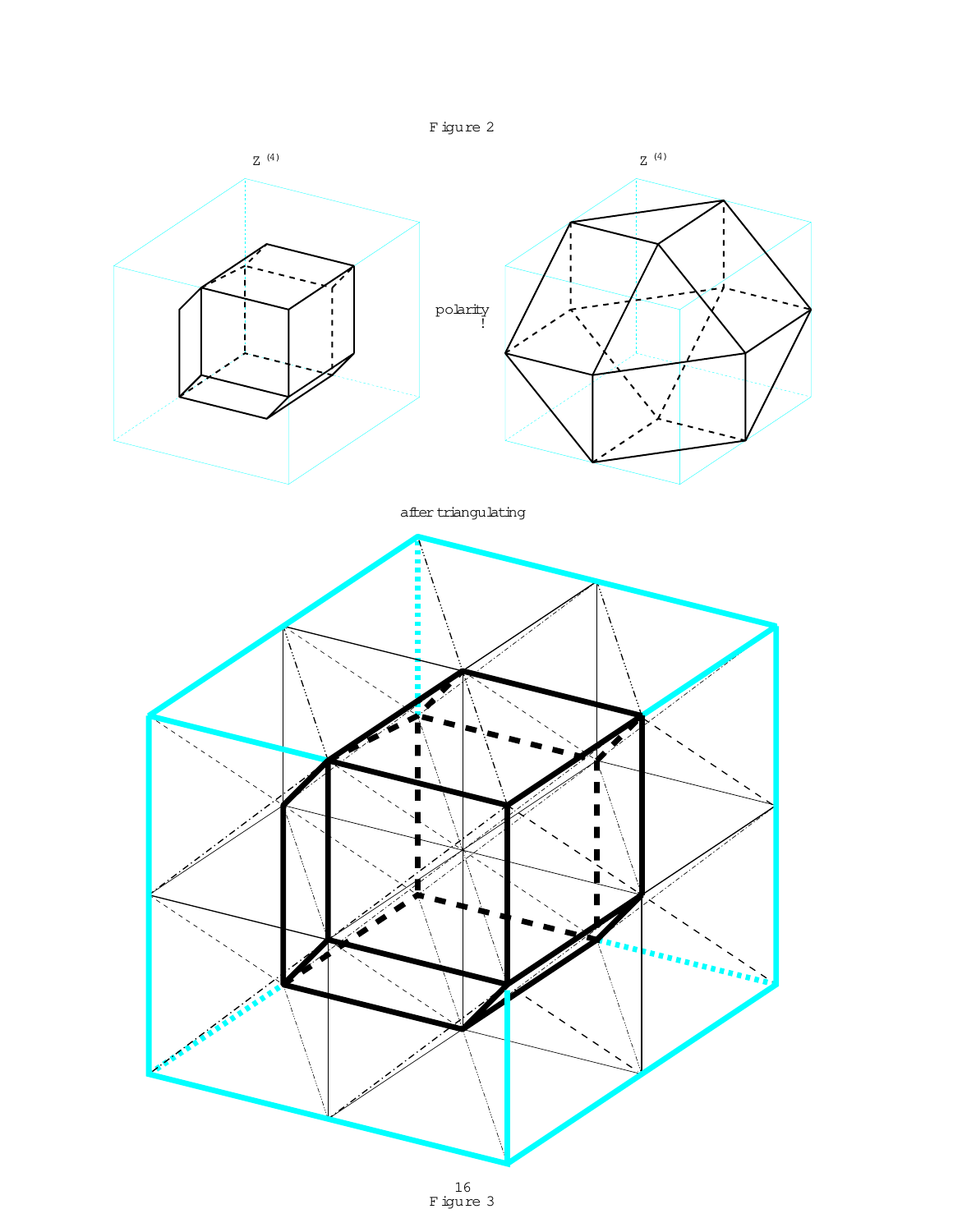#### <span id="page-16-0"></span>N aka jim a's polytopes and C lassi cation Theorem 4

Let  $R^d$  be the usual d-dim ensional euclidean space,  $Z^d$  the usual rectangular lattice in  $R^d$  and  $(Z^d)$ its dual lattice in  $(\mathbb{R}^d)^-$  = H om  $_R(\mathbb{R}^d)^R$ . From now on, we shall represent the points of  $\mathbb{R}^d$  by column vectors and the points of its dual  $(\mathbb{R}^d)$ - by row vectors.

Denition 4.1 A sequence of free parameters of length  $\cdot$  (w r.t.  $Z^d$ ) is dened to be a nite sequence

$$
m = (m_1, m_2, \ldots, m), 1 \quad d \quad 1;
$$

consisting of vectors  $m_i := (m_{i,1}, m_{i,2}, \ldots, m_{i,d})$ ; 1 i '; of  $Z^d - r f(0; \ldots; 0)$ g for which  $m_{i,j} = 0$  $\text{for all } i \neq 1$  i  $\prime$ , and all  $j \neq 1$  i d, with  $i < j$ . As ( d)-matrix such an m has the form:



De nition 4.2 (N aka jim a's polytopes). Fixing the dimension dofour reference space, we de ne the polytopes  $P_m^{(i)}$  H<sup>(d)</sup> ji2 N, 1 i d lying on H<sup>(d)</sup> =  $x = (x_1; ::, x_d)^{\dagger} 2 R^d$  jx<sub>1</sub> = 1 and being associated to an \adm issible" free-param eter-sequence m as in (4.1) w r.t.  $Z<sup>d</sup>$  (with length '= i 1, for 2 i d) by using induction on i; namely we dene  $P_m^{(1)} = f(1;\varphi;0; \cdots; j; 0; \varphi)$  and for 2 i d,  $(d \t1)$  -times

$$
P_m^{(i)} \; = \; \text{conv}^B_B \, P_m^{(i-1)} \; [ \; \underbrace{\overset{B}{\geqslant}}_{\geqslant} \; (x^0; h_{i-1}; x \; i, \; \underbrace{\underset{I \in \{Z\}}{\varphi_I; \; \text{up} \, Q}}_{(d-i)+\text{times}} \; )^\dagger \quad x \; = \; \underbrace{\underset{k}{\approxq}}_{\geqslant} \; \underbrace{\underset{I \in \{Z\}}{\varphi_I; \; \text{up} \, Q}}_{(d-i+1)-\text{times}} \; \underbrace{\underset{I \in \{Z\}}{\varphi_I; \; \text{up} \, Q}}_{\geqslant} \; P_m^{(i-1)} \; \underbrace{\overset{9}{\geqslant}}_{\geqslant} \; \underbrace{\overset{9}{\geqslant}}_{(d-i+1)-\text{times}} \; \underbrace{\overset{9}{\geqslant}}_{\geqslant} \; \underbrace{\overset{9}{\geqslant}}_{(d-i+1)-\text{times}} \; \underbrace{\overset{9}{\geqslant}}_{\geqslant} \; P_m^{(i-1)} \; \underbrace{\overset{9}{\geqslant}}_{\geqslant} \; \underbrace{\overset{9}{\geqslant}}_{\geqslant} \; P_m^{(i)} \; \underbrace{\overset{9}{\geqslant}}_{\geqslant} \; \underbrace{\overset{9}{\geqslant}}_{\geqslant} \; \underbrace{\overset{9}{\geqslant}}_{\geqslant} \; \underbrace{\overset{1}{\geqslant}}_{\geqslant} \; \underbrace{\overset{1}{\geqslant}}_{\geqslant} \; P_m^{(i)} \; \underbrace{\overset{9}{\geqslant}}_{\geqslant} \; \underbrace{\overset{1}{\geqslant}}_{\geqslant} \; \underbrace{\overset{1}{\geqslant}}_{\geqslant} \; \underbrace{\overset{1}{\geqslant}}_{\geqslant} \; \underbrace{\overset{1}{\geqslant}}_{\geqslant} \; \underbrace{\overset{1}{\geqslant}}_{\geqslant} \; \underbrace{\overset{1}{\geqslant}}_{\geqslant} \; \underbrace{\overset{1}{\geqslant}}_{\geqsl
$$

 $(\mathbb{P}_m^{(i)})$  is obviously (i 1)-dimensional). For m to be \admissible" means that

$$
\text{Im}_{i\ 1}\text{;xi}\ 0;\ 8x;\ x = (x_1\text{;}x_2\text{;}::;\text{;}x_{i\ 1}\text{;}\underset{(d\ i+1)\text{--time} \text{;}}{\underbrace{0\text{;}}::;\text{;}0}_{(d\ i+1)\text{--time} \text{;}}\ 2\ P_{m}^{(i\ 1)}:
$$

Any lattice (i 1)-polytope P which is lattice equivalent to a  $P_m^{(i)}$  (as de ned above) will be called a N aka $\overline{\text{im}}$  a polytope (w  $xt$ ,  $R^d$ ).

Example 4.3 (i) For i=  $d = 1$ ; we have trivially  $P_m^{(1)} = f1q$ : (ii) For d = 2; m =  $(m_{1,1};0)$  we have  $P_m^{(1)} = f(1;0)^{n} q$  and  $P_m^{(2)} = \text{conv} (f(1,0)^{1} g [f(1,1m_1;(1,0)i)^{1} g] = \text{conv} (f(1,0)^{1} g [f(1,m_{1,1})^{1} g], m_{1,1} > 0$  $(iii)$  For i=  $d = 3$ ; and

$$
m = \begin{array}{c} m_{1i1} & 0 & 0 \\ m_{2i1} & m_{2i2} & 0 \end{array}
$$

we obtain

 $P_m^{(3)} = \text{ conv } (f(1,0,0)^{\vert} ; (1,m_{1,1},0)^{\vert} ; (1,0,m_{2,1})^{\vert} ; (1,m_{1,1},m_{2,1}+m_{1,1}m_{2,2})^{\vert} g)$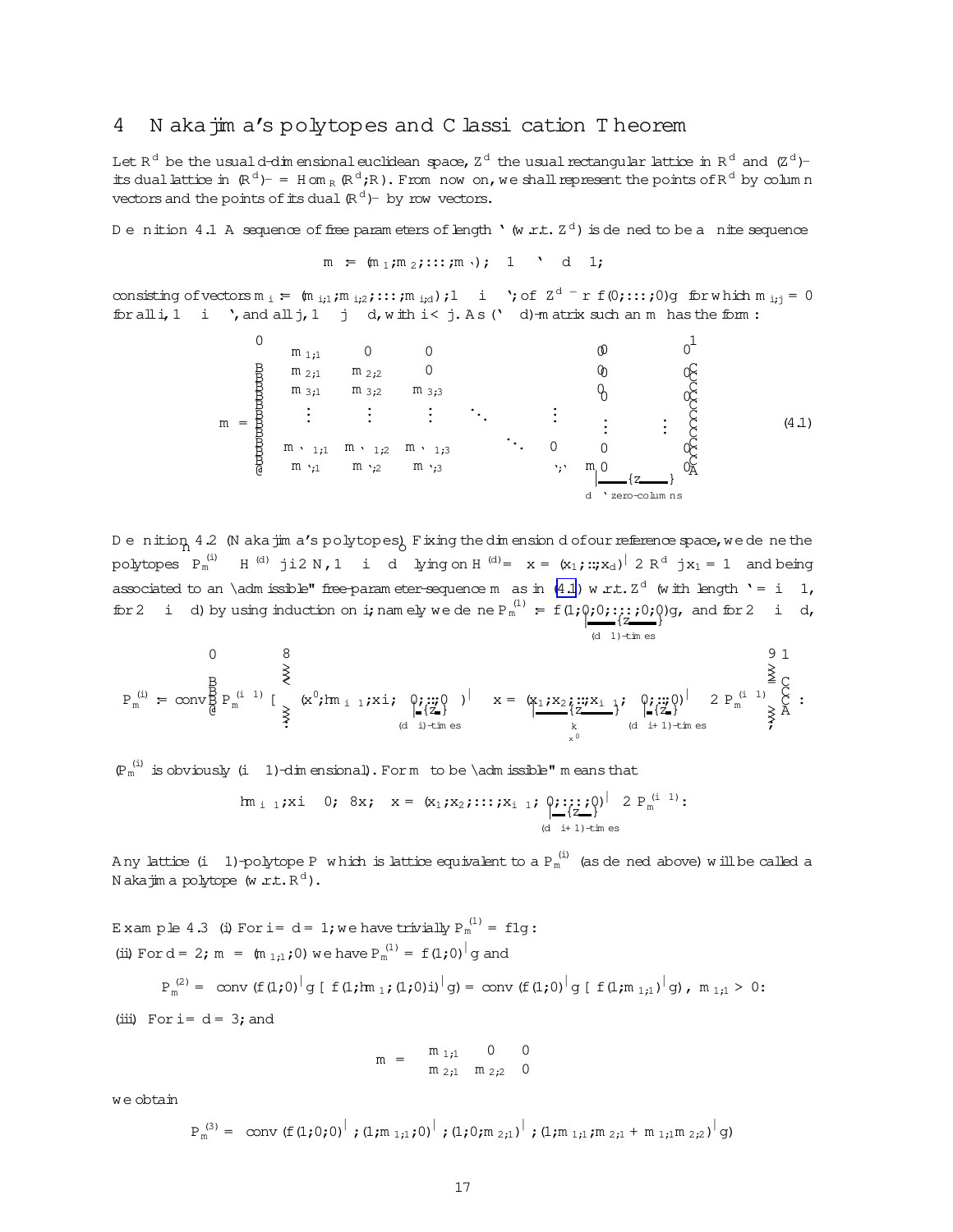m <sup>1</sup>;<sup>1</sup> > 0; m <sup>2</sup>;<sup>1</sup> 0; m <sup>2</sup>;<sup>1</sup> + m <sup>1</sup>;1m <sup>2</sup>;<sup>2</sup> 0; (m <sup>2</sup>;1;m <sup>2</sup>;2)6= (0;0): (iv) Finally,fori= d = 4;and m = 0 @ m <sup>1</sup>;<sup>1</sup> 0 0 0 m <sup>2</sup>;<sup>1</sup> m <sup>2</sup>;<sup>2</sup> 0 0 m <sup>3</sup>;<sup>1</sup> m <sup>3</sup>;<sup>2</sup> m <sup>3</sup>;<sup>3</sup> 0 1 A we get P (4) <sup>m</sup> = conv 0 B @ 8 >< >: (1;0;0;0)<sup>|</sup> ;(1;m <sup>1</sup>;1;0;0)<sup>|</sup> ;(1;0;m <sup>2</sup>;1;0)<sup>|</sup> ;(1;m <sup>1</sup>;1;m <sup>2</sup>;<sup>1</sup> + m <sup>1</sup>;1m <sup>2</sup>;2;0)<sup>|</sup> ; (1;0;0;m <sup>3</sup>;1) | ;(1;m <sup>1</sup>;1;0;m <sup>3</sup>;<sup>1</sup> + m <sup>1</sup>;1m <sup>3</sup>;2) | ;(1;0;m <sup>2</sup>;1;m <sup>3</sup>;<sup>1</sup> + m <sup>3</sup>;3m <sup>2</sup>;1) | ; (1;m <sup>1</sup>;1;m <sup>2</sup>;<sup>1</sup> + m <sup>1</sup>;1m <sup>2</sup>;2;m <sup>3</sup>;<sup>1</sup> + m <sup>3</sup>;2m <sup>1</sup>;<sup>1</sup> + m <sup>2</sup>;1m <sup>3</sup>;<sup>3</sup> + m <sup>1</sup>;1m <sup>2</sup>;2m <sup>3</sup>;3) | 9 >= >; 1 C A w ith 8 >< >: m <sup>1</sup>;<sup>1</sup> > 0; m <sup>2</sup>;<sup>1</sup> 0; m <sup>2</sup>;<sup>1</sup> + m <sup>1</sup>;1m <sup>2</sup>;<sup>2</sup> 0; m <sup>3</sup>;<sup>1</sup> 0; m <sup>3</sup>;<sup>1</sup> + m <sup>1</sup>;1m <sup>3</sup>;<sup>2</sup> 0; m <sup>3</sup>;<sup>1</sup> + m <sup>3</sup>;<sup>3</sup>m <sup>2</sup>;<sup>1</sup> 0; m <sup>3</sup>;<sup>1</sup> + m <sup>3</sup>;<sup>2</sup>m <sup>1</sup>;<sup>1</sup> + m <sup>2</sup>;<sup>1</sup>m <sup>3</sup>;<sup>3</sup> + m <sup>1</sup>;<sup>1</sup>m <sup>2</sup>;<sup>2</sup>m <sup>3</sup>;<sup>3</sup> 0; (m <sup>2</sup>;<sup>1</sup>;m <sup>2</sup>;<sup>2</sup>)6= (0;0); (m <sup>3</sup>;<sup>1</sup>;m <sup>3</sup>;<sup>2</sup>;m <sup>3</sup>;<sup>3</sup>)6= (0;0;0) In the Figures4 and 5 we illustrate the lattice polytopesP (3) <sup>m</sup> ;P (4) <sup>m</sup> ,respectively,for m = 2 0 0 2 1 0 and <sup>m</sup> <sup>=</sup> 0 @ 1 0 0 0 1 0 0 0 2 1 1 0 1 A : F igure 5

$$
F\ \mathrm{igure}\ 4
$$

<span id="page-17-0"></span>w ith

Lem m a 4.4 (D escription by inequalities) The (i  $\:$  1)-dimensionalpolytope  $\rm P_m^{(i)}$  (w  $\mathtt{rt:R^{d}}$ ) associated to an adm issible free-param eter-sequence m can be written as a bounded solution set of a nite system of linear inequalities as follows

:

 $P_m^{(i)} =$ (  $x = (x_1; ...; x_d)^{\vert} 2 R^d$   $x_1 = 1, 0$   $x_{j+1}$   $\lim_{j} x_i; 8 j; 1 j i 1$ and  $x = 0; 8; i+1$  d

A notherusefulgeom etricdescription ofN akajim a polytopescan be provided by m eansofsuitably cutted half-line prism s.

Denition 4.5 (Half-line prisms) Let (i;d) 2 N  $^2$  , 2 i d, and Q H  $^{\rm (d - 1)}$  be a (i 2)dim ensionalpolytope. We de ne the half-line prism P  $r_{\rm h1}^{(\rm i)}$  (Q ) over Q as the (i  $\,$  1)-dim ensionalpolyhedron

$$
\text{Pr}_{\text{hl}}^{(i)}(Q) = Q \quad \text{R}_{0} = \begin{array}{c} n \\ (x,t) 2 H^{(d)} jx 2 Q, t2 R_{0} \end{array};
$$

and identify Q H<sup>(d 1)</sup> with Q f0g H<sup>(d 1)</sup> f0g, H<sup>(d)</sup>. (The only dierence between P  $r_{h1}^{(i)}$  (Q) and a usualprism, is that the rst one is \open from above").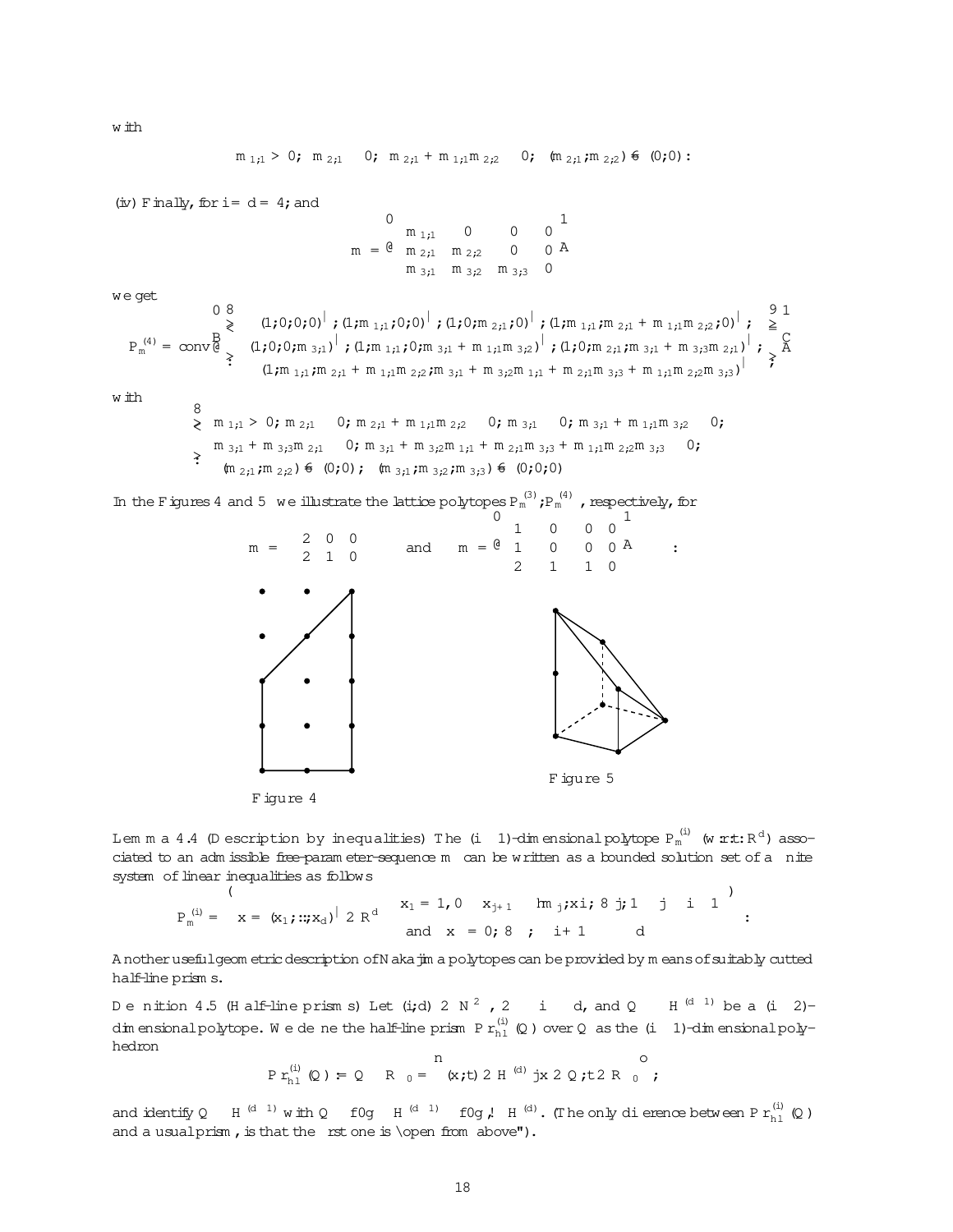<span id="page-18-0"></span>Lemma 4.6 (Reduction Lemma) A lattice polytope P  $H^{(d)}$ , R<sup>d</sup> is a Naka fina polytope of dimension i 1 (w r.t.  $R^d$ ) i P a lattice point in H  $^{(d)} \setminus Z^d$ , for i= 1, while for 2 i d,

where the facet Q of the right-hand side is a N aka jim a polytope of dimension i 2 (w.r.t.  $R^{d-1}$ , identi ed with  $R^{d-1}$  f0g,  $R^d$ ); and  $\binom{1}{1}$ :::;  $\frac{1}{1}$ ;  $\frac{1}{2}$ ;  $\binom{0}{2}$ ;  $\binom{0}{2}$ ;  $\binom{0}{2}$   $\binom{0}{2}$  expresses a (not identically zero)

$$
(d i) + im es
$$

 $\ddot{ }$ 

functional with non-negative values on  $Q$  f0q  $l$ , H<sup>(d)</sup>.

Proof. For i = 1 there is nothing to be shown. Let i2 f2;:::; dg. If P  $P_m^{(i)}$  for m an adm issible sequence of free parameters of length i 1 (w  $xt. Z<sup>d</sup>$ ), then

$$
P_m^{(i)} = (P r_{h1}^{(i)} (P_m^{(i-1)})) \setminus x = (1, x_2; ::; x_d)^{|\begin{array}{cc} 2 \text{ H}^{(d)} & x_i & \begin{array}{ccc} 1 & 1 & \text{ if } x_j \text{ and} \\ 1 & 1 & \text{ if } x_j \end{array} \end{array})}
$$

where  $P_{\overline{m}}^{(i-1)}$  is a N aka jim a polytope of dimension i 2, with  $P_{\overline{m}}^{(i-1)} = f(1,0;...;0)$ g for i = 2, and determ ined by the adm issible sequence of free parameters  $\overline{m} = (m_1, m_2, ...; m_{i-2})$  of length i 2, for m 0 0<br>m<sub>i1</sub> 0<br>under the identication of  $P_{\overline{m}}^{(i1)}$  with  $P_{\overline{m}}^{(i1)}$  f0g,  $P_{m}^{(i)}$ . Hence, i  $3, \infty$  that  $m =$ it is enough to take  $Q = P_{\overline{m}}^{(i-1)}$  and  $1 = m_{i-1,1}$ ,  $2 = m_{i-1,2}$ , :::,  $i = m_{i-1,i-1}$ . And conversely, having the intersection of the half-line prism  $P$   $r_{h1}^{(i)}$  (0) w ith the half-space determined by the non-trivial non-negatively-valued functional ( $_1$ ;:::;  $_{i=1}$ ; 1;0;:::;0) 2 ( $\mathbb{Z}^d$ )- on Q f0g as our starting-point, we m ay construct (by the backtracking method, i.e., by passing from the last to the last but one row etc.) an adm issible sequence m of free parameters of length i 1 (w r.t.  $Z<sup>d</sup>$ ), such that P  $P_m^{(i)}$ .

Now Nakajin a's Classi cation Theorem [32, Thm . 1.5, p. 86] can be formulated as follows:

Theorem 4.7 (N aka jim a's C lassi cation of Toric L.C.I.'s) Let N be a free Z-m odule of rank r,  $N_R$  a s.c.p. cone of dimension dr. Moreover, let U denote the a ne toric variety and associated to , and  $U \circ as$  in  $x3$  (a). Then  $U$  is local complete intersection if and only if there exists an adm issible sequence m of free parameters of length d  $1 \le x^d$ , such that for any standard representative U<sub>n</sub> = U  $\circ$  of U we have P  $P_m^{(d)}$ , i.e., P is a N aka jim a (d 1)-dimensional polytope  $(w.r.t. R<sup>d</sup>)$ .

R em ark 4.8 (i) Theorem 4.7 was rst proved in dimension 3 by Ishida  $[23, T \text{ hm. } 8.1, p. 136]$ . Previous classi cation results, due to W atanabe [43], cover essentially only the class of the Q-factorial toric lc.i.'s in all dimensions. (The term \W atanabe simplex" introduced in [12, 5.13], can be used, up to lattice equivalence, as a synonym for a N aka jim a polytope which is simultaneously a simplex.)

(ii) O bviously, U is a lc.i. () U  $\circ$  = U  $\circ$  is a gc.i. (Since in the setting of [12], it was always assumed that  $d = r$ , the abelian quotient \g c.i."-spaces were abbreviated therein sin ply as \c.i.'s").

(iii) For P a non-basic N aka jin a polytope,  $(U, \cdot, \cdot)$  orb  $(\frac{P}{P})$ ) is a toric g.c.i.-singularity.

(iv) For P a Nakajina (d 1)-polytope and p non-basic w.r.t.  $Z^d$ , orb(p) 2 U p has splitting codimension {, with 2 { d 1, i P is lattice-equivalent to the join P ? s of a ({ 1)-dimensional (non-basic) Nakajim a polytope P with a basic (d { 1)-simplex s, which lie in adjacent lattice hyperplanes, and { is m in im alw r.t. this property.

(v) It is easy for every P  $\;$  H  $\,^{(d)}$  , with P  $\;$  P  $_{\rm m}^{\,(\rm d)}$  , to verify that

d  $#$  (vert (P))  $2^{d}$  and d  $#$  (ffacets of Pq) 2 (d 1)  $(4.2)$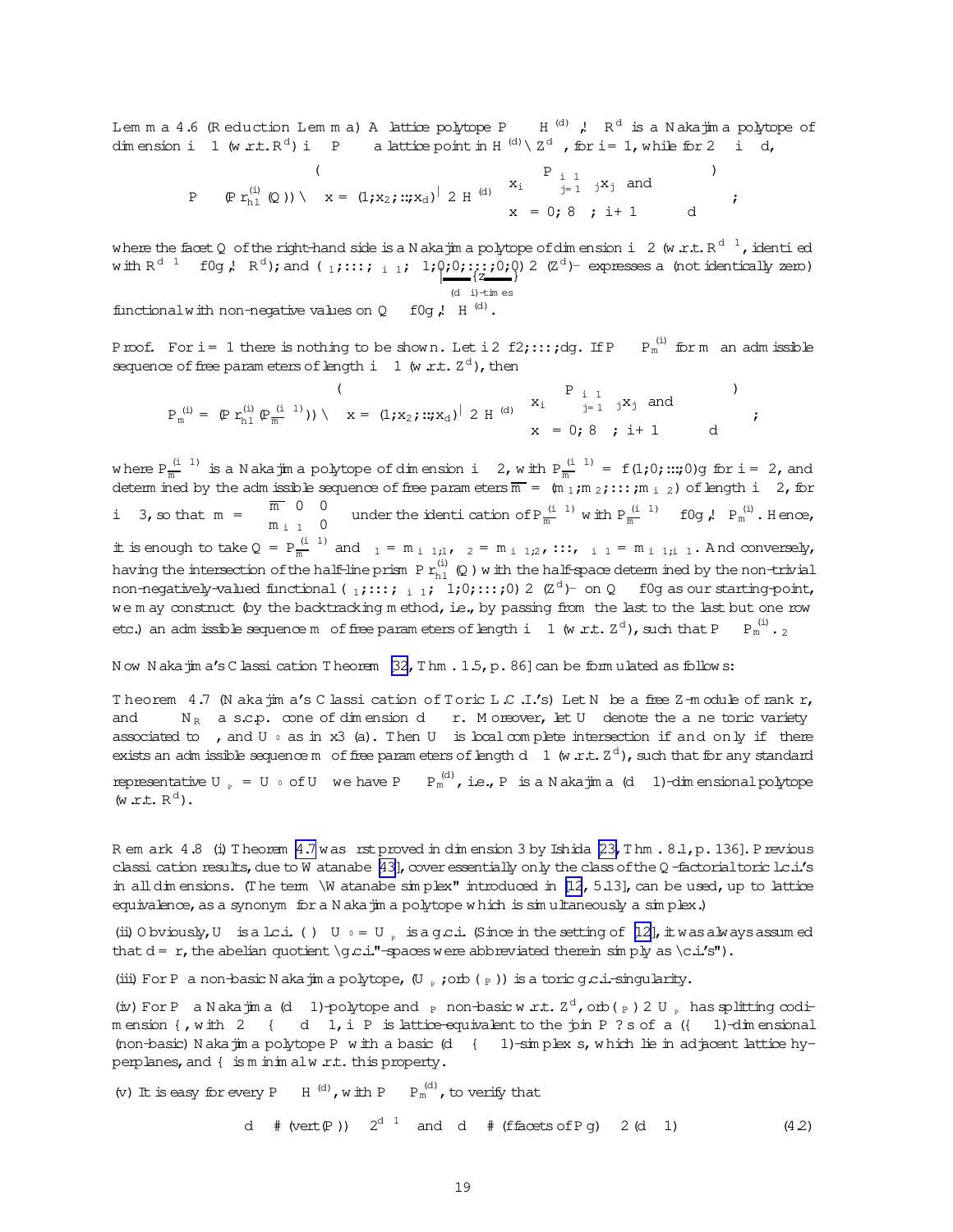## <span id="page-19-0"></span>5 Proof of M ain Theorem and of K oszul-property

(a) By P rop. 3.14 (ii), (iii), and T hm.  $4.7$ , our M ain T heorem 12 is equivalent to the following:

Theorem 5.1 AllNakajima polytopes admit b.c. triangulations in all dimensions.

Our proof of 5.1 relies on the construction of the desired lattice triangulations via the classical \pulling operation" of vertices of a point con guration and the \K ey-Lemma" 5.7.

Denition 5.2 (Pulling vertices) Consider a nite set of points  $V = fv_1$ ;:::; $y_k$ g R<sup>d</sup> and let  $S = fP_1; P_2; \dots; P$  g denote a polytopal subdivision of conv (V) with vert (S) V. For any i2 f1;:::; kg, we de ne a re nem ent  $p_{v_i}$  (S) of S (called the pulling of  $v_i$ ) as follows:

(i)  $p_{v_i}$  (S) contains all P<sub>i</sub>'s for which  $v_i \ncong P_{i}$ , and

(ii) if  $v_i$  2 P<sub>j</sub>, then  $p_{v_i}$  (S) contains all the polytopes having the form conv  $F$  [ $v_i$ ), with F a facet of  $P_i$  such that  $v_i \ncong F$ .

Lem m a 5.3 The re nem ents of S obtained by pulling all the points of V (in arbitrary order) are triangulations of  $conv(V)$  with vertex set  $V$ :

Proof. This is an easy exercise (cf.  $[28, x2]$ ).

Exam ple 5.4 (Realization of pullings by \full ags") Suppose that  $V = fv_1; \ldots; v_k q$  $R^d$  is the set of vertices of a d-dim ensional polytope P. In this special case, the triangulation T obtained after perform ing the pulling operation for all points of V has a nice geom etric realization due to Stanley (see [40, x1]). For every face F of P de ne v  $(F) = v_i$ , where j = m infi jv, 2 Fg. A full ag of P is a chain F of faces  $F_0$   $F_1$   $F_2$  $d \notin P$ , such that dim  $(F_i) = i$ , for all i, 0 i d, and  $v(F_{i-1})$   $\in$   $v(F_i)$ , for all i, 1 i d. For any full ag F denev  $(F)$  = fv  $(F_0)$ ; :: v  $(F_d)$ g. Then the simplices of the triangulation

$$
T = p_{v_k} \left( p_{v_{k-1}} - v_2 \left( p_v(p(\text{fP g}))) \right) \right) \tag{5.1}
$$

constructed by pulling the points of V in the order  $v_1$ ;::;  $v_k$  (by starting from the \trivial" subdivision fP q) are exactly the elements of the set fconv  $(v \nsubseteq j)$  jF a full aq of P q:

The pulling of a vertex point of a polytope (and therefore triangulations of the form (5.1) too) are known to be coherent (cf. Lee [28, p. 448], and [29, p. 275]). In fact, a slightly stronger statem ent is also true:

Lem m a 5.5 (C oherency preservation by pulling operation) LetV be a set of nite points in  $R<sup>d</sup>$ and S =  $fP_1;P_2; \dots; P$  g an arbitrary coherent polytopal subdivision of conv (V) with vert (S) V. Then the re nement  $p_{v_0}$  (S) of S, for a  $v_0$  2 V, form s a coherent polytopal subdivision of conv (V).

Proof. Let !: V! R be a height function on V, for which  $S = S_1$  (in the notation of Lemma 3.9). The (m axim al dim ensional) polytopes  $P_1$ ; ...;  $P_0$  of S are images of the lower facets of the polytope  $Q_1$  = conv (f (v; ! (v)) 2  $R^{d+1}$  jv 2 vert (S) g) under the projection :  $R^{d+1}$  !  $R^d$  w *xt*, the last coordinate. Let  $\frac{1}{4}$ ; :::; 1 2 ( $R^d$ ) - denote functionals for which

> $l_i(v)$  ! (v)  $c_i$ ; for all v 2 vert (S); 1 i  $\rightarrow$

and appropriate  $c_i$ 's 2 R, so that the equality is valid only for v 2 P<sub>i</sub>, i.e., so that  $l_i$  \detem ines" P<sub>i</sub>. Wedene

 $t_0$  = m axfl<sub>i</sub>  $(v_0)$  c<sub>i</sub> j1 i q = m inft 2 R :  $(v_0, t)$  2 Q  $\cdot$  q :

O bviously,  $(v_0,t_0)$  belongs to the boundary of Q<sub>!</sub> (see Fig. 6). W ithout loss of generality, we may assume that 2 and that the m aximum of the dierences  $l_i$  ( $v_0$ )  $c_i$  is achieved for 1 i j, but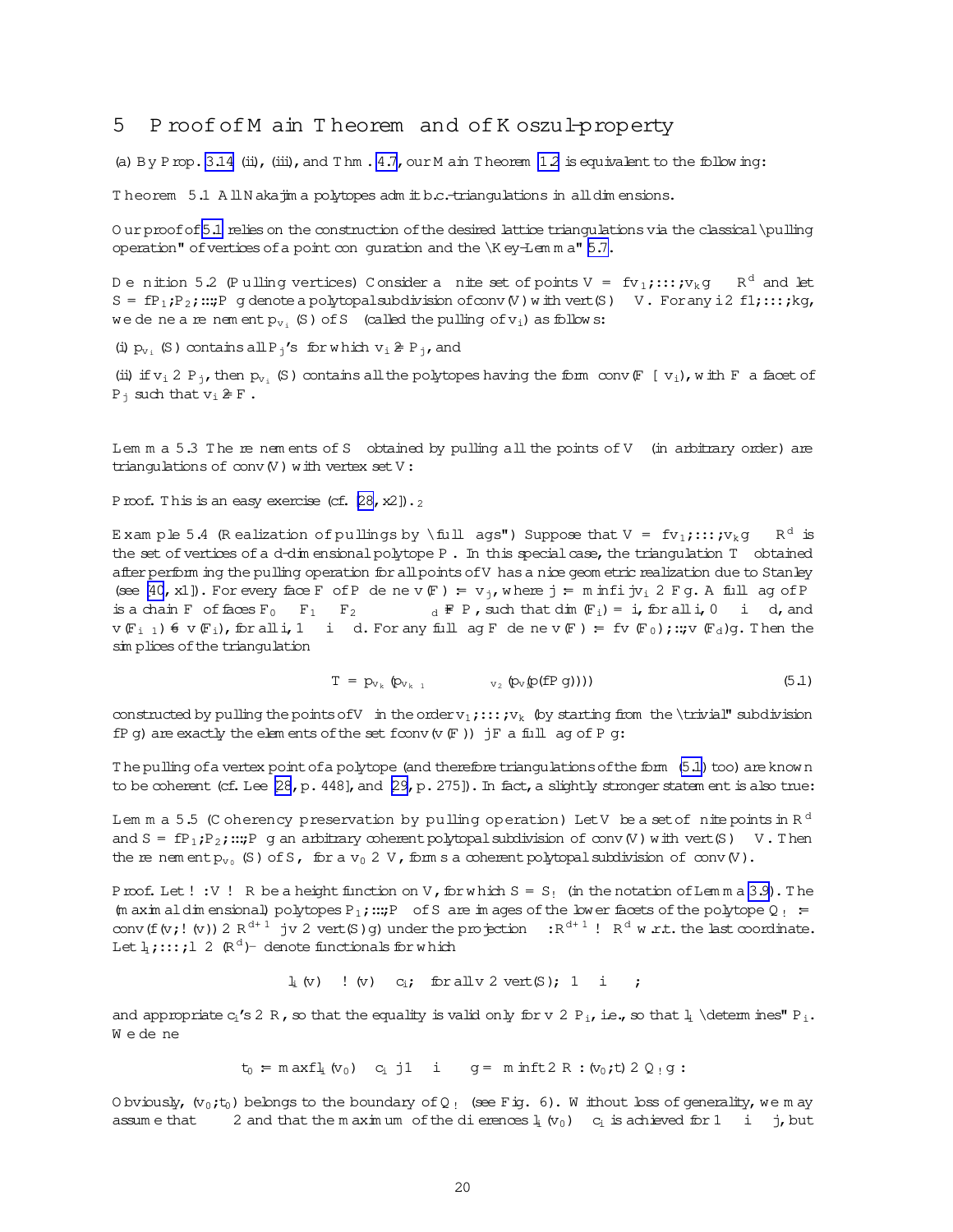<span id="page-20-0"></span>not for  $j+1$  i , for some index  $j$  2 f1;2;:; 1g. (This means that  $v_0$  2  $P_i$  for 1 i j, but  $v_0 \ncong P_i$  for  $j+1$  i ). We dene

$$
!^0
$$
:vert  $(\phi_v, (\mathbb{S}))$  ! R; with  $!^0(v) = \begin{cases} \n\vdots & \n\langle v \rangle; \text{ if } v \in v_0 \\
\vdots & \n\vdots & \n\vdots \\
\vdots & \n\vdots & \n\end{cases}$ 

where " > 0 is chosen to be smaller ough for ensuring that  $\frac{1}{4}(v_0)$   $\frac{1}{2}(v_0) < c_i$ , for all i, j + 1 i ie., for setting  $(v_0; l^0 (v_0))$  into a \general position" w r.t. the lower envelope of Q<sub>!</sub>. If we dene Q<sub>!</sub> = conv (f(v;! $(0,1)^0$ (v)) 2 R<sup>d+1</sup> jv 2 vert(p<sub>ve</sub> (S))q), then the faces of Q<sub>10</sub> are the faces of Q<sub>1</sub> which do not contain  $(v_0; ! 0 (v_0))$ , together with the faces of type conv  $(f(v_0; ! 0 (v_0))q \in F)$ , where F is a face of some facet of Q<sub>!</sub> containing  $(v_0,t_0)$ . Thus, the projection (conv (f  $(v_0, ! \circ (v_0))$  (F)) onto R<sup>d</sup> is a subset of the projection of this facet, and  $p_{v_0}$  (S) is exactly the polytopal subdivision of conv(V) induced by the above de ned height function !  $^0$  (again in the sense of Lemma 3.9).



Figure 6

Theorem 5.6 Let V be a set of nite points in  $R^d$  and S a coherent polytopal subdivision of conv (V) with vert (S) V. Then S can be always re ned to a coherent triangulation T of conv (V), such that vert  $(T) = V$ :

Proof. By sequentially pulling all the points of V (in arbitrary order), and by using Lemmas 5.3 and 5.5, we m ay always construct such a coherent triangulation  $T$  of conv $(V)$ .

Lem m a 5.7 (K ey-Lem m a) Lets  $R^d$  be a (d 2)-dimensional simplex with

vert (s) = fv<sub>1</sub>; v<sub>2</sub>;...; v<sub>d-1</sub>q H<sup>(d-1)</sup> \ 
$$
\times
$$
 Z<sup>d</sup>, H<sup>(d)</sup> \  $\times$  Z<sup>d</sup>; d 2;

and let  $s^0$   $R^d$  denote a (d 1)-dim ensional simplex with

$$
\text{vert } (s^0) = v_1^0; v_2^0; \dots; v_{d-1}^0; v_d^0 \qquad (\text{Pr}_{b_1}^{(d)}(s)) \setminus Z^d \text{ } \mu \text{ } ^{(d)} \setminus Z^d \text{ } .
$$

If s is a basic simplex and s<sup>0</sup> an elementary simplex (w.r.t.  $Z^d$ ), then s<sup>0</sup> has to be basic too.

Proof. The property for a lattice simplex to be elementary or basic rem ains invariant am ong all the m em bers of its lattice equivalence class. Since s is em bedded into H  $^{(d)}$  , R<sup>d</sup> and is assumed to be basic, there exists an a ne integral transform ation  $\mathbb{R}^{d}$ !  $\mathbb{R}^{d}$ , such that  $(v_1) = e_1$ ,  $(v_i) = e_1 + e_i$ , for all i, 2 i d 1, and  $(H^{(d)}) = H^{(d)}$ , where  $fe_1$ ; ::;  $te_1$  1;  $e_d$  is the standard basis of unit vectors of  $R<sup>d</sup>$  (!). This induces the lattice equivalence:

s e; with  $e = \text{conv}(fe_1; e_1 + e_2; e_1 + e_3; \dots; e_1 + e_{d-1}q)$ :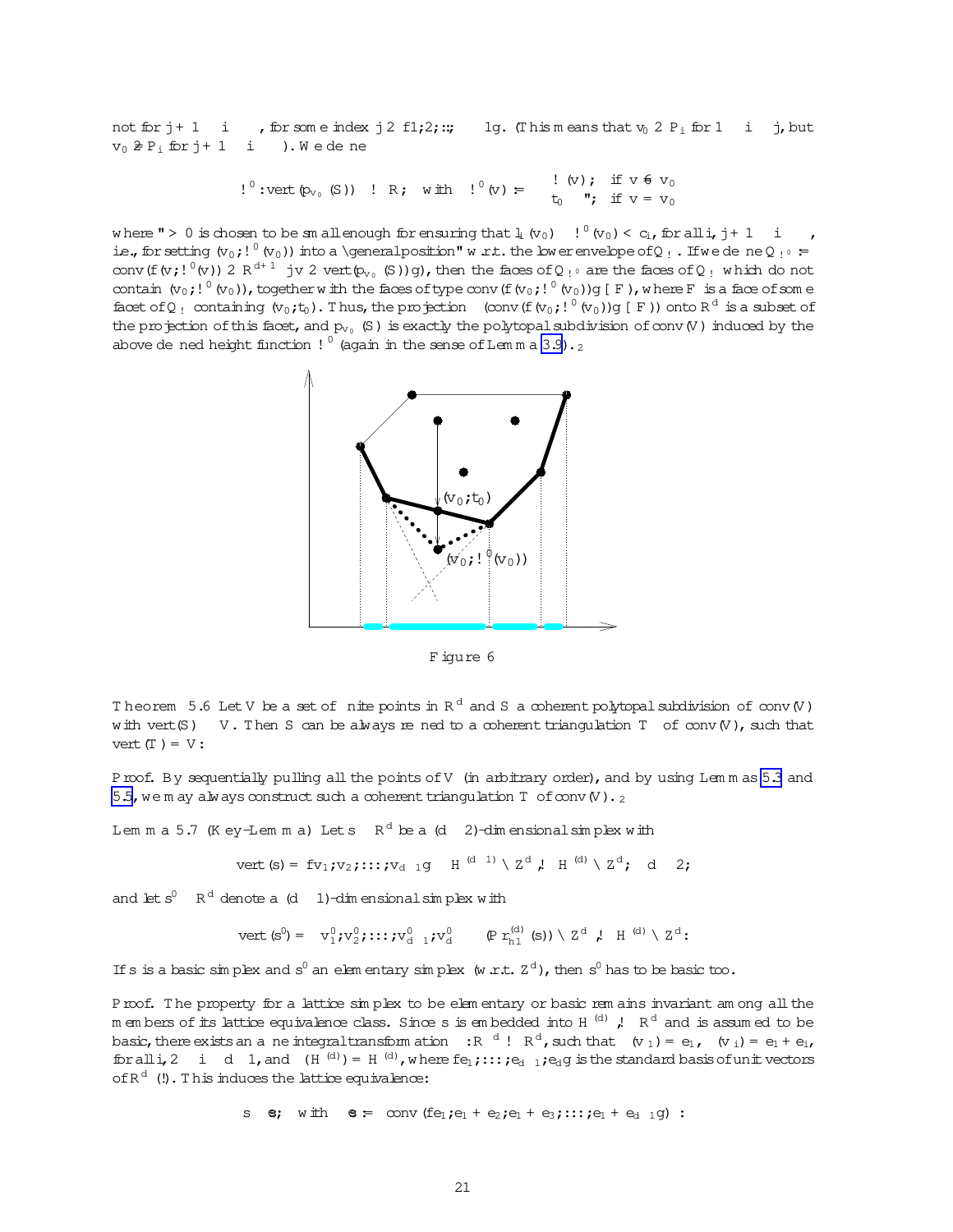$W$  e de ne  $e^0 = (s^0)$ . Since  $e^0$  is (d 1)-dim ensional and

$$
\text{vert}(\mathbf{S}^0) = \begin{pmatrix} \sigma_1^0 \\ \sigma_2^1 \end{pmatrix}; \quad (\sigma_2^0) \text{; : : :; } \quad \sigma_{d-1}^0 \text{ ; } \quad (\sigma_{d}^0) \qquad (\text{Pr}_{h1}^{(d)} \text{ } (\mathbf{S})) \setminus \text{Z}^d \text{ ;}
$$

d 1 am ong the d vertices of  $e^0$ , e.g., up to enum eration of indices, say the rst d 1 ones, must be of the form

 $(v_1^0) = e_1 + 1$   $\oplus$ ;  $(v_1^0) = e_1 + e_1 + 1$   $\oplus$ ;  $8i$ ; 2 i d 1;

for a (d 1)-tuple (1; 2; :::; d 1) 2 (Z 0)<sup>d 1</sup>. M oreover,

$$
(v_d^0) 2 fR_0 (e_1 + 1 e) \setminus Z^d g \left[ \begin{array}{c} dg 1 \\ (f) fR_0 (e_1 + e_1 + 1 e) \setminus Z^d g \end{array} \right].
$$

On the other hand,  $e^{0} \setminus Z^{d} = \text{vert}(e^{0})$  m eans that

$$
(v_d^0) 2 fe_1 + (1_1 1)
$$
  $g_g^0$   $\begin{bmatrix} d_0^1 & d_1 & d_2 & d_3 & d_4 \\ 0 & f_1^1 & f_2^1 & f_3 & f_4^1 & f_5^1 & f_6 & f_7^1 \\ 0 & 0 & 0 & 0 & 0 & 0 \\ 0 & 0 & 0 & 0 & 0 & 0 \\ 0 & 0 & 0 & 0 & 0 & 0 \\ 0 & 0 & 0 & 0 & 0 & 0 \\ 0 & 0 & 0 & 0 & 0 & 0 \\ 0 & 0 & 0 & 0 & 0 & 0 \\ 0 & 0 & 0 & 0 & 0 & 0 \\ 0 & 0 & 0 & 0 & 0 & 0 \\ 0 & 0 & 0 & 0 & 0 & 0 & 0 \\ 0 & 0 & 0 & 0 & 0 & 0 & 0 \\ 0 & 0 & 0 & 0 & 0 & 0 & 0 \\ 0 & 0 & 0 & 0 & 0 & 0 & 0 \\ 0 & 0 & 0 & 0 & 0 & 0 & 0 \\ 0 & 0 & 0 & 0 & 0 & 0 & 0 \\ 0 & 0 & 0 & 0 & 0 & 0 & 0 & 0 \\ 0 & 0 & 0 & 0 & 0 & 0 & 0 & 0 \\ 0 & 0 & 0 & 0 & 0 & 0 & 0 & 0 \\ 0 & 0 & 0 & 0 & 0 & 0 & 0 & 0 \\ 0 & 0 & 0 & 0 & 0 & 0 & 0 & 0 \\ 0 & 0 & 0 & 0 & 0 & 0 & 0 & 0 \\ 0 & 0 & 0 & 0 & 0 & 0 & 0 & 0 \\ 0 & 0 & 0 & 0 & 0 & 0 & 0 & 0 \\ 0 & 0 & 0 & 0 & 0 & 0 & 0 & 0 \\ 0 & 0 & 0 & 0 & 0 & 0 & 0 & 0 \\ 0 & 0 & 0 & 0 & 0 & 0 & 0 & 0 \\ 0 & 0 & 0 & 0 & 0 & 0 & 0 & 0 \\ 0 & 0 & 0 & 0 & 0 & 0 & 0 & 0 \\ 0 & 0 & 0 & 0 & 0 & 0 & 0 & 0 \\ 0 & 0 & 0 & 0 & 0 & 0 & 0 & 0 \\ 0 & 0 & 0 & 0 & 0 & 0 & 0 & 0 \\ 0 & 0 &$ 

because otherwise  $e^0$  could not be elementary (cf. Figure 7). Now since the m atrices

| 0       |   |  |  |   |                |     |        |          |   |  |  |  |               |   |
|---------|---|--|--|---|----------------|-----|--------|----------|---|--|--|--|---------------|---|
|         |   |  |  |   |                |     |        |          |   |  |  |  |               |   |
| B       | 0 |  |  |   |                |     | Ř      | U        |   |  |  |  |               |   |
| B       | 0 |  |  |   |                |     | Ŕ<br>₿ | ٠        |   |  |  |  |               |   |
| R<br>Ħ, | ٠ |  |  |   | $\bullet$<br>٠ |     | ₿      | ٠        |   |  |  |  | $1$ (i-th row |   |
| B       | 0 |  |  |   | 0              |     |        |          |   |  |  |  |               |   |
| G       | 0 |  |  |   |                | בעו | T      | $\Omega$ |   |  |  |  |               | A |
|         |   |  |  | d |                |     |        |          | 2 |  |  |  |               |   |

for all i, 2 i d 1, have always determinants equal to 1, we obtain  $m u \pm (\mathbf{e}^0; \mathbf{Z}^d) = 1$ , and consequently both  $e^0$  and  $s^0$  have to be basic simplices. 2



Figure 7

Proof of Theorem 5.1: By Thm. 4.7 it su ces to show that all (d 1)-dimensional Nakajima polytopes P H<sup>(d)</sup> R<sup>d</sup> (with P  $P_m^{(d)}$ , where m is an admissible sequence of length d 1) admit b.c.triangulations. We shall use induction on the dimension d of the ambient space. For d 3 this is obviously trivial. The proof will take place for any xed d 4 by assuming that the assertion is true for d 1. By Reduction Lemma 4.6, we may write P as the intersection

$$
P = (P r_{h1}^{(d)} (Q)) \setminus \begin{array}{c} 8 & 9 \\ \times & \times \\ \vdots & \vdots \\ x = (1, x_2, \ldots, x_d) \big| 2 H^{(d)} j x_d & j x_j \\ \vdots & \vdots \end{array}
$$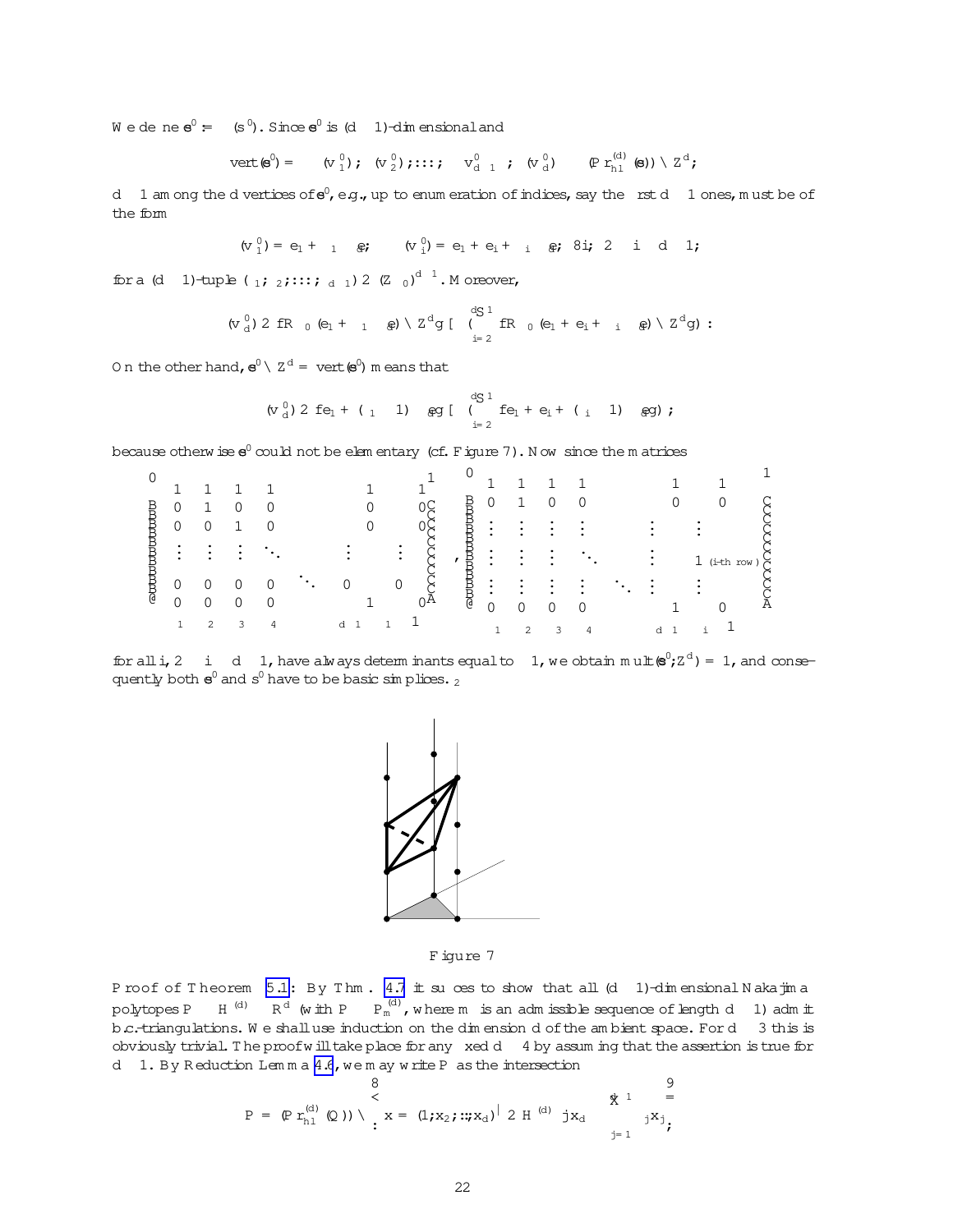of a half-line prism over N aka jim a (d 2)-polytope Q H  $^{(d)}$  J, H  $^{(d)}$  R<sup>d</sup> w ith a half-space in H  $^{(d)}$ detem ined by a non-trivial, non-negatively-valued functional (1;:::; i 1; 1;0;:::;0) 2  $(\mathbb{Z}^d)$ - on Q f0q. By induction hypothesis, Q possesses a coherent triangulation, say T, with vert  $(T) = Q \setminus Z^d$ , into basic simplices. This means that

$$
S_{T} = \begin{bmatrix} 8 & 9 \\ \text{if } P_{s} \text{ is the same set } P_{s} = \left( \Pr_{h1}^{(d)}(s) \right) \setminus \left( x = (1, x_{2}) : x_{d} \right)^{1} 2 H^{(d)} jx_{d} & \text{if } x_{j} = 1 \end{bmatrix}
$$

form s a polytopal lattice subdivision of P into polytopes constructed by the half-line prism s over all the simplices of T.

The polytopal subdivision S<sub>p</sub> itself is coherent. Indeed, if the coherent triangulation T of Q is induced by a height function !: vert  $(T)$ ! R (as in Lemma 3.9), then  $S_T$  will be induced by the height function  $!^0$ : vert  $(S_T)$ ! R de ned by

 $!^0$  (v<sup>0</sup>) =  $!$  (v); for all v<sup>0</sup> 2 vert(S<sub>T</sub>); v<sup>0</sup> = (v;t); v 2 vert(T); t 2 Z<sub>0</sub>:

As we m entioned in Theorem 5.6, pulling sequentially all the points of  $V = \frac{1}{P} \text{ i} \times 2^d$  (in arbitrary order), we arrive at a coherent triangulation T of P, which is simultaneously a m axim allattice triangulation.

To show that T is a b c.-triangulation w.r.t.  $Z^1$ , it is therefore enough to verify its \basicness". Since T is by construction a re nem ent of S<sub>T</sub> (see 3.6 (iv)), all subtriangulations fT  $\frac{1}{2}$ , : s simplices of Tg obtained by the restrictions of  $T$  onto  $P_s$ 's have to be m axim al lattice triangulations too. As all the sin plices of them are elementary with vertices belonging to the set of lattice points of half-line prisms over basic simplices, we prove that all these subtriangulations have to be basic by applying Lemma  $5.7$ . Since these subtriangulations together to give  $T$ ,  $T$  has to be basic as well. This completes the proof of Theorem s  $5.1$  and  $1.2.2$ 

Exam ple 5.8 Fixing b.c.-triangulations T of the \bases" of the N akajim a polytopes which were shown in Figures 4 and 5, we construct in Figures 8 and 9, respectively, the subdivisions  $S_T$  and afterwards two b.c.-triangulations T by pulling vertices. M ore precisely, in Figure 8 we pull the available points in the order  $(1,0,2)$ ,  $(1,1,1)$ ,  $(1,1,2)$ ,  $(1,1,0)$ ,  $(1,2,1)$ ,  $(1,2,2)$ ,  $(1,2,3)$ ,  $(1,2,3)$  and the rem aining ones in arbitrary order).

In Figure 9 we pull the points in the order  $(1,0,0,1)$  and  $(1,1,0,1)$  (and the rem aining ones in arbitrary order). The obtained subdivision is again a b.c.-triangulation.



R em ark 5.9 Theorem 12 has various applications to global geom etrical constructions. For instance, the C alabi-Y au varieties w hich arise from (com pacti ed, non-degenerate) hypersurfaces or ideal-theoretic com plete intersections of hypersurfaces em bedded into com pact toric Fano varieties, and have at m ost lc.i.-singularities, adm it crepant, full, qbbaldesingularizations in all dimensions (cf.  $[1, 4, 5]$ ).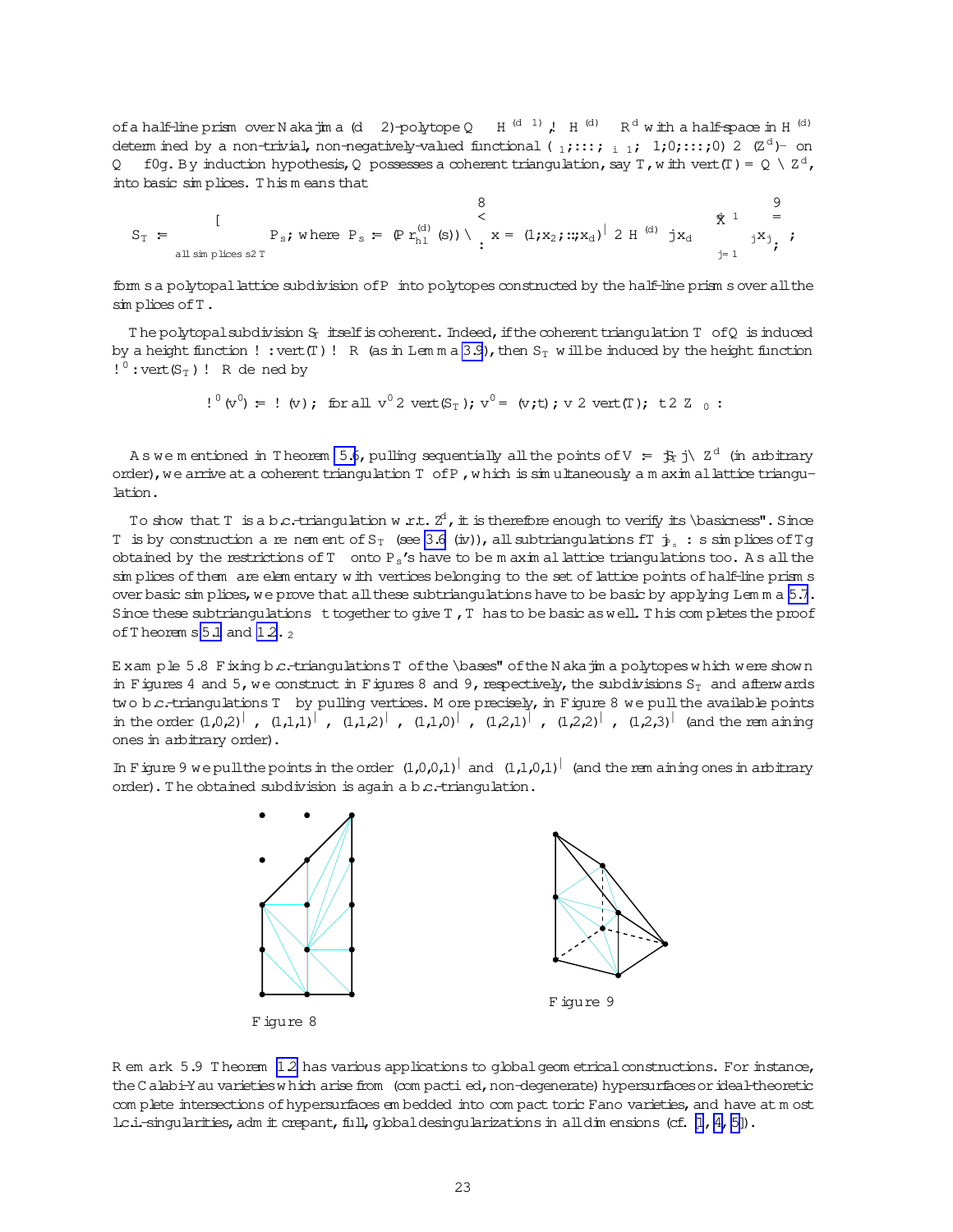$\phi$ ) A nother application of the proof of our M ain T heorem 12 is of purely algebraic nature and is related to the so-called K oszul property of graded algebras. We restrict ourselves to graded algebras de ned over the eld C of complex numbers).

De nition 5.10 (K oszul C-algebras) A graded C-algebra R is called a K oszul algebra if C (regarded as the R-m odule R-m form a m axim allom ogeneous ideal) has a linear free resolution (in the sense of hom ological algebra), i.e., if there exists an exact sequence

 $!_{i+1}R^{i}$   $!^{i+1}R_{i}$   $!^{i}$   $!^{i}R_{1}$   $!^{i}R_{0}$   $!^{i}R_{0}$   $!^{i}R_{0}$   $!^{i}R_{1}$   $!^{i}Q_{1}$ 

of graded free R = m odules all of whose m atrices (determ ined by the  $'$   $_1$ 's) have entries which are linear form s (i.e., form s of degree 1). Every K oszulalgebra is generated by its component of degree 1 and is de ned by relations of degree 2.

Denition 5.11 (\N on-faces") Let V be a nite set of points in  $R^d$  and T a triangulation of conv  $(V)$ . A simplex whose vertices belong to V but itself does not belong to T is dened to be a non-face of T. A m inim al non-face of T is a non-face of T which is m inim alw ith respect to the inclusion.

P roposition 5.12 (K oszulness and b.c.-triangulations) If a (d 1)-dimensional lattice polytope P  $H^{(d)}$ ,  $R^d$  (w.r.t.  $Z^d$ ) adm its a b.c.-triangulation whose m in im almon-faces are 1-dimensional, then  $R_P = C_{P} \setminus Z^d$  is a Koszulalgebra.

Proof. See Bruns, Gubeladze & Trung  $\beta$ , 2.1.3., p. 142].

P roposition 5.13 (From N aka jim a polytopes to K oszulness) The coordinate rings (C-algebras)  $R_P = C_P \setminus Z^d$  of the a ne toric varieties U  $\frac{1}{R}$  being associated to the duals of the cones  $\frac{1}{R}$  are K oszul for all (d 1)-dim ensional N akajim a polytopes P.

Proof. By proposition 5.12 it su ces to prove that the b.c.-triangulations of such a P which were constructed in the proof of Theorem 5.1 have exclusively 1-dimensional minimal non-faces. We shall again use induction on d. A ssum e that the assertion is true for d 1. Let : H  $^{(d)}$  ! H  $^{(d-1)}$  denote the projection w.r.t. the last coordinate, and T a b.c.-triangulation of a  $(d \ 1)$ -dimensional N akajim a H<sup>(d)</sup> induced by extending a b.c.-triangulation T of a (d) 2)-dimensional N akatima polytope P  $H^{(d-1)}$  as in the proof of  $5.1$ . polytope 0

Fact. By construction, each face of T is m apped by onto a face of T.

Now choose an arbitrary non-face s of T of dimension 2. It is enough to show that s contains an 1-dim ensional non-face of T. We exam ine the two possible cases separately:

(i) If the projection (s) of s is a face of the b.c.-triangulation T of Q, we consider the simplex s<sup>0</sup> of T which contains the barycenter bar (s) of s in its relative interior. (Such a simplex  $s^0$  always exists, though it m ight be of dimension strictly sm aller than that of s). Since both (s<sup>0</sup>) and (s) are faces of T, and (bar (s)) belongs to the intersection of their relative interiors, we have  $(s^0) = (s)$ . (A ny point of  $\pi$  jbelongs to the relative interior of exactly one sin plex of T). For each vertex u 2 (s<sup>0</sup>) = (s), we de ne:

$$
t_{\rm s}^{\rm max} \text{ (u) = } \text{maxft2 Z }_0 \text{ j (u;t) 2 vert (s) g; } t_{\rm s0}^{\rm max} \text{ (u) = } \text{maxft2 Z }_0 \text{ j (u;t) 2 vert (s0) g}
$$

and

 $t_{\epsilon}^{m \text{ in }}(u)$  = m in ft 2 Z  $_0$  j (u;t) 2 vert (s) g;  $t_{\epsilon}^{m \text{ in }}(u)$  = m in ft 2 Z  $_0$  j (u;t) 2 vert (s<sup>0</sup>) g;

respectively. Since s is a non-face and s<sup>0</sup> a face of T, s cannot be contained in s<sup>0</sup>; so there m ust be at least one vertex  $v_0 = (u_0, t_0) 2 \text{ sr } s^0 \text{ of } T$ ,  $u_0 2 \text{ vert}(s)$ , for which

either 
$$
t_0 > t_0^{\text{max}}(u_0)
$$
 ( ) or  $t_0 < t_0^{\text{min}}(u_0)$  ( )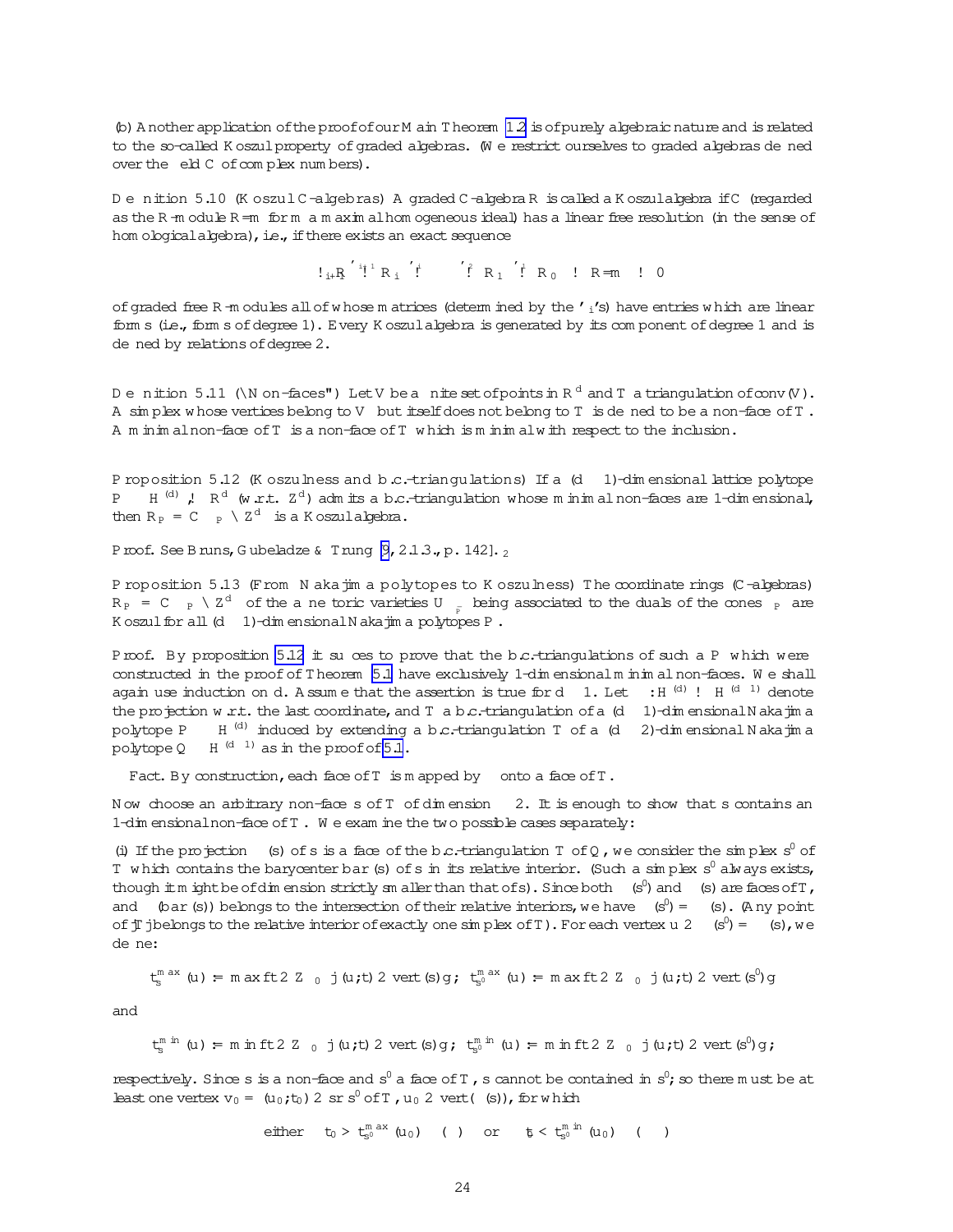C laim A. In case () (resp. in case ()) there is at least one vertex<sub>H</sub>uof  $(s^0) =$  (s), such that  $t_{s}^{m \text{ in }} (u_{H}) < t_{s}^{m \text{ ax }} (u_{H})$  (resp.  $t_{s}^{m \text{ ax }} (u_{H}) > t_{s}^{m \text{ in }} (u_{H}))$ .

Proof of Claim A. The proof will be done only for the case () because case () can be treated sim ilarly. Suppose that  $t_s^m$  <sup>in</sup> (u)  $t_{s_0}^{m \text{ ax}}$  (u), for all vertices u 2  $(s^0) =$  (s). Let

vert(s)= n v<sup>i</sup> = (1;vi;1;vi;2;:::;vi;d <sup>1</sup>)2 H (d) \ Z <sup>d</sup> j1 i dim (s)+ 1 o

be an enum eration of the vertex set of s, and bar(s) =  $(1,b_1,b_2,\ldots,b_{d-1})$  the coordinates of the barycenter of s with

$$
\text{bar}\ (s)=\ \frac{1}{\text{dim}\ (s)+1}\ \frac{\text{dim} _{X} (s)+1}{\text{dim}\ (s)+1}\ v_i,\ \text{ie.,}\ \ b_j=\ \frac{1}{\text{dim}\ (s)+1}\ \frac{\text{dim} _{X} (s)+1}{\text{dim}\ (s)+1}\ v_{i\, j};\ 8\ j;\ 1\quad j\quad d\quad 1\text{:}
$$

The projection of bar (s) equals

$$
\text{(bar (s)) = (1;b_1;b_2;\ldots;b_{d-2}) = \frac{1}{\text{dim (s)} + 1} \text{ div}_{X^{(s)+1}} \text{ (v_i)} = \text{Var (u) u;}
$$

w here

$$
r\left(u\right)\text{ := }\frac{1}{\dim\left(s\right)+1}\text{ } \text{ }^{\# }\text{ } \text{ }^{1}\left(u\right)\text{ }\backslash\text{ } \text{vert }(s)\text{ }^{=}\text{ }\frac{1}{\dim\left(s\right)+1}\text{ }^{\# }\text{ fall}\,v_{i}\text{'s}\,\text{m} \text{ and not out under }\,g\text{ :}
$$

Now let  $v = (u ; t)$  denote an arbitrary point of  $s^0 w$  ith  $u = (bar(s)).$  O bviously,

t  
\nx  
\n
$$
r(u) t_{s^0}^{\text{max}}(u)
$$
  
\nx  
\n $r(u) t_{s}^{\text{min}}(u) \frac{1}{\dim(s)+1} \text{diag}(s) + 1$   
\n $u^2 \text{vert}(\text{ s}))$   
\n $u^2 \text{vert}(\text{ s}))$   
\n $u^2 \text{vert}(\text{ s}))$   
\n $u^2 \text{vert}(\text{ s}))$   
\n $u^2 \text{vert}(\text{ s}))$   
\n $u^2 \text{vert}(\text{ s}))$ 

If the last inequality were not strict, we would conclude that

 $v_{i,d-1} = t_s^{m \text{ in }} (u)$ ; 8i; 1 i dim (s) + 1; and 8u; u 2 vert( (s)):

Since  $u_0$ 2 vert( (s)) and  $t_0 = t_s^{m in} (u_0) > t_s^{m}$  ( $u_0$ ), this would mean that the second inequality is necessarily strict. Hence, in each case, either the second or the third inequality has to be strict. This im plies that the last coordinate of all points of  $s^0$  having the point (bar(s)) as their projection under is  $< b_{d-1}$ , and therefore bar (s)  $\ge s^0$ , w hich contradicts our initial assum ption.

Claim B.  $conv(fv_0;(u_H,t_S^m)^m(u_H))g)$  in case ( ) (resp.  $conv(fv_0;(u_H,t_S^m)^{ax}(u_H))g)$  in case ( )) is indeed an 1-dim ensionalnon-face ofT .

ProofofClaim B. If it were a face of T, then it would obviously possess non-em pty intersection w ith the face conv (f  $(u_0; t_{s^0}^{\text{max}}(u_0)); (u_{\text{H}}; t_{s^0}^{\text{max}}(u_{\text{H}}))$ g) (resp.with the face conv (f  $(u_0; t_{s^0}^{\text{min}}(u_0)); (u_{\text{H}}; t_{s^0}^{\text{min}}(u_{\text{H}}))$ g)). But this would m ean that T cannot be a triangulation.

(ii) Suppose now that (s) is a non-face of the b.c.-triangulation  $T$  of Q. In this case, by induction hypothesis, (s) contains an 1-dim ensionalm inim alnon-face of T , say conv (fu;u $^0$ g). Then both  $^{-1}$  (u) and  $^{-1}$  (u<sup>0</sup>) have to be faces of T (cf. [\[44,](#page-32-0)7.10]), and for any two vertices v; v<sup>0</sup> of s, with v 2  $^{-1}$  (u) s and  $v^0$  2  $^{-1}$  (u<sup>0</sup>) s, conv (fv;v<sup>0</sup>g) constitutes necessarily an 1-dim ensionalnon-face of T (by the above m entioned fact). This completes the proof.  $_2$ 

R em ark 5.14 In fact we have shown the stronger statem ent that  $R_P = C T_1$ ;  $T_2$ ;:::;  $T_{\# (P \setminus Z^d)} = I_P$ , where the binom ialideal  $I_P$  has a G robner basis of degree 2 (cf.  $[9]$ ).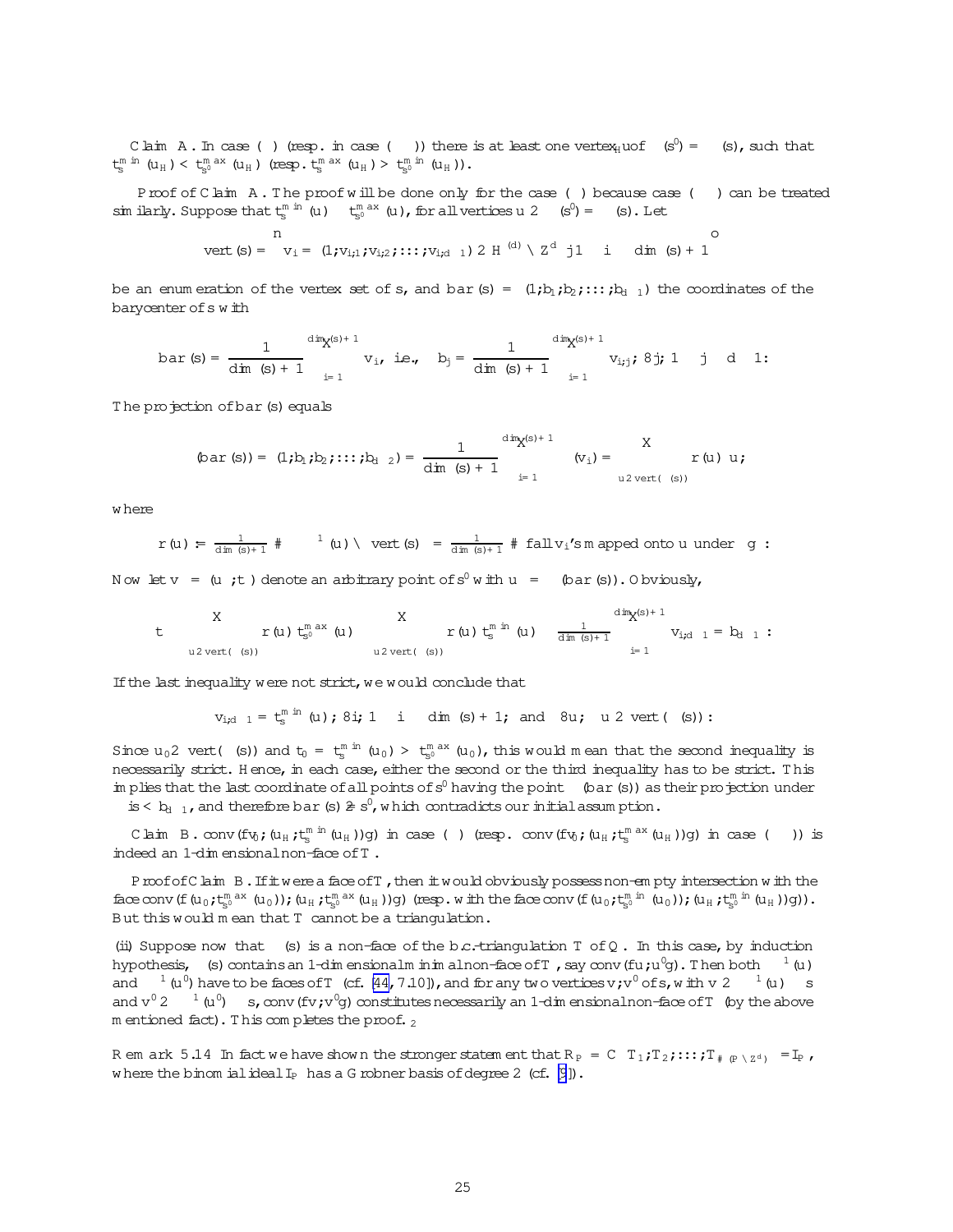#### <span id="page-25-0"></span>On the computation of cohom ology group dimensions 6

To compute the non-trivial (even) cohom ology group dim ensions of the overlying spaces of crepant, full resolutions of toric lc.i.-singularities we need some basic concepts from enumerative combinatorics (cf.  $[41, x4.6]$ .

Let N be a free Z m odule, P  $N_{R}$  pa lattice polytope of dimension k w  $xt. N$ , and a positive integer. Let E h r (P ; ) =  $#$  (P \ N<sub>P</sub>) =  $\frac{k}{j=0} a_j$  (P ) <sup>j</sup> 2 Q [ ] denote the E h rhart polynom ial of P with N<sub>P</sub> the a ne sublattice a  $(P) \setminus N$  of N, and

$$
\operatorname{Ehr}(\mathbb{P};q) = 1 + \sum_{i=1}^{N} \operatorname{Ehr}(\mathbb{P}; \cdot) q 2 Q \quad [q]
$$

the corresponding Ehrhart series. W riting Ehr  $(P, q)$  as

$$
\text{Ehr}(\mathbb{P} \text{ ; q}) = \frac{0 \text{ } (\mathbb{P} \text{ } ) + 1 \text{ } (\mathbb{P} \text{ } ) \text{ } q + \frac{1}{(\mathbb{P} \text{ } ) \text{ } q^k} \text{ } \frac{1}{(\mathbb{P} \text{ } ) \text{ } q^k} \text{ } \frac{1}{(\mathbb{P} \text{ } ) \text{ } q^k} \text{ } \frac{1}{(\mathbb{P} \text{ } ) \text{ } q^k}
$$

we get the so-called -vector  $(P) = (Q(P); P(P); \ldots; R(Q)$ ;  $(P); R(P)$ ) of P: (We should mention that both  $a_j$  (P)'s and  $j$  (P)'s are invariant under lattice equivalence).

Lem  $m a 6.1$  For all  $j, 0$  j k, the j-th coordinate of the -vector of P is given by the formula:

Proof. Consider the sum

$$
\begin{array}{ccc}\n\frac{1}{x} & x^{k} & \vdots & x^{k+1} \\
a_i (P) & i & (1) & k+1 \\
=0 & i=0 & & =0\n\end{array}
$$

and compute the coe cient of  $q^j$  in its development.

Theorem 6.2 (Cohom ology G roup D im ensions) Let X  $(\mathbb{Z}^d; b_{\mathbb{P}})$  ! U, be any torus-equivariant crepant full resolution of a d-dim ensional standard singular representative of a (singular) G orenstein toric a ne variety  $U$  (as in 3.1 and in x3 (c)). Then the odd cohom ology groups of its overlying space are trivial and the dim ension of the even ones equals:

$$
\dim_{\mathbb{Q}} H^{2j} \times Z^{d} ; b_{p} \quad (Q = \{ (\mathbb{P}) : 8 \} ; 0 \quad j \quad d \quad 1
$$

and is therefore independent of the particular choice of a basic triangulation T of P by m eans of which one constructs the fan  $b_{p} \leftarrow b_{p}$  (T)).

Proof. See Batyrev-Dais  $[5, Thm. 4.4, p. 909]$ .

P roposition 6.3 For torus-equivariant crepant full resolutions X  $(\mathbb{Z}^d; b_{\mathbb{P}})$ ! U, of a d-dimensional  $P_m^{(d)}$ standard singular representative of a toric a ne variety U which is a (singular) Lc.i. with P (as in Thm . 4.7), the non-trivial cohom ology group dim ensions of X  $(\mathbb{Z}^d; b_{\mathbb{P}})$  are computable by means of the formulae  $(6.1)$ ,  $(6.2)$ , and the  $\infty$ e cients of the Ehrhart polynomial

$$
\mathbf{E} \ln r \ (\mathbf{P} \ \mathbf{j} \ ) = \n\begin{array}{ccc}\n\mathbf{m}_{\mathbf{X}^{11}} & \mathbf{m}_{211} \ \mathbf{X}^{m_{212} 1} & \mathbf{m}_{d_{111}} + \mathbf{m}_{d_{112}} \ \mathbf{m}_{d_{111}} + \mathbf{m}_{d_{12}} \ \mathbf{m}_{d_{12}} \ \mathbf{m}_{d_{12}} \ \mathbf{m}_{d_{12}} \ \mathbf{m}_{d_{12}} \ \mathbf{m}_{d_{12}} \ \mathbf{m}_{d_{12}} \ \mathbf{m}_{d_{12}} \ \mathbf{m}_{d_{12}} \ \mathbf{m}_{d_{12}} \ \mathbf{m}_{d_{12}} \ \mathbf{m}_{d_{12}} \ \mathbf{m}_{d_{12}} \ \mathbf{m}_{d_{12}} \ \mathbf{m}_{d_{12}} \ \mathbf{m}_{d_{12}} \ \mathbf{m}_{d_{12}} \ \mathbf{m}_{d_{12}} \ \mathbf{m}_{d_{12}} \ \mathbf{m}_{d_{12}} \ \mathbf{m}_{d_{12}} \ \mathbf{m}_{d_{12}} \ \mathbf{m}_{d_{12}} \ \mathbf{m}_{d_{12}} \ \mathbf{m}_{d_{12}} \ \mathbf{m}_{d_{12}} \ \mathbf{m}_{d_{12}} \ \mathbf{m}_{d_{12}} \ \mathbf{m}_{d_{12}} \ \mathbf{m}_{d_{12}} \ \mathbf{m}_{d_{12}} \ \mathbf{m}_{d_{12}} \ \mathbf{m}_{d_{12}} \ \mathbf{m}_{d_{12}} \ \mathbf{m}_{d_{12}} \ \mathbf{m}_{d_{12}} \ \mathbf{m}_{d_{12}} \ \mathbf{m}_{d_{12}} \ \mathbf{m}_{d_{12}} \ \mathbf{m}_{d_{12}} \ \mathbf{m}_{d_{12}} \ \mathbf{m}_{d_{12}} \ \mathbf{m}_{d_{12}} \ \mathbf{m}_{d_{12}} \ \mathbf{m}_{d_{12}} \ \mathbf{m}_{d_{12}} \ \mathbf{m}_{d_{12}} \ \mathbf{m}_{d_{12}} \ \mathbf{m}_{d_{12}} \ \mathbf{m}_{d_{12}} \ \mathbf{m}_{d_{12}} \ \mathbf{m}_{d_{12}} \ \mathbf{m}_{d_{12}} \ \
$$

which depend exlusively on the corresponding adm issible free-param eter-sequence m de ning  $P_m^{(d)}$ . (N otice that d 2 and by convention:  $_0 =$  for  $d = 2$ :)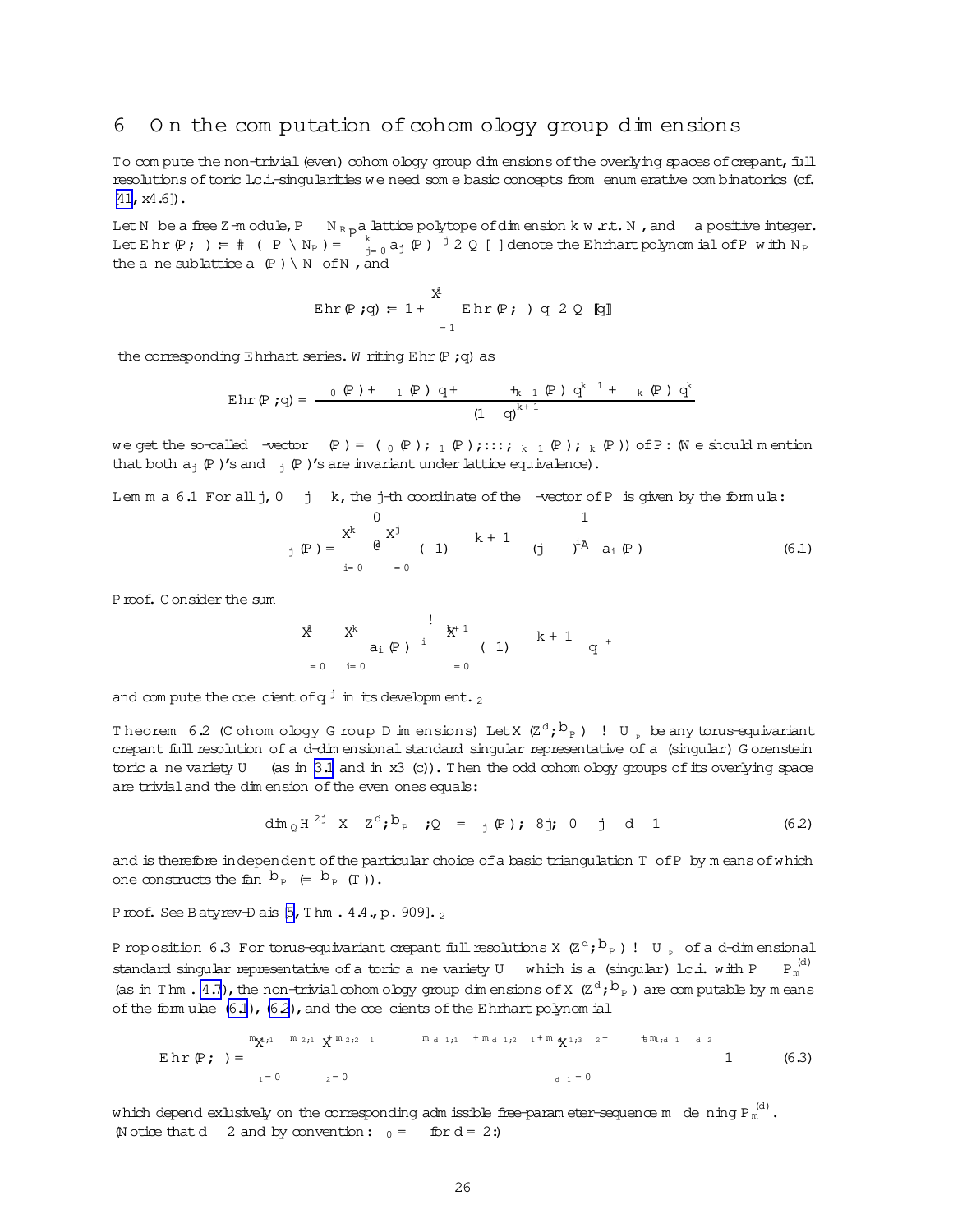<span id="page-26-0"></span>Proof. Since  ${\rm P}_{\rm m}^{(\rm d)}$  contains always the \origin" of a  $\; {\rm P}_{\rm m}^{(\rm d)}$  ) as one of its vertices, the times dilated  ${\tt P_m}^{\rm (d)}$  (with respect to a  $\left({\tt P_m}^{\rm (d)}\right)$  !) can be described by Lem m a [4.4](#page-17-0) as

$$
P_m^{(d)} = \begin{cases} 8 & 9 \\ \times \\ x = (x_1; ...; x_d)^{ \big| } \; 2 \; R^d & x_1 = 1 \; \text{and} \; 0 & x_{j+1} = m_{j,1} + m_{j,1} + m_{j,2} \; x \; ; \; 8 \; j \; ; \; 1 \; j \; d & 1 \; ; \; \\ & \; 2 \; j & \; \end{cases}
$$

Thus, form ula  $(6.3)$  expresses its canonical lattice point enum erator.  $_2$ 

Example 6.4 Ford= 2;3;4,the Ehrhartpolynomial of P $_{\rm m}^{\,(\rm d)}$  equals Ehr $({\rm P}_{\rm m}^{\,(\rm 2)}$ ; )=  ${\rm m}_{\rm \,1;1}$  + 1,

$$
\operatorname{Ehr}(\mathbb{P}_m^{(3)}; \cdot) = \frac{1}{2} m_{2i2} m_{1i1}^2 + m_{2i1} m_{1i1})^{-2} + (m_{1i1} + \frac{1}{2} m_{2i2} m_{1i1} + m_{2i1}) + 1
$$

and  $E \, h \, r \, \left( \mathbb{P}_m^{(4)} \right)$ ; ) =  $\int_{0}^{\pi} \int_{3}^{2} m \, r^2 \, dr \, r^3 \, dr \, \frac{1}{2} m \, r^2 \, dr \, \frac{1}{2} m \, r^2 \, dr \, \frac{1}{2} m \, \frac{1}{2} m \, \frac{1}{2} m \, \frac{1}{2} m \, \frac{1}{2} m \, \frac{1}{2} m \, \frac{1}{2} m \, \frac{1}{2} m \, \frac{1}{2} m \, \frac{1}{2} m \, \frac{1}{2} m \,$  $+ \frac{1}{6}m \frac{2}{3}m \frac{2}{2}m \frac{3}{11} + \frac{1}{2}m \frac{3}{3}m \frac{2}{2}m \frac{2}{11}m \frac{2}{11} + \frac{1}{2}m \frac{3}{11}m \frac{2}{2}m \frac{2}{11} + \frac{1}{3}m \frac{3}{2}m \frac{2}{2}m \frac{3}{11} \big)^{-3} +$  $(m_{2i1}m_{1i1} + \frac{1}{2}m_{3i3}m_{2i1}^2 + \frac{1}{2}m_{3i1}m_{2i2}m_{1i1} + \frac{1}{4}m_{3i3}m_{2i2}^2m_{1i1}^2 + m_{3i1}m_{2i1} +$  $+\frac{1}{2}m$  <sub>2</sub>;<sub>2</sub>m  $\frac{2}{1}$ <sub>1</sub> +  $\frac{1}{2}$ m <sub>3</sub>;<sub>2</sub>m  $\frac{2}{1}$ <sub>1</sub> +  $\frac{1}{2}$ m <sub>3</sub>;<sup>2</sup>m  $\frac{2}{1}$ <sub>1</sub> +  $\frac{1}{4}$ m <sub>3</sub>;3<sup>m</sup> <sub>2</sub>;2<sup>m</sup>  $\frac{2}{1}$ <sub>1</sub> +  $\frac{1}{2}$ m <sub>3</sub>;3<sup>m</sup>  $\frac{2}{1}$ <sup>1</sup> m  $\frac{1}{1}$ <sup>+</sup>  $m_{3,1}m_{1,1} + \frac{1}{2}m_{3,2}m_{2,1}m_{1,1} + \frac{1}{2}m_{3,3}m_{2,2}m_{2,1}m_{1,1})$   $^{2}+$ +  $(\frac{1}{2}m_{3i2}m_{1i1} + m_{2i1} + m_{1i1} + \frac{1}{2}m_{3i3}m_{2i1} + \frac{1}{2}m_{2i2}m_{1i1} +$  $+m_{3;1} + \frac{1}{12}m_{3;3}m_{2;2}^2m_{1;1} + \frac{1}{6}m_{3;2}m_{2;2}m_{1;1} + \frac{1}{4}m_{3;3}m_{2;2}m_{1;1}$  + 1, respectively.

# 7 E xtrem e classes: (d;k)-hypersurfaces and R P -singularities

T wo-dim ensional toric singularities are alwaysm sc-singularities. M oreover, the underlying spaces of the G orenstein ones (m ore precisely, the standard singular representatives of them) are of the form

$$
U = M ax-Spec C [t; u; w] = tk u w \qquad (7.1)
$$

i.e., hypersurfaces depending on a free param eterk 2  $Z$   $_2$ . (These are nothing but the classically called  $A_{k-1}$ -singularities.) O bviously,  $U = U_{conv(f e_1, e_1 + k - e_2 g)}$  with conv(fe<sub>1</sub>;e<sub>1</sub> + k eg) a lattice segm ent constructed by a dilation of a unit interval by the scalark. In this section, we apply our results for two classes (7.2) and [\(7.3\)](#page-27-0) of toric m sc-g.c.i.-singularities w hich are direct generalizations of (7.1) and w hich are, in addition, \extrem e", in the sense, that their corresponding N akajim a polytopes achieve exactly the lowest and the highest bound, respectively, for the num ber  $(4.2)$  of vertices/facets. M oreover, these N akajim a polytopes for both classes are simultaneously examples for  $H_d$ -compatible polytopes.

(a) For k 2 N, d 2 Z <sub>2</sub>, let 
$$
s_k^{(d)}
$$
 H <sup>(d)</sup>, R<sup>d</sup> denote the (d 1)-sim plex  

$$
s_k^{(d)} = \text{conv (fe}_1; e_1 + k e_2; e_1 + k (e_2 + e_3); \dots; e_1 + k (e_2 + e_3 + d e_1 + e_2)g)
$$

being constructed by the k-th dilation of a basic  $(d \t 1)$ -simplex.

P roposition 7.1 (O n  $(d;k)$ -hypersurfaces) (i)  $s_k^{(d)}$  $\mathbf{r}_{\mathbf{k}}^{(\text{d})}$  is a N akajim a polytope (w.r.t.  $\mathbb{R}^{\text{d}}$ ). (ii) For the corresponding a ne toric  $g.c.i$ -variety we have:

$$
U_{s_k^{(d)}} = M \, ax\text{-}Spec \, C \, [t; u_1; u_2; u_3; \dots; t u_d] = \left[ \begin{array}{cc} D & E \\ t^k & g_{j=1} u_1 \end{array} \right] \tag{7.2}
$$

(This is called, in particular,  $(d; k)$ -hypersurface).

(iii) (U  $_{\mathrm{s}^{(\mathrm{d})}_k}$  ;<br>orb(  $_{\mathrm{s}^{(\mathrm{d})}_k}$  )) is a singularity (in fact, an m sc-singularity) if and only if k  $-2$  :

 $(x) s_k^{(d)}$  $\mathbf{e}_{\mathbf{k}}^{(d)}$  is a H  $_d$ -com patible polytope.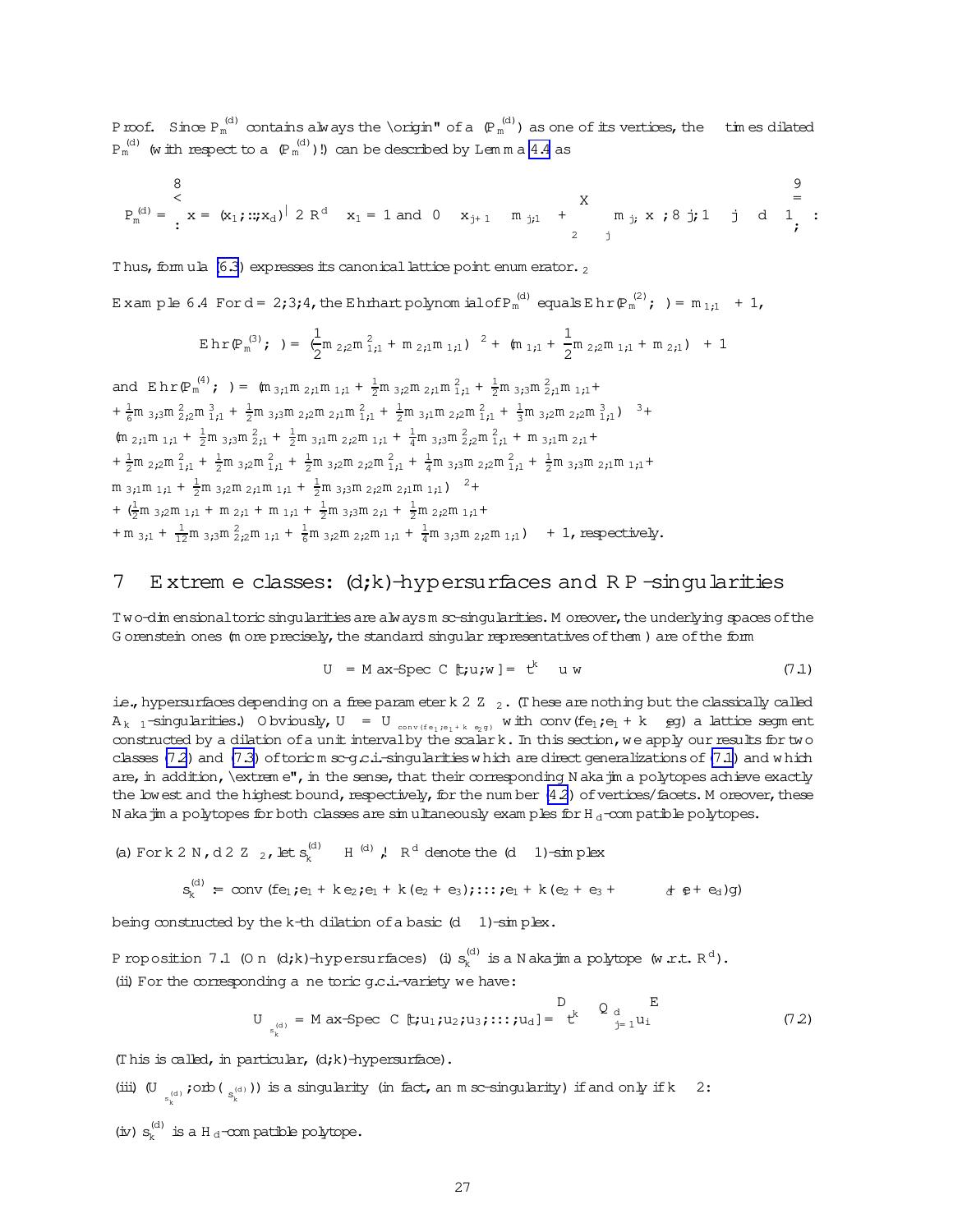<span id="page-27-0"></span>(v) For all torus-equivariant crepant full desingularizations X  $(\mathbb{Z}^d;\mathbb{b}_{s_k^{(d)}})$ ! U  $_{s_k^{(d)}}$  we obtain:

$$
\dim_{\mathbb{Q}} H^{2j} \times (\mathbb{Z}^{d}; b_{s_{k}^{(d)}}); \mathbb{Q} = \begin{matrix} X^{j} & d & k (j & i) + d & 1 \\ 1 & i & d & 1 \end{matrix} ; 8j; 0 \quad j \quad d \quad 1:
$$

Proof. (i) O bviously, s<sub>k</sub>d)  $P_k^{(d)} = P_m^{(d)}$  with m denoting the  $((d \ 1) \ d)$ -m atrix having entries m  $_{1;1} = k$ ,  $m_{i,i} = 1$  in its diagonal,  $8i$ , 2 i d 1, and zero entries otherw ise. For (ii), (iii), (iv) and (v) see D ais Henk-Ziegler [\[12,](#page-31-0) P rop. 5.10, 6.1, and C or. 7.4]. (N otice that actually U  $_{\rm s^{(d)}}$  = C  $^{\rm d}$  =G (d;k) is an k abelian quotient space with G  $(d;k) = (Z = kZ)^{d-1}$ ).

(b) Let 
$$
k_1
$$
;  $k_2$ ;  $\ldots$ ;  $k_{d-1}$  be a (d - 1)-tuple of positive integers (d - 2), and let

 $\blacksquare$ 

$$
RP (k_1; k_2; ...; k_{d-1}) = (x_1; ...; x_d)^{|\n2 R^d j x_1 = 1; 0 \quad x_{j+1} \quad k_j; 8j; 1 \quad j \quad d \quad 1
$$

$$
= \text{flg} \quad [0; k_1] \quad [0; k_2] \quad [0; k]
$$

 $[0:k]$ 

denote the  $(d-1)$ -dim ensional rectangular parallelepiped in H  $^{(d)}$  ,! R  $^{d}$  having them as lengths of its edges.

Proposition 7.2 (On RP-singularities) (i)RP (k1;k2;:::;kd 1) isa N akajim a polytope (w.r.t. R $^{\rm d}$ ). (ii) For the corresponding a ne toric  $q.c.i$ -variety we have:

$$
U_{R P (k_1, \ldots, k_{d-1})} = M ax-Spec(C [t; u_1; u_2; ::; u_{d-1}; w_1; w_2; ::; w_{d-1}] = ft^{k_1} u_1 w_1 j_{d-1} q)
$$
 (7.3)

(iii) (U<sub>RP (k<sub>1</sub> ;::;k<sub>d 1</sub>)</sub>; onb(<sub>RP (k<sub>1</sub> ;::;k<sub>d 1</sub>))) is an m sc-singularity (unless d = 2 and k<sub>1</sub> = 1):</sub>

(iv) R P  $(k_1; k_2; \ldots; k_{d-1})$  is a H<sub>d</sub>-com patible polytope.

(v) For all torus-equivariant crepant full desingularizations

$$
\textbf{X} \ (\textbf{Z}^{\text{d}}; \textbf{b}_{\text{R.P.}(k_1;k_2;\cdots;k_{\text{d-1}})}) \quad \textbf{!} \quad \textbf{U}_{\text{R.P.}(k_1;k_2;\cdots;k_{\text{d-1}})}
$$

we obtain for allj,0 j d 1:

$$
\dim_{\mathbb{Q}} H^{2j} \times (\mathbb{Z}^{d}; b_{\mathbb{R}^{p} (k_{1}; \dots ; k_{d-1})}) \mathbf{,} \mathbb{Q} = \begin{matrix} \frac{1}{2} & 2 & 3 \\ 4 & 4 & 1 \\ 1 & 1 & 1 \end{matrix} \quad \text{d} \quad \begin{matrix} 1 & 3 & 3 \\ 1 & 1 & 5 \\ 1 & 1 & 5 \end{matrix} \quad \text{e.g. } \text{g}_{1}; k_{2}; \dots ; k_{d-1};
$$

where

$$
s_0 (k_1;::; k_{d-1}) = 1; s_i (k_1;::; k_{d-1}) = \begin{cases} 0 & \text{if } k_1 = k_2 \\ 1 & \text{if } k_2 = k_1 \end{cases} \text{ and } s_i \text{ and } 1;
$$

are the elem entary symmetric polynom ials w.r.t. the variables  $k_1; k_2; \ldots; k_{d-1}$ .

Proof. (i) RP (k1;k2;:::;k<sub>d 1</sub>) equals  $P_m^{(d)}$  with m denoting the ((d  $1$ ) d)-matrix with entries  $m_{i,j1} = k_i$  in its rst column, for all i, 1 i d 1, and zero entries otherw ise. Moreover, it has  $2^{d}$  <sup>1</sup> vertices; nam ely

$$
\text{vert}(R \, P \, (k_1;::; k_{d-1})) = fe_1 + "_1 \quad k \quad g + "_2 \quad k \quad g + \qquad d \quad d \quad k \quad a \quad g \, j"_1;::; \quad r_{d-1} \, 2 \, f0; 1g \, g:
$$

(ii)  $A s \pm w$  as pointed out by N aka $\dot{m}$  a  $[32, p. 92]$ , the set

 $e_{\overline{1}}$ ; $e_{\overline{2}}$ ;:::; $e_{\overline{d}-1}$ ; $e_{\overline{d}}$ ; $k_1$   $e_{\overline{2}}$   $e_{\overline{2}}$ ; $k_2$   $e_{\overline{3}}$   $e_{\overline{3}}$ ;:::; $k_{d-1}$   $e_{\overline{3}}$   $e_{\overline{d}}$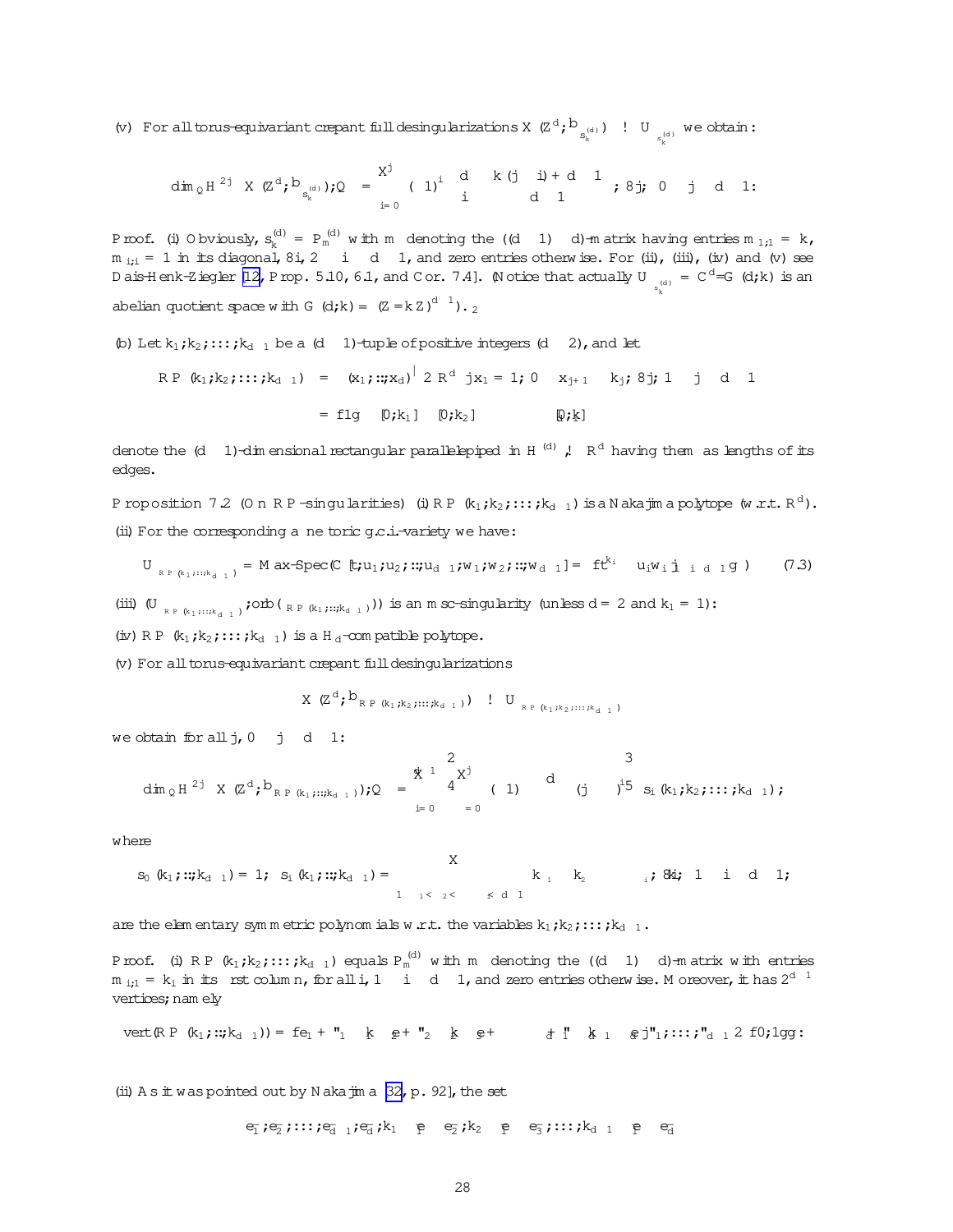form s a system of generators for the monoid  $\frac{1}{R P (k_1, ..., k_{d-1})}$  ( $Z^d$ ) - U sing (2.1) it is easy to see that the above set is exactly the H ilbert basis of  $\frac{1}{R}$   $\frac{1}{R}$   $\frac{1}{R}$   $\frac{1}{R}$   $\frac{1}{R}$   $\frac{1}{R}$   $\frac{1}{R}$   $\frac{1}{R}$   $\frac{1}{R}$   $\frac{1}{R}$   $\frac{1}{R}$   $\frac{1}{R}$   $\frac{1}{R}$   $\frac{1}{R}$   $\frac{1}{R}$   $\frac{1}{R}$   $\frac{1}{R}$   $\frac{1}{R}$ 

$$
\mathtt{\mathsf{e}}\ \mathtt{\mathsf{e}}_{\overline{1}}\ \mathtt{;}\ \mathtt{\mathsf{e}}\ \mathtt{\mathsf{e}}_{\overline{2}}\ \mathtt{;}\ \mathtt{;}\ \mathtt{;}\ \mathtt{;}\ \mathtt{\mathsf{e}}_{\overline{3}}\ \mathtt{;}\ \mathtt{\mathsf{e}}\ \mathtt{\mathsf{e}}_{\overline{4}}\ \mathtt{;}\ \mathtt{\mathsf{e}}\ \mathtt{\mathsf{e}}_{\overline{4}}\ \mathtt{;}\ \mathtt{\mathsf{e}}\ \mathtt{\mathsf{k}}_1\ \mathtt{\mathsf{e}}\ \mathtt{\mathsf{e}}_{\overline{2}}\ \mathtt{;}\ \mathtt{\mathsf{e}}\ \mathtt{\mathsf{k}}_2\ \mathtt{\mathsf{e}}\ \mathtt{\mathsf{e}}_{\overline{3}}\ \mathtt{;}\ \mathtt{;}\ \mathtt{;}\ \mathtt{\mathsf{e}}\ \mathtt{\mathsf{k}}_3\ \mathtt{;}\ \mathtt{\mathsf{e}}\ \mathtt{\mathsf{e}}_{\overline{3}}\ \mathtt{\mathsf{e}}\ \mathtt{\mathsf{e}}_3\ \mathtt{;}\ \mathtt{\mathsf{e}}\ \mathtt{\mathsf{e}}_{\overline{3}}\ \mathtt{\mathsf{e}}\ \mathtt{\mathsf{e}}_3\ \mathtt{\mathsf{e}}\ \mathtt{\mathsf{e}}_3\ \mathtt{\mathsf{e}}\ \mathtt{\mathsf{e}}_4\ \mathtt{\mathsf{e}}\ \mathtt{\mathsf{e}}_4\ \mathtt{\mathsf{e}}_5\ \mathtt{\mathsf{e}}_4\ \mathtt{\mathsf{e}}_5\ \mathtt{\mathsf{e}}_4\ \mathtt{\mathsf{e}}_6\ \mathtt{\mathsf{e}}_5\ \mathtt{\mathsf{e}}_7\ \mathtt{\mathsf{e}}_6\ \mathtt{\mathsf{e}}_7\ \mathtt{\mathsf{e}}_7\ \mathtt{\mathsf{e}}_8\ \mathtt{\mathsf{e}}_8\ \mathtt{\mathsf{e}}_9\ \mathtt{\mathsf{e}}_9\ \mathtt{\mathsf{e}}_9\ \mathtt{\mathsf{e}}_1\ \mathtt{\mathsf{e}}_1\ \mathtt{\mathsf{e}}_2\ \mathtt{\mathsf{e}}_3\ \mathtt{\mathsf{e}}_4\ \mathtt{\mathsf{e}}_4\ \mathtt{\mathsf{e}}_3\ \mathtt{\mathsf
$$

generates C  $[\frac{1}{R P (k_1);::k_{d-1}})$   $\setminus$   $(\mathbb{Z}^d)$ - ], and the a ne toric variety U  $[\frac{1}{R P (k_1);::k_{d-1}})$  has embedding dimension 2d 1 (and is, in particular, a g.c.i. of d 1 binom ials by (i), Thm. 4.7, Rem. 4.8 (ii), and Thm. 2.2). The m ap

: 
$$
C
$$
 [ $\vdash$ ;  $u_1$ ;  $u_2$ ;  $\cdots$ ;  $u_{d-1}$ ;  $W_1$ ;  $W_2$ ;  $\cdots$ ;  $W_{d-1}$ ]  $\vdots$   $C$  [ $\vdots$   $\vdots$   $(k_1, \cdots, k_{d-1})$   $\setminus$   $(Z^d)^{-}$ ]

dened by (t) = e (e<sub>1</sub>), (u<sub>1</sub>) = e e<sub>1+1</sub>, (w<sub>1</sub>) = e k<sub>1</sub> e e<sub>1+1</sub>, 8i, 1 i d 1, is a C-algebra epin orphism. It suces to show that Ker() = I with I =  $ft^{k_i}$  u<sub>i</sub>w<sub>i</sub> j1 i d 1g. For d = 2 this is obvious. We shall hereafter assume that  $d = 3$ .

Claim A. This ideal is contained in the kemel of , i.e., I Ker():

$$
= (a_1, a_2, \ldots, a_{2d-1}) 2 Z^{2d-1} \t X^d \t a_i e_{\bar{i}} + a_i k_{i d} e_{\bar{i} d+1} = 0 :
$$

Since the extra relations can be written in the form

$$
a_1 + a_1 k_{i d} = 0; \t a_j a_{d+j 1} = 0; \t 8j; 2 j d;
$$

setting  $\frac{1}{1}$  =  $a_1 = a_{d+1}$ , for all j, 2 j d, as auxiliary parameters, we m ay express every point of as follows

$$
(a_1, a_2, \ldots, a_{2d-1}) = \begin{cases} X & d & 1 \\ \vdots & \vdots \\ X & d & 1 \end{cases} \quad i \quad k_i; \quad 1; \quad 2; \ldots; \quad d & 1; \quad 1; \quad 2; \ldots; \quad d & 1
$$
\n
$$
= \begin{cases} X & d & 1 \\ \vdots & \vdots \\ X & d & 1 \end{cases} \quad k_i \quad p \quad e_{i+1} \quad e_{d+1} \end{cases};
$$

Now these d 1 vectors are also  $Z$ -linearly independent. So they constitute a  $Z$ -basis of , and

 $k_i$  e  $e_{i+1}$  e<sub>d+i</sub> = k<sub>i</sub> e  $(e_{i+1} + e_{d+i})$ 

is the di erence of two vectors with non-negative coordinates having disjoint support for all indices i, 1 i d 1. Hence, I Ker() by [42, 4.3-4.4, p. 32].

Claim B. The opposite inclusion I Ker() is true too:

Proof of C laim B. For every  $2 N, 1$  d 1, and every subset of indices  $2 \neq 2$  i c id of length, we de ne the cone  $\left($  $\lambda$ 

$$
C_{i_1,i_2,\ldots,i} = (y_1,y_2,\ldots,y_d) 2 \overline{R}_{P(k_1,\ldots,k_{d-1})} \text{ and } y_j \text{ 0; } 8j_j \text{ j2 f2, \ldots; dgr f1_1,\ldots,i_1 g}
$$
  
= pos f e<sub>T</sub> g [ e<sub>i\_1</sub>, \ldots; e<sub>T</sub> [ k<sub>j 1</sub> e e<sub>T</sub> j j 2 f2, \ldots; dgr f1<sub>i</sub>, \ldots; i g :

T hen

$$
\overline{R} \, p \, (k_1 \, ; \, :: \, ; k_{d-1} \, ) = \begin{cases} \text{d} \left[ 1 - \left[ \begin{array}{cc} 1 & \text{if } \\ \\ \\ \end{array} \right] & \text{if } \\ \\ =1 \ 2 \ 1_1 < \, i_2 < \dots < \, \text{id} \end{cases} \end{cases}
$$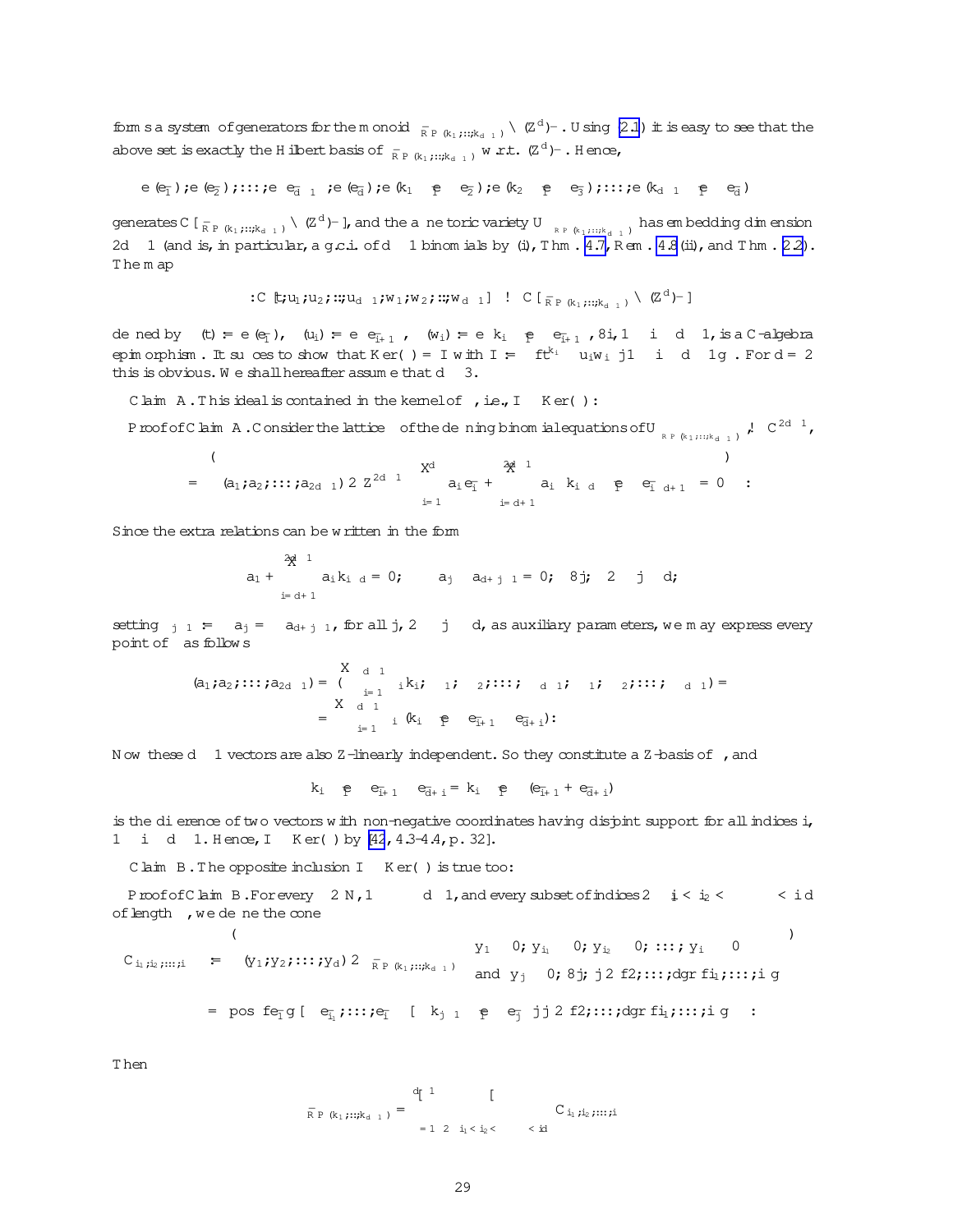is a fan-subdivision of  $_{\mathsf{RP}(k_1;\dots;k_{d-1})}$  into  $2^{d-1}$  s.e.p. (and actually basic) cones. Now since

$$
\text{H ilb}_{\text{Z}^d} \text{L}_{\text{R}^p \text{R}_1; \dots; \text{k}_{d-1}}) = \text{fe}_{\overline{1}} \text{; e}_{\overline{2}} \text{; \dots; e}_{\overline{d}} \text{; k}_1 \quad \text{p} \quad \text{e}_{\overline{2}} \text{; k}_2 \quad \text{p} \quad \text{e}_{\overline{3}} \text{; \dots; k}_{d-1} \quad \text{p} \quad \text{e}_{\overline{d}} \text{g};
$$

each lattice point m 2  $_{\overline{R}P(k_1);\mu_{k_1+1}} \setminus (Z^d)$  can be written as a linear combination

$$
m = \mathfrak{p} + \begin{array}{ccccccccc} & \mathfrak{X} & 1 & & \mathfrak{X} & 1 \\ & \mathfrak{p} & \mathfrak{i} & \mathfrak{p} & 1 & \mathfrak{j} & \mathfrak{k} & \mathfrak{p} & \mathfrak{e}_{\mathfrak{j}+1} \\ & & \mathfrak{i} & \mathfrak{j} & \mathfrak{j} & \mathfrak{k} & \mathfrak{k} & \mathfrak{k} \\ & & & \mathfrak{j} & \mathfrak{j} & \mathfrak{k} & \mathfrak{k} & \mathfrak{k} \end{array}
$$
 (7.4)

for uniquely determined coe cients (; 1;:::; d 1; 1;:::; d 1) 2 (Z 0)<sup>2d 1</sup> which have to satisfy the extra conditions

$$
1 \quad 1 = 2 \quad 2 = \quad \overline{a} \quad 1 \quad a \quad 1 = 0 \tag{7.5}
$$

because m necessarily belongs to a cone of the form  $C_{i_1,i_2,\ldots,i_r}$ . For the rest of the proof it is enough to m ake use of an elegant trick due to Ishida (see [23, p. 143]). We de ne a hom om orphism

$$
g:C\left[\begin{smallmatrix} - \\ \mathsf{R} & \mathsf{P} & (\mathsf{R}_1 & \mathsf{R}_1 & \mathsf{R}_1 & \mathsf{R}_1) \end{smallmatrix}\right] \setminus (\mathbb{Z}^d)^{-1} \quad \text{!} \quad C\left[\mathsf{t} & \mathsf{t} & \mathsf{t} & \mathsf{t} & \mathsf{t} & \mathsf{t} & \mathsf{t} & \mathsf{t} & \mathsf{t} & \mathsf{t} & \mathsf{t} & \mathsf{t} & \mathsf{t} & \mathsf{t} & \mathsf{t} & \mathsf{t} & \mathsf{t} & \mathsf{t} & \mathsf{t} & \mathsf{t} & \mathsf{t} & \mathsf{t} & \mathsf{t} & \mathsf{t} & \mathsf{t} & \mathsf{t} & \mathsf{t} & \mathsf{t} & \mathsf{t} & \mathsf{t} & \mathsf{t} & \mathsf{t} & \mathsf{t} & \mathsf{t} & \mathsf{t} & \mathsf{t} & \mathsf{t} & \mathsf{t} & \mathsf{t} & \mathsf{t} & \mathsf{t} & \mathsf{t} & \mathsf{t} & \mathsf{t} & \mathsf{t} & \mathsf{t} & \mathsf{t} & \mathsf{t} & \mathsf{t} & \mathsf{t} & \mathsf{t} & \mathsf{t} & \mathsf{t} & \mathsf{t} & \mathsf{t} & \mathsf{t} & \mathsf{t} & \mathsf{t} & \mathsf{t} & \mathsf{t} & \mathsf{t} & \mathsf{t} & \mathsf{t} & \mathsf{t} & \mathsf{t} & \mathsf{t} & \mathsf{t} & \mathsf{t} & \mathsf{t} & \mathsf{t} & \mathsf{t} & \mathsf{t} & \mathsf{t} & \mathsf{t} & \mathsf{t} & \mathsf{t} & \mathsf{t} & \mathsf{t} & \mathsf{t} & \mathsf{t} & \mathsf{t} & \mathsf{t} & \mathsf{t} & \mathsf{t} & \mathsf{t} & \mathsf{t} & \mathsf{t} & \mathsf{t} & \mathsf{t} & \mathsf{t} & \mathsf{t} & \mathsf{t} & \mathsf{t} & \mathsf{t} & \mathsf{t} & \
$$

of C-vector spaces by m apping the character of any m as in  $(7.4)$  onto

$$
C[\frac{1}{R P_{\alpha_1;\cdots;\alpha_{d-1}}}\setminus (Z^d)^{-}]\,3\,e(\text{m})\,7!\ \ g(e(\text{m})) = t\,u_1^{1}\,d^d\psi u_1^{1}\,d^d\psi:
$$

q is obviously a section of (i.e.,  $q = Id$ ). For proving I Ker() it is therefore su cient to show that.

$$
\text{C} \ \mathbb{t}; u_1; \cdots; u_{d-1}; w_1; \cdots; w_{d-1} = \text{g} \ \text{C} \ \text{I}_{\mathbb{R}^p \ (k_1; \cdots; k_{d-1})} \ \text{V} \ \text{Z}^d \ \text{I} \ \text{I} \ \text{I} \ \text{I} \tag{7.6}
$$

Let  $=$   $\mathfrak{t}^p u_1^{q_1}$   $=$   $\mathfrak{t}^q u_1^{q_1}$   $\mathfrak{t}^{r_1}$   $\mathfrak{t}^{r_1}$  denote an arbitrary m onomial in C  $\mathfrak{t}$ ;  $u_1$ ; :::;  $u_{d-1}$ ;  $w_1$ ; :::;  $w_{d-1}$ ]. To conclude (7.6) we shall prove that

$$
2 \text{ g}(\text{C} \left[ \frac{1}{R} \sum_{k_1} (k_1, \ldots, k_{d-1}) \right] \setminus (\text{Z}^{\alpha})^{-1}) + 1 : \tag{7.7}
$$

DeneA = fi2 f1;:::;d 1g jq<sub>i</sub>  $\uparrow$ > 0g and = # (A):If = 0, then = g(e(m)), for some m 2  $_{\overline{R} P (k_1) \cdots k_{d-1}}$  \  $(Z^d)$ - (by (7.4) and (7.5)). Let now 2 f1; ::; d 1g and consider an index i<sub>0</sub> 2 A. Suppose that property  $(7.7)$  is false for : W ithout loss of generality, we may further assume that the product  $q_{i_0}$   $\#$  of the degrees of in the variables  $u_{i_0}$  and  $w_{i_0}$  is chosen to be m in im all w ith respect to the violation of  $(7.7)$ .

This implies that

$$
t^{p+k_{i_0}} \ u_1^{q_1} \qquad \quad \begin{matrix} q_{i_0} \\ i_0 \end{matrix} u_1^{q_{i_0}} \ u_{i_0}^{q_{i_0+1}} \ u_{i_0+1}^{q_{i_0+1}} \qquad \quad \begin{matrix} q_{i_0} \\ i_1 \end{matrix} u_1^{r_1} \qquad \quad \begin{matrix} r_{i_0} \\ i_0 \end{matrix} u_1^{r_{i_0+1}} \ u_{i_0}^{r_{i_0+1}} \ u_{i_0+1}^{r_{i_0+1}} \qquad \quad \begin{matrix} r_{i_0} \\ i_1 \end{matrix} u_1^{r_{i_0+1}} \ u_{i_0+1}^{r_{i_0+1}} \ u_{i_0+1}^{r_{i_0+1}} \ u_{i_0+1}^{r_{i_0+1}} \ u_{i_0+1}^{r_{i_0+1}} \ u_{i_0+1}^{r_{i_0+1}} \ u_{i_0+1}^{r_{i_0+1}} \ u_{i_0+1}^{r_{i_0+1}} \ u_{i_0+1}^{r_{i_0+1}} \ u_{i_0+1}^{r_{i_0+1}} \ u_{i_0+1}^{r_{i_0+1}} \ u_{i_0+1}^{r_{i_0+1}} \ u_{i_0+1}^{r_{i_0+1}} \ u_{i_0+1}^{r_{i_0+1}} \ u_{i_0+1}^{r_{i_0+1}} \ u_{i_0+1}^{r_{i_0+1}} \ u_{i_0+1}^{r_{i_0+1}} \ u_{i_0+1}^{r_{i_0+1}} \ u_{i_0+1}^{r_{i_0+1}} \ u_{i_0+1}^{r_{i_0+1}} \ u_{i_0+1}^{r_{i_0+1}} \ u_{i_0+1}^{r_{i_0+1}} \ u_{i_0+1}^{r_{i_0+1}} \ u_{i_0+1}^{r_{i_0+1}} \ u_{i_0+1}^{r_{i_0+1}} \ u_{i_0+1}^{r_{i_0+1}} \ u_{i_0+1}^{r_{i_0+1}} \ u_{i_0+1}^{r_{i_0+1}} \ u_{i_0+1}^{r_{i_0+1}} \ u_{i_0+1}^{r_{i_0+1}} \ u_{i_0+1}
$$

 $\text{does not belong to}\; g\,(\text{C}\,\,\text{\small $\,[\,}_{\mathbf{R}\,\,\mathbf{P}\,\,\,(\mathbf{k}_1\,;\,::;\mathbf{k}_{\mathbf{d}-1}\,)}\,\,\backslash\,\,\text{($Z^d$)}-1)+1\text{, contradicting the $m$ in}\; \text{in}\; \text{ality}\; \text{assume prior}\; \text{for}\; q_{i_0}=\text{``}\; g\text{''}.\;$ Hence,  $(7.7)$  is always true.

(iii) and (iv) are obvious. Finally, (v) follows from the determination of the coe cients of the Ehrhart polynom ial

Ehr (RP (k<sub>1</sub>; k<sub>2</sub>;...; k<sub>d 1</sub>) ; ) = 
$$
\begin{cases} \frac{d}{dx} 1 \\ k_1 + 1 \end{cases}
$$
;

com bined with the formulae  $(6.1)$  and  $(6.2) \cdot z$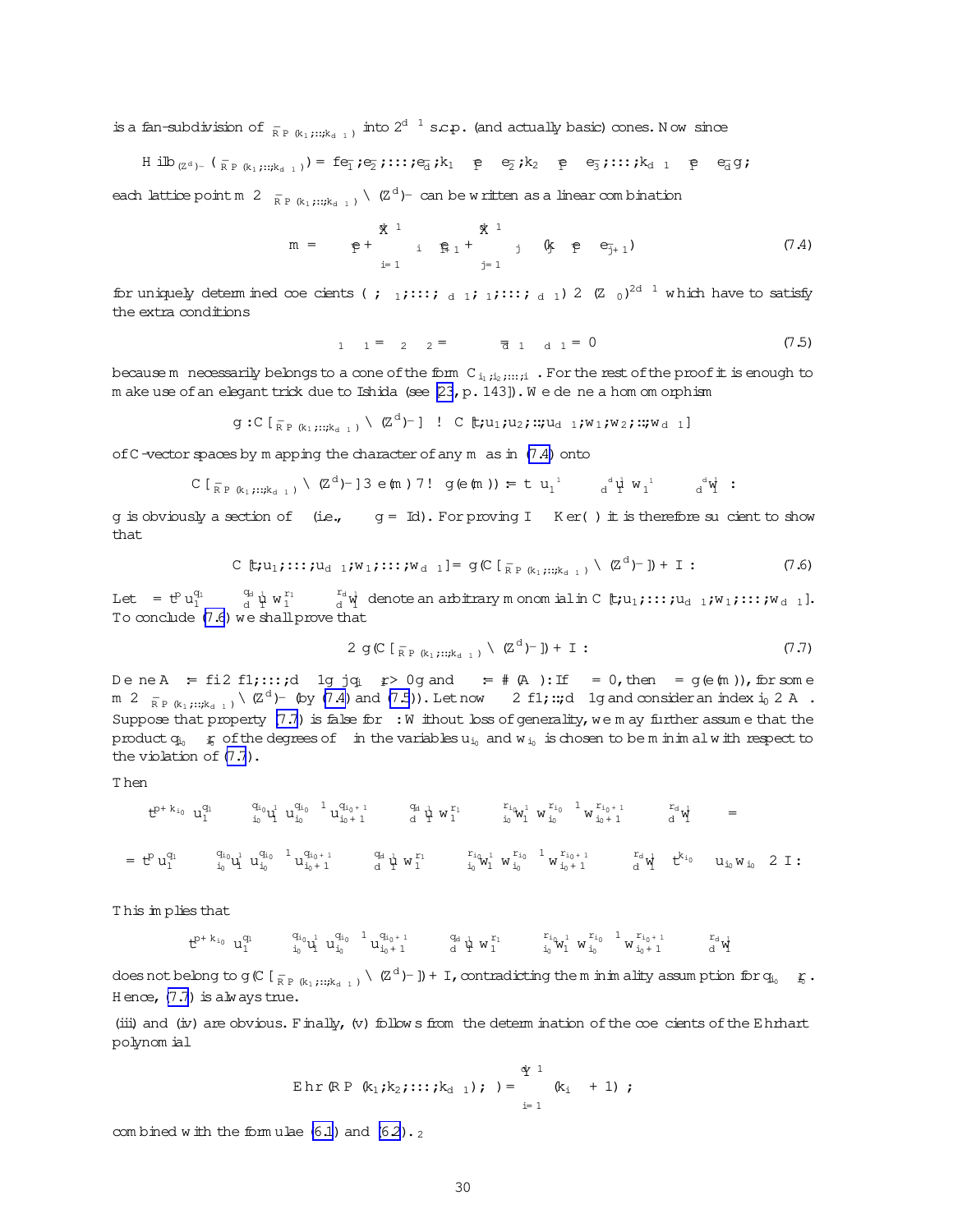<span id="page-30-0"></span>R em ark 7.3 A s both toric  $g.c.i$ -varieties (7.2) and (7.3) are constructible by m eans of H<sub>d</sub>-com patible Nakajim a polytopes, the most natural choice of a crepant birational morphism to desingularize them is  $f_{T_u \to \text{restr}}$ : For this choice the precise nature of the occuring exceptional prime divisors is known by Thm. 3.21.

(c) At the end of the paper we devote a few words to non-lc.i.'s: In complete analogy to the case of nonlc.i. G orenstein abelian quotient spaces (cf. [10, 11]), we expect that also the underlying spaces of toric non-lc.i. Gorenstein singularities will be only rarely overall resolvable by crepant birationalm orphisms. Let us nevertheless give two exam ples of non-N aka jim a polytopes adm itting b.c.-triangulations.

Exam ple 7.4 Let d be an odd integer  $3. D$  e ne the  $(d \ 1)$ -dim ensional lattice polytope

$$
Q = \text{conv} \quad e_1 \quad e_2 \text{ ; } e_1 \quad e_3 \text{ ; } \dots \text{ ; } e_1 \quad e_d \quad e_d \quad e_1 \quad e_d \text{ ; } e_1 \quad e_{d} \text{ ; } e_2 \text{ ; } e_1 \text{ ; } e_2 \text{ ; } e_1 \text{ ; } e_2 \text{ ; } e_1 \text{ ; } e_2 \text{ ; } e_1 \text{ ; } e_1 \text{ ; } e_2 \text{ ; } e_1 \text{ ; } e_1 \text{ ; } e_2 \text{ ; } e_1 \text{ ; } e_1 \text{ ; } e_1 \text{ ; } e_1 \text{ ; } e_1 \text{ ; } e_1 \text{ ; } e_1 \text{ ; } e_1 \text{ ; } e_1 \text{ ; } e_1 \text{ ; } e_1 \text{ ; } e_1 \text{ ; } e_1 \text{ ; } e_1 \text{ ; } e_1 \text{ ; } e_1 \text{ ; } e_1 \text{ ; } e_1 \text{ ; } e_1 \text{ ; } e_1 \text{ ; } e_1 \text{ ; } e_1 \text{ ; } e_1 \text{ ; } e_1 \text{ ; } e_1 \text{ ; } e_1 \text{ ; } e_1 \text{ ; } e_1 \text{ ; } e_1 \text{ ; } e_1 \text{ ; } e_1 \text{ ; } e_1 \text{ ; } e_1 \text{ ; } e_1 \text{ ; } e_1 \text{ ; } e_1 \text{ ; } e_1 \text{ ; } e_1 \text{ ; } e_1 \text{ ; } e_1 \text{ ; } e_1 \text{ ; } e_1 \text{ ; } e_1 \text{ ; } e_1 \text{ ; } e_1 \text{ ; } e_1 \text{ ; } e_1 \text{ ; } e_1 \text{ ; } e_1 \text{ ; } e_1 \text{ ; } e_1 \text{ ; } e_1 \text{ ; } e_1 \text{ ; } e_1 \text{ ; } e_1 \text{ ; } e_1 \text{ ; } e_1 \text{ ; } e_1 \text{ ; } e_1 \text{ ; } e_1 \text{ ; } e_1 \text{ ; } e_1 \text{ ; } e_1 \text{ ; } e_1 \text{ ; } e_1 \text{ ; } e_1 \text{ ; } e_1 \text{ ; } e_1 \text{ ; } e_1 \text{ ; } e_1 \text{ ; } e_1 \text{ ; } e_1 \text{
$$

Since

$$
\# \text{ (ffaces of } \mathbb{Q} \text{ g)} = d \quad \frac{d}{\frac{1}{2} (d-1)} = \frac{d!}{\left(\frac{1}{2} (d-1)\right)!^2} > 2 \quad (d-1);
$$

H<sup>(d)</sup>, R<sup>d</sup> cannot be lattice equivalent to a N aka jin a polytope (by  $(4\,2)$ ). On the other hand, Q is  $Q$ a non-simplex, Fano polytope, and the G orenstein non-l.c.i., non-quotient, m sc-singularity (U  $_0$  ; orb ( $_0$ )) can therefore be overall resolved by a crepant projective birationalm orphism (by Prop. 3.19).

E xam ple 7.5 The zonotope Z<sup>(d)</sup> de ned earlier in the proof of Theorem 3.21 is H<sub>d</sub>-compatible, but for d  $3$ , it has d(d  $1$ ) > 2(d 1) facets.

To create m ore exam ples of non-N aka jin a polytopes having b c.-triangulations, one m ay start with Z<sup>(d)</sup> or with a Q as above in  $7.4$ , and consider \pins" of it with further (nitely m any) N aka jim a polytopes, or, alternatively, combine or m ix all those with suitably triangulated dilations of basic simplices. (For the \qood" behaviour of pins and dilations under b.c.-triangulations, see [12, x3 and x6]).

### R eferences

- [1] B atyrev V .V .: D ualpolyhedra and m irror symmetry for Calabi-Y au hypersurfaces in toric varieties, Jour. of A lgebraic G eom etry 3, (1994), 493-535.
- [2] B atyrev V V .: Stringy H odge numbers of varieties with G orenstein canonical singularities, alggeom /9711008; to appear in the P roc. of Taniguchi Sym posium 1997: \Integrable System s and A lgebraic G eom etry", K obe/K yoto.
- [3] Batyrev V .V .: Non-Archim edian integrals and stringy Euler numbers of bg-term inal pairs, alggeom /9803071; to appear in the Jour. of the European M ath. Soc. 1, (1999).
- [4] Batyrev V.V., Borisov L.A .: M irror duality and string-theoretic Hodge numbers, Inventiones M ath. 126, (1996), 183-203.
- [5] Batyrev V.V., Dais D.I.: Strong McK ay correspondence, string-theoretic Hodge numbers and m irror symmetry, Topology 35, (1996), 901-929.
- [6] Billera L.J., Filliman P., Sturm fels B.: Construction and complexity of secondary polytopes, A dvances in M ath. 83, (1990), 155-179.
- [7] Borisov L.A.: String cohom ology of a tomidal singularity, preprint, alg-geom /9802052.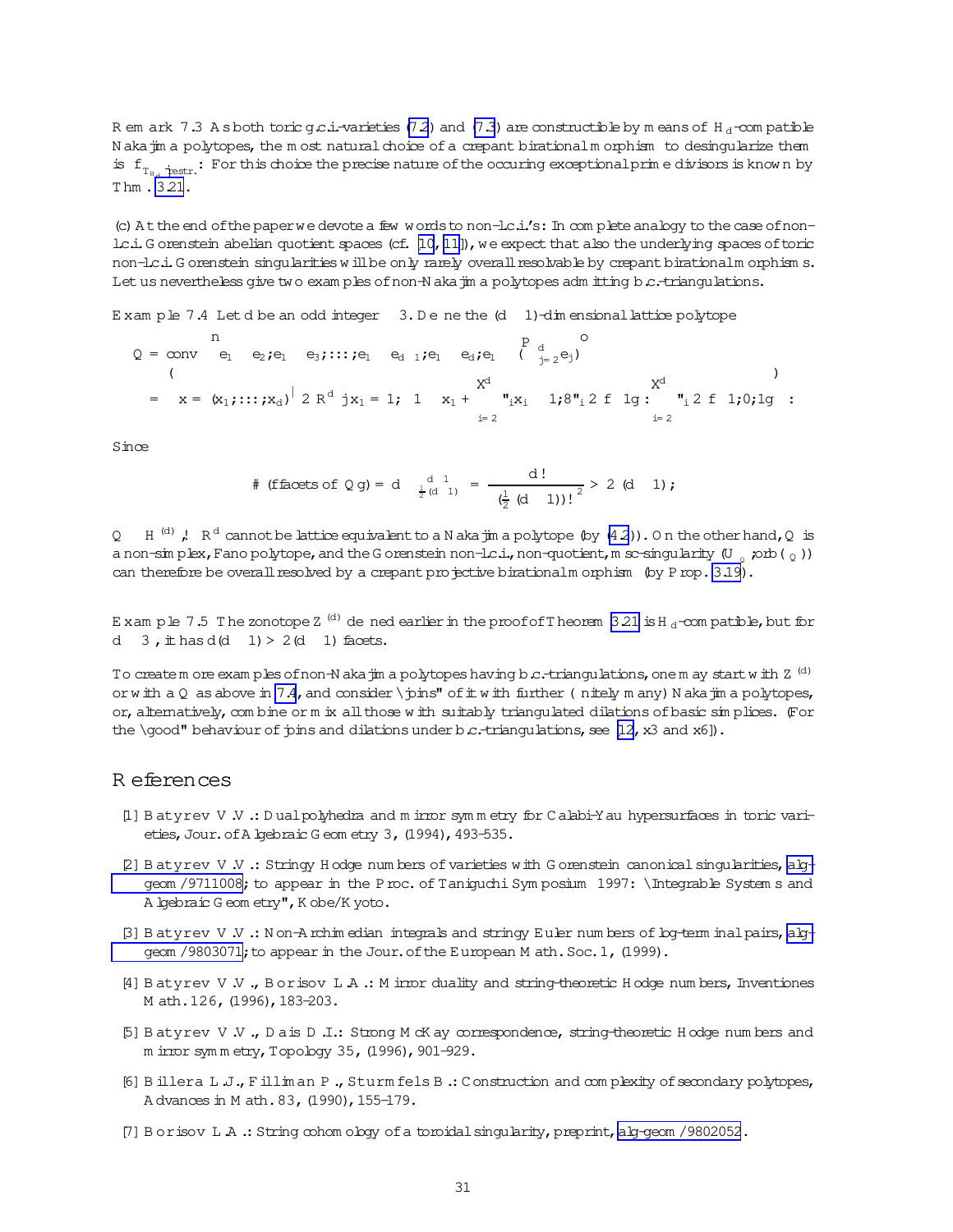- <span id="page-31-0"></span>[8] B or isov L A .: Vertex algebras and m irror symmetry, preprint, alg-geom /9809094.
- [9] Bruns W., Gubeladze J., Trung N.V.: Nommalpolytopes, triangulations and Koszulalgebras, Jour. fur die reine und ang. M ath. 485, (1997), 123-160.
- [10] D a is D .I., H aus U .-U ., H enk M .: On crepant resolutions of 2-param eter series of G orenstein cyclic quotient singularities, Results in M ath. 33, (1998), 208-265.
- [11] Dais D.I., Henk M .: On a series of Gorenstein cyclic quotient singularities adm itting a unique projective crepant resolution, alg-geom /9803094; to appear in: \C om binatorial C onvex G eom etry and Toric Varieties", (ed. by G Ewald & B Teissier), B irkhauser.
- [12] Dais D.I., Henk M., Ziegler G.M.: Allabelian quotient c.i.-singularities adm it projective crepant resolutions in all dim ensions, A dvances in M ath. 139, (1998), 192-239.
- [13] Dais D.I., Henk M., Ziegler G.M.: On the existence of crepant resolutions of Gorenstein abelian quotient singularities in dimensions 4, in preparation.
- [14] de Loera J.A .: Triangulations of Polytopes and Computational Algebra, PhD Thesis, Comell University, (1995). [The author's computer algebra program puntos which determines coherent triangulations of the convex hull of point con gurations is available via anonym ous fip at ftp://geom.umn.edu,directorypriv/deloera.]
- [15] de Loera JA., Hosten S., Santos F., Sturm fels B.: The polytope of all triangulations of a point con guration, D ocum enta M ath. J.DMV 1, (1996), 103-119.
- [16] Ewald G .: Combinatorial Convexity and A bebraic Geometry, Graduate Texts in M athem atics, Vol. 168, Springer-Verlag, (1996).
- [17] Fulton W : Introduction to Toric Varieties, Annals of M ath. Studies, Vol. 131, Princeton University Press, (1993).
- [18] Gelfand IM ., Kapranov M M ., Zelevinsky A .V .: Discriminants, Resultants and Multidim ensionalD eterm inants, B irkhauser, (1994).
- [19] G rothendieck A .: Techniques de construction en geom etrie analytique, Sem inaire H . Cartan, ENS. 1960/61, Exp. 13.
- [20] G rothendieck A .: Geom etrie algebrique et geom etrie analytique, (Notes by M Raynaud). In : Revêtem ents etales et G roupe Fondem ental (SGA 1), Exp. 12, Lecture N otes in M ath., Vol. 224, Springer-Verlag, (1971), pp. 311-343.
- [21] H ibi T., O hsugi H .: A norm al  $(0,1)$ -polytope none of whose regular triangulations is unimodular, D iscrete & C om p. G eom etry 21 (1999), 201-204.
- [22] Hochster M .: Rings of invariants of tori, Cohen-M acaulay rings generated by monomials, and polytopes, Annals of M ath. 96, (1972), 318-337.
- [23] Ishida M .-N .: Torus em beddings and dualizing com plexes, Tôhoku M ath.Jour. 32, (1980), 111-146.
- [24] Ito Y., Reid M .: The McK ay correspondence for nite subgroups of SL  $(3;C)$ . In : \Higher D in ensional C on plex V arieties", P rocedings of the International C on ference held in T rento, Italy, June 15-24, 1994, M Andreatta & Th Petemell, eds.); W alter de G ruyter, (1996), 221-240.
- [25] Kempf G., Knudsen F., Mumford D., Saint-Donat D.: ToroidalEm beddings I, Lecture Notes in M athem atics, Vol. 339, Springer-Verlag, (1973).
- [26] K ont sevich M .: p-adic integrals, loop spaces and generalized M cK ay's correspondence, two talks given at E N S. (Paris) and M P J. (Bonn), (February-M arch 1996).
- [27] Kunz E .: Introduction to Commutative A bebra and A bebraic Geometry, B inkhauser, (1985).